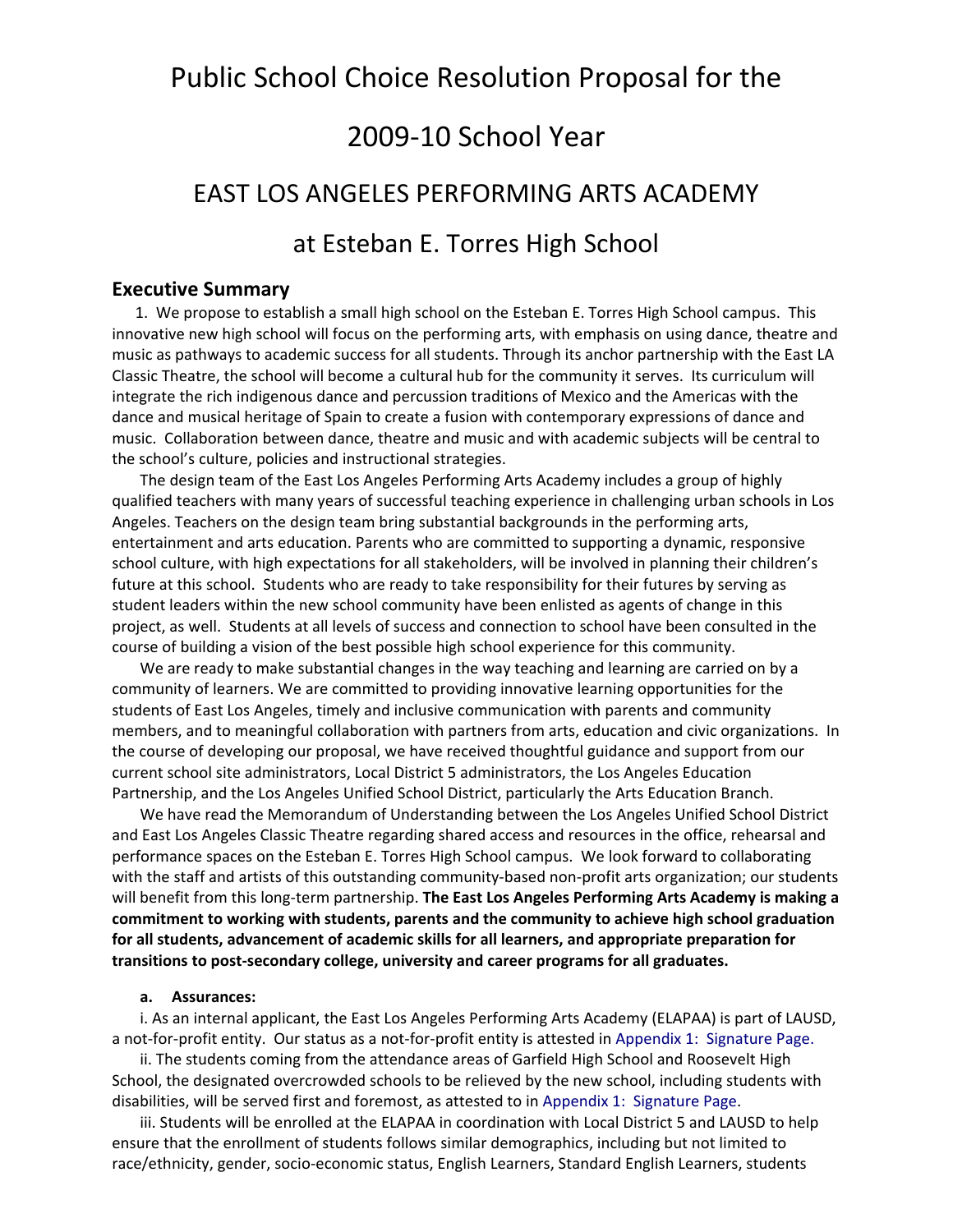with disabilities, and foster care placement as compared to Garfield and Roosevelt. Our commitment to a fair and open enrollment process and an equitable distribution of students based on the above‐ mentioned criteria is attested to in Appendix 1: Signature Page.

iv. ELAPAA will be a Local District 5 school, with support and accountability mechanisms in place to ensure fiscal solvency and responsibility per LAUSD guidelines and policies, and our commitment to these policies is attested to in Appendix 1: Signature Page.

v. ELAPAA agrees to adhere to the terms, conditions and requirements of the Modified Consent Decree and other court orders imposed upon the District pertaining to special education, using the District's Special Education Policies and Procedures Manual, Integrated Student Information System ("ISIS"), and Welligent, the District‐wide web‐based software system used for online IEPs and tracking of related services. Our commitment thereto is attested in Appendix 1: Signature Page.

#### **b. Student Population of the New School:**

We look forward to the opportunity to define the students of East Los Angeles by their strengths and not by their deficiencies as we support them in their areas of need. Our students are culturally rich, ready to learn, respond to cooperative learning strategies, and believe in the importance of postsecondary education. The barriers to achievement that have impacted them in the past include: large, impersonal high schools, lack of information about UC/CSU entrance requirements, lack of mentors and support for completion of university application components, inconsistent counseling support, ineffective teaching strategies, and a bell schedule that limits their access to appropriate intervention classes and that severely limits their choices in creating a career pathway during their high school years.

**Special Mission to Support Students with Special Needs**: Each of the small schools on the Esteban E. Torres High School campus will be assigned a group of students with special needs, including a group of students requiring a Special Day Class setting, by LAUSD's Special Education Branch. **Due to the well‐ documented benefits of participation in drama activities and theatre arts study for children with autism spectrum disorders, we have requested that the East Los Angeles Performing Arts Academy receive an Autism class.** We will undertake professional development for all teachers on inclusion, accommodation and support for these students. We will partner with Actors for Autism, a nationally renowned autism support group, to help them fully share the benefits of the performing arts program.

**Experience in Los Angeles' Urban Schools:** For the students who are likely to select ELAPAA at Esteban E. Torres High School, kinesthetic learning strategies and activities are crucial to helping them to become active, engaged learners. Arts integration across the curriculum is a proven, powerful strategy for engaging at-risk students, those with special needs and gifted students. The Humanitas program, that has arts integration as one of its central tenets, has been consistently successful at Garfield High School, producing higher CST scores and graduation rates than other instructional programs.

The design team members include teachers from Garfield High School with many years of experience in working with the children and families of the East Los Angeles community. These teachers have been successful in guiding struggling students and inspiring higher aspirations for all learners in their classrooms. While they have enjoyed some success in their efforts as part of smaller learning communities, the design team members believe that their work will be more effective within a small, personalized learning environment with the flexibility to meet the needs of students and the autonomy to innovate. Please see Appendix 2 for teacher resumes.

**c. Vision**: To establish a model performing arts academy in East Los Angeles for all students interested in the arts, who will achieve at high levels in the classroom and in performance.

**Mission:** The mission of the East Los Angeles Performing Arts Academy at Esteban E. Torres High School is to develop creative, contributing members of society through a standards-based curriculum featuring rigorous interdisciplinary instruction that is rich in the performing arts.

**Philosophy** Our underlying educational philosophy reflects the following core elements:

Preparing learners for the demands of the 21st century: Strong written and verbal communication skills, the ability to solve problems creatively, to work collaboratively, and to transfer learning from one context to the next.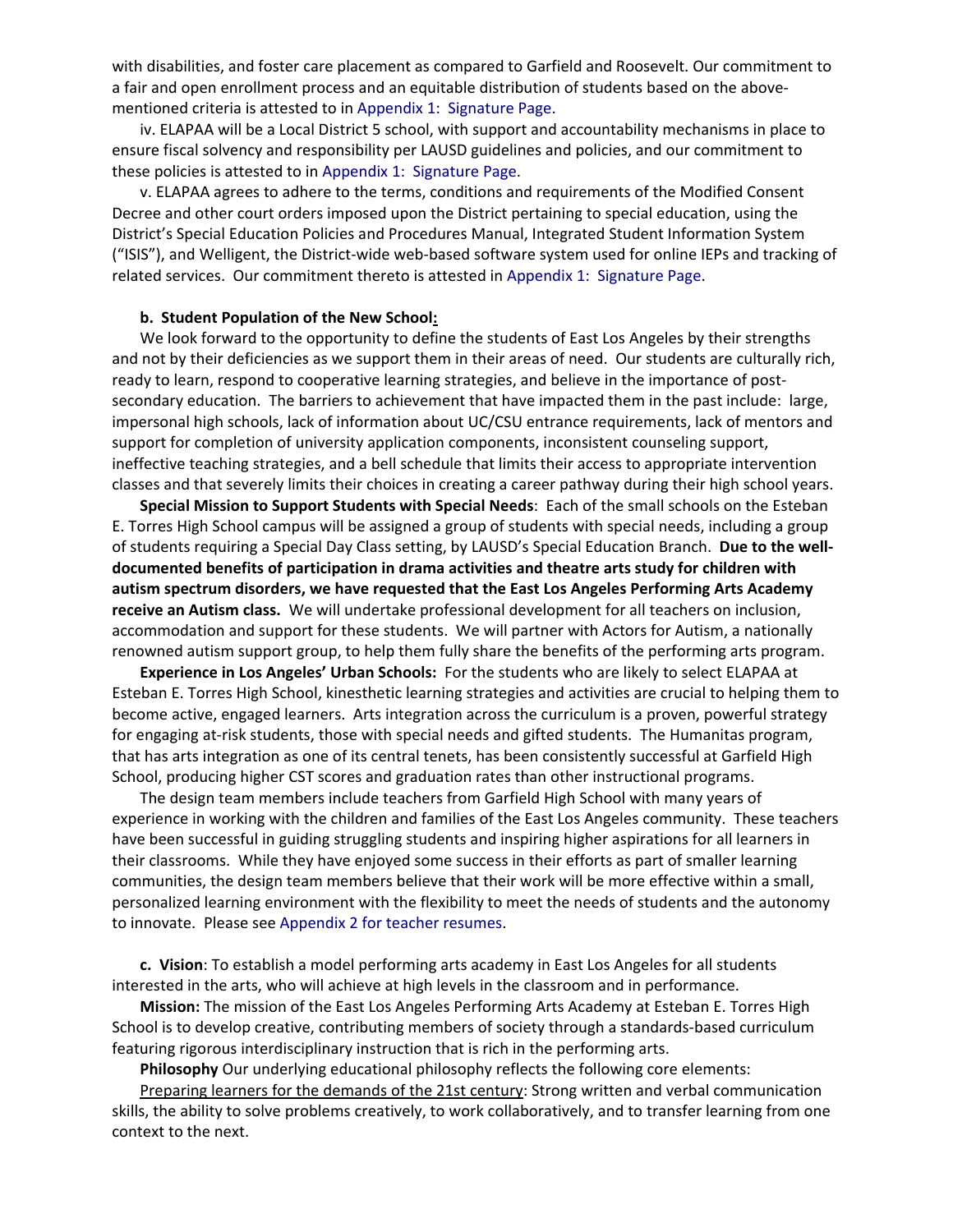Multiple pathways: Five small schools at one school site, each with its own academic and social theme that guides its curriculum. The East Los Angeles Performing Arts Academy pathway will allow students to explore dance, music, and theatre, while building college and career skills.

Teacher‐developed curriculum and interdisciplinary collaboration: Each of the five small schools proposed for the Esteban E. Torres High School site grows out of a Humanitas small learning community at Roosevelt or Garfield high schools. Humanitas is based on a constructivist approach to education: learner centered and providing educational experiences that allow students to construct knowledge and solve problems. The founding teacher group for the East Los Angeles Performing Arts Academy (ELAPAA) has a deep commitment to both horizontal and vertical collaboration to develop rigorous, studentcentered, inquiry‐based, interdisciplinary curriculum that meets the needs of all students.

ELAPAA will create an exciting, rigorous learning experience for our students based upon an in‐depth study of dance, music, and theatre through interdisciplinary, inquiry‐based learning. Over 20 years, research and data have proven that the Humanitas model is successful in raising academic achievement and graduation rates among urban high school students in Los Angeles. It is an effective instructional model that emphasizes interdisciplinary lessons centered on themes that are relevant to students, team‐based teaching, and ongoing professional development for teachers. ELAPAA will be a center of community life and learning, where intellectual curiosity, critical thinking, informed debate, and academic achievement form the core of the educational philosophy. ELAPAA will use genuine interdisciplinary teaching, rigorous writing‐based assessments, and group projects employing multiple learning modalities to prepare our students for success in college and careers.

In addition to standards‐based instruction, the performing arts will permeate all subject areas, both to provide cultural context for literature, history and science, and as a set of teaching and learning strategies. Integration of arts standards and strategies in all core subjects is the shared responsibility of the teacher team and our community arts partners. Technology and the skills developed through its use will be integrated into all classes in the curriculum. Students will choose one of three pathways within the curriculum of the ELAPAA – dance, music, or theatre.

The community-school model: Responsibility for the academic success and emotional well-being of students is shared among teachers, parents, staff, colleges, businesses, social services, cultural institutions, and health care providers. Collaborative relationships with the community will enable ELAPAA and the other small schools located at Torres High School to expand and enrich the curriculum and extracurricular opportunities. Our community‐school model includes partnerships with the East Los Angeles Classic Theatre, LA Opera, Little Kids Rock, InnerCity Struggle, East LA College and Cal State, LA. We will arrange partnerships with community resources to link students and their families to medical and dental services, as well as financial, legal and immigration services.

Need & impact: The academy will meet an urgent need in the community, in which most students are academic underachievers, are low‐income, and lack educational role models. **East Los Angeles needs a school that can both serve as a cultural hub for the community, and also support high quality performing arts events that reflect and speak to our community's history, culture and aspirations**. This new school will bring the artistic resources of our city into East Los Angeles, and it will also offer a site for the artistic riches of East Los Angeles to be sustained, shared and celebrated. Our academy will raise academic achievement and prepare students well for college. Performing arts majors, including film and television arts, are offered at our local junior colleges and universities. Students will be committed to a specific major that will enable them to improve their skills in their field of study.

Grade structure: The school will open as a small 9‐11 grade high school at about 80% student capacity with 375 students. The school will go through WASC accreditation process in the first year and will eventually grow to a 9-12 grade high school with 464 students at full enrollment.

#### **A Day in the Life of A Student at the East Los Angeles Performing Arts Academy**

Joel Meza is a 9th grade student at the East Los Angeles Performing Arts Academy at Esteban E. Torres High. He has average academic skills for a student in the Garfield Zone of Choice, which means that he is still struggling to gain grade‐level reading comprehension and writing skills. He was the class clown in middle school, which got him in trouble sometimes. This first fall quarter, he is studying a unit with the interdisciplinary theme: "What are the forces that bind communities together?" Joel's day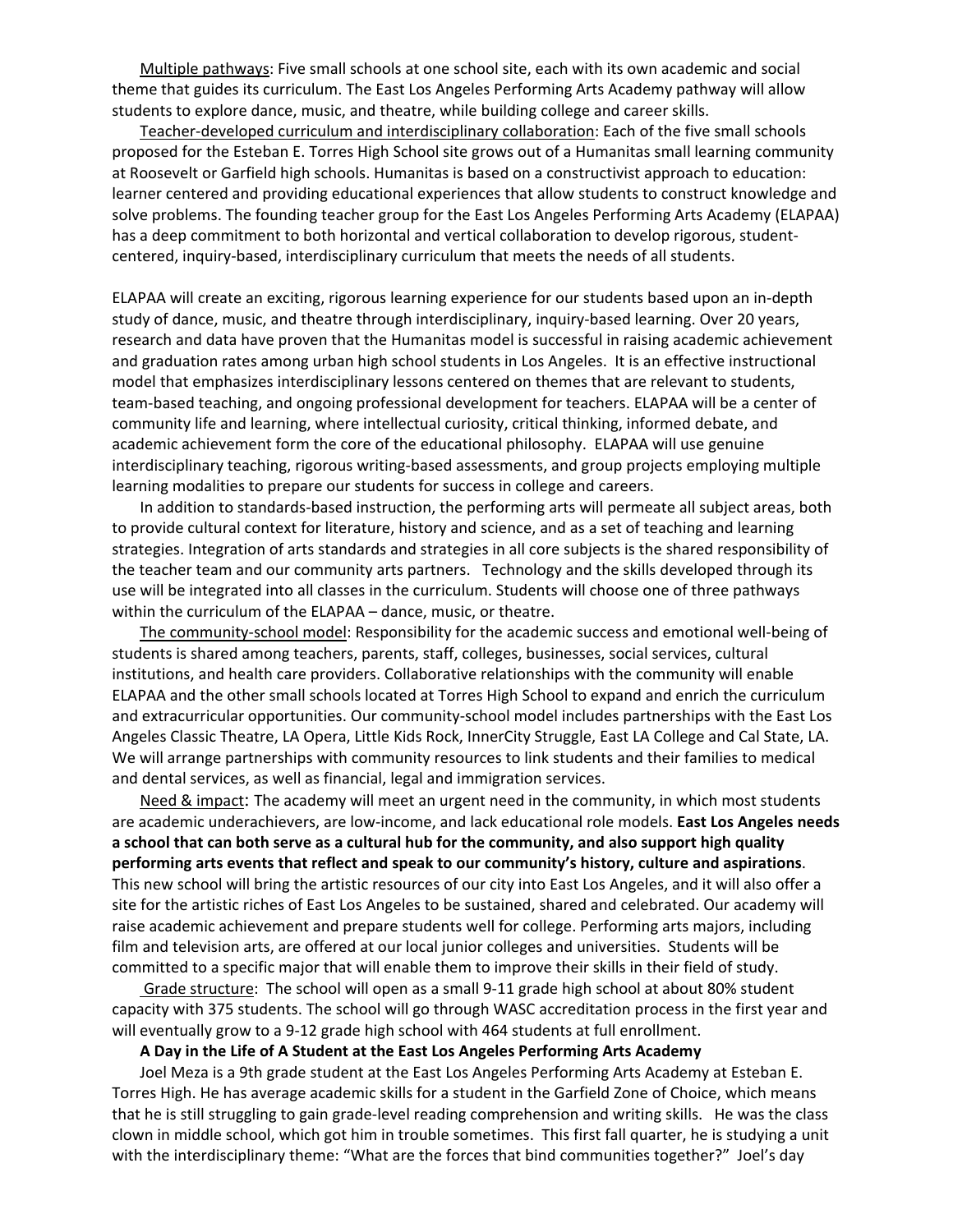begins with a greeting from a cafeteria worker who is stationed by the main entrance of his school. She helps him get a cup of hot cocoa and a breakfast sandwich, and he hurries to his first period class. It is 7:45 am, and, although his first class does not start until 8:15 am, he knows that his teacher will be there and available to help him because his teacher has posted "office hours" when he can help students.

Joel's has chosen a book for his independent reading assignment for the Accelerated Reader program. He wants to talk to his teacher before class because he is embarrassed to tell the teacher that the book is too hard for him in front of his friends, but he wants to earn points through the Accelerated Reader computer program. His teacher listens while Joel explains, and then helps him choose a book from the classroom library that picks up on Joel's interest in music, a novel about a young guitarist.

Joel helps his teacher set up for the day, choosing the music that will play while students are responding to their journal writing prompt: "Write about a time when you felt like you really belonged, and compare that to a time and place where you felt like an outsider." Yesterday the class started reading S.E. Hinton's The Outsiders, which tells the story of a young boy who struggles to feel connected at home and at school. Today Joel's class will do a think‐pair‐share, picking quotes and details from the first two chapters that illustrate the theme of longing to belong. These will be added to his Visual Thinking Strategies Chart: Web of Belonging. Using yesterday's lesson on a family dinner scene from the film "Mi Familia," Joel's class will use both the book and a copy of the film's script to write a timed response to the question: How do families and communities make people feel like they belong?

Joel has chosen Theatre as his Multiple Pathways strand. Second period is his theatre class, which is World Theatre AB. Today Joel and his scene partners are working on their adaptation of "The Llama's Tale," for an assembly performance. Yesterday his class walked to a nearby elementary school to read folk tales and myths to first‐graders in small groups. Today, they will talk about what parts of the stories the young children responded to most, and brainstorm ways to incorporate audience participation into their folk tale performances for the assembly. His scene partners have decided that, since "The Llama's Tale" is a story of a great flood that reaches to the highest peak in the Andes Mountains, they will have their audience help make the waves with blue fabric and vocal sound effects.

Joel eats lunch in Mr. Ramirez's classroom today because there is a meeting of a community service club he has joined, and Joel is taking part in planning for their club team to run in a 10K race.

After lunch, Joel goes to his Advisory class. The topic for the day is "What is on the SAT test and how should I prepare?" After a brief overview from the teacher, the students work in small groups with laptop computers to research and make short reports out to the class about the test's components and skills tested. Students discuss what they will have to do prepare for admission to a university.

Today in third period, Algebra Readiness, Joel and his classmates are coaching each other for their test to progress to Algebra I. The teacher coaches them as they make their own flash cards, write and rehearse chants to help them remember the concepts, and create posters that illustrate the ideas they have mastered this quarter. Each group of four students has taken responsibility for a different method of reviewing the essential concepts that they learned. The class makes a plan for studying for the test.

 Fourth period is Biology. The class is working on genetics, and Joel is eager to help his group present their poster on inheritance of eye color, explaining dominant and recessive genes. As the Theatre student in the group, Joel has taken responsibility for directing his group's presentation, and he is proud that he helped his group use movement and music in their presentation to their classmates.

 Fourth period is the last one of the day for some students, but not for Joel. He loves to work with sound and music equipment, and he has enrolled in a fifth period class with the school's Career and Technical Education teacher to learn how to set up the portable sound system in the outdoor theatre. Joel learns how to set up and monitor wireless microphones. Fifth period is over at 4:30 pm.

 Before Joel goes home, he visits the campus library/learning center to meet with his mentor, a Cal State LA student. They log onto the school website to check Joel's grades, attendance and homework. His mentor shows him how to print out a one‐page report for his parents on Joel's progress in school, and reminds him to read for 30 minutes at home as part of the Two Million Words Reading Challenge.

#### **d. Education Plan**:

**Serving At‐Risk Students**: Intervention will be included in the school day for all students needing support in basic literacy and numeracy skills, or in the habits of mind and study practices required for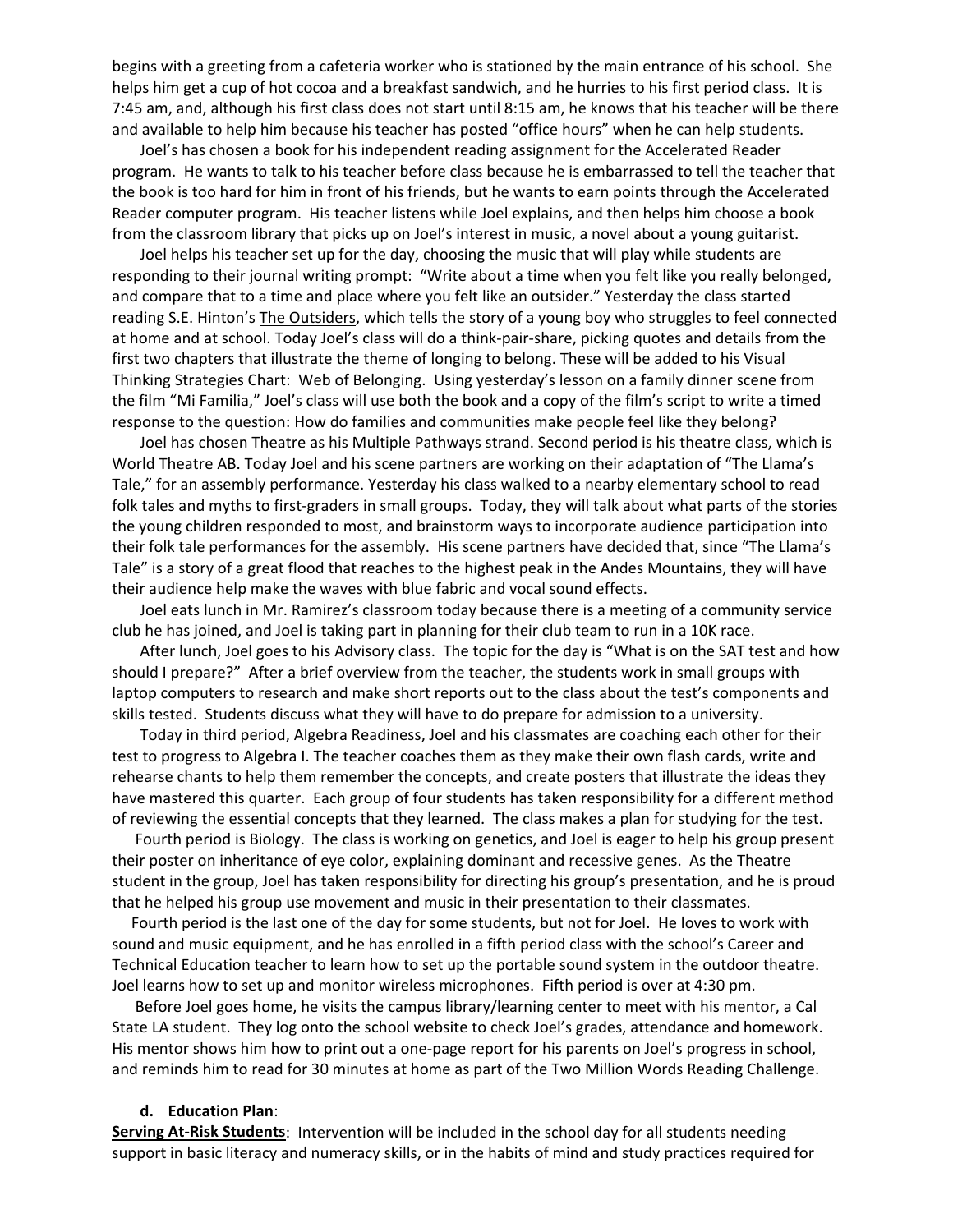academic success. Parents, teachers, and administrators will share responsibility for helping students excel on state and district‐mandated tests. **Grade level assessments using a variety of formats will be developed by teacher teams in course‐alike and interdisciplinary groups.** 

**Professional development**: **Performing Arts, English and History/Social Science teachers will enter into a multi‐year commitment to professional development and curricular planning with the Humanitas Program, administered by the Los Angeles Educational Partnership.** Mathematics instruction at the level of Algebra I and Geometry will develop new curricular strategies in conjunction with the LAUSD Math and Game Design pilot program at Crenshaw High School. Science instruction will emphasize hands‐on, inquiry‐based learning opportunities for all students, with enrichment and experiential learning strategies available to students at all skill and achievement levels. The Performing Arts program will emphasize critical thinking and creative expression as the primary habits of mind student artists must develop through daily practice in their specific arts disciplines.

#### **e. Community Impact and Involvement**

**Meeting Educational and Cultural Needs in East Los Angeles:** East Los Angeles is presently an underserved community in terms of the performing arts. Although geographically close to the downtown corridor of major arts institutions (LA County Music Center, the Museum of Contemporary Arts), most students here have had few opportunities to access these cultural treasures. A small number of high quality community-based arts organizations in East Los Angeles provide performances and arts education in schools and public venues. ELAPAA is designed to provide a cultural hub for the community, and a structure for deepening the connection between the children of East Los Angeles and its neighboring arts organizations, especially the East LA Classic Theatre.

**Involving the Community In Our Work:** Extensive consultation and discussion of plans for the school have been undertaken with students, parents and community organizations. These efforts include:

- "Re‐designing high school with teens in mind" ‐‐ Student brainstorming sessions conducted at Garfield High School on October 8th and  $10^{th}$ , 2009;
- Student-designed and administered surveys, with analysis of results and discussion among parents, teachers and students of Garfield's Performing Arts Academy in January, 2010;
- Garfield High School community partners meeting, October  $26^{th}$ ;
- Meetings with neighborhood and family organizations, arts education and civic community partners to discuss collaboration opportunities throughout November and December 2009.

Information and ideas gathered from students, parents and community arts organizations have been incorporated in this proposal. Specific data is attached in Appendix 8.

The community's greatest need, however, is for a school that provides avenues to academic and career success for all students, strategic support for students with below-grade level academic skills, and a truly engaging curriculum. High rates of failure in ninth grade, with the resulting failure of many students to graduate on time and ready for college and career – these long-standing problems constitute an emergency situation in East Los Angeles, which the pilot school model is designed to remedy.

## **f. Proposed Governance Model:**

The East Los Angeles Performing Arts Academy will be a pilot school, using pilot school governance and leadership structures, led by a principal working in close collaboration with the school's Governing Council, in addition to the Compensatory Education and English Learners Advisory Councils. A Community Advisory Council, composed of community members and arts education leaders, will be consulted regularly on the school's direction and philosophy. The school will use a distributed leadership model, with the Counseling Coordinator, Academic Lead Teacher, Performing Arts Lead Teacher, and Grade Level Team Leaders taking substantial responsibility for designing curriculum, monitoring student progress and developing school programs.

**The Leadership Team for the East Los Angeles Performing Arts Academy**: The résumés of the founding teachers demonstrate that they have considerable experience with precisely this student population in East Los Angeles. All are currently teachers at Garfield High School, and have shown commitment to serving students in impacted, urban schools. See Appendix 6.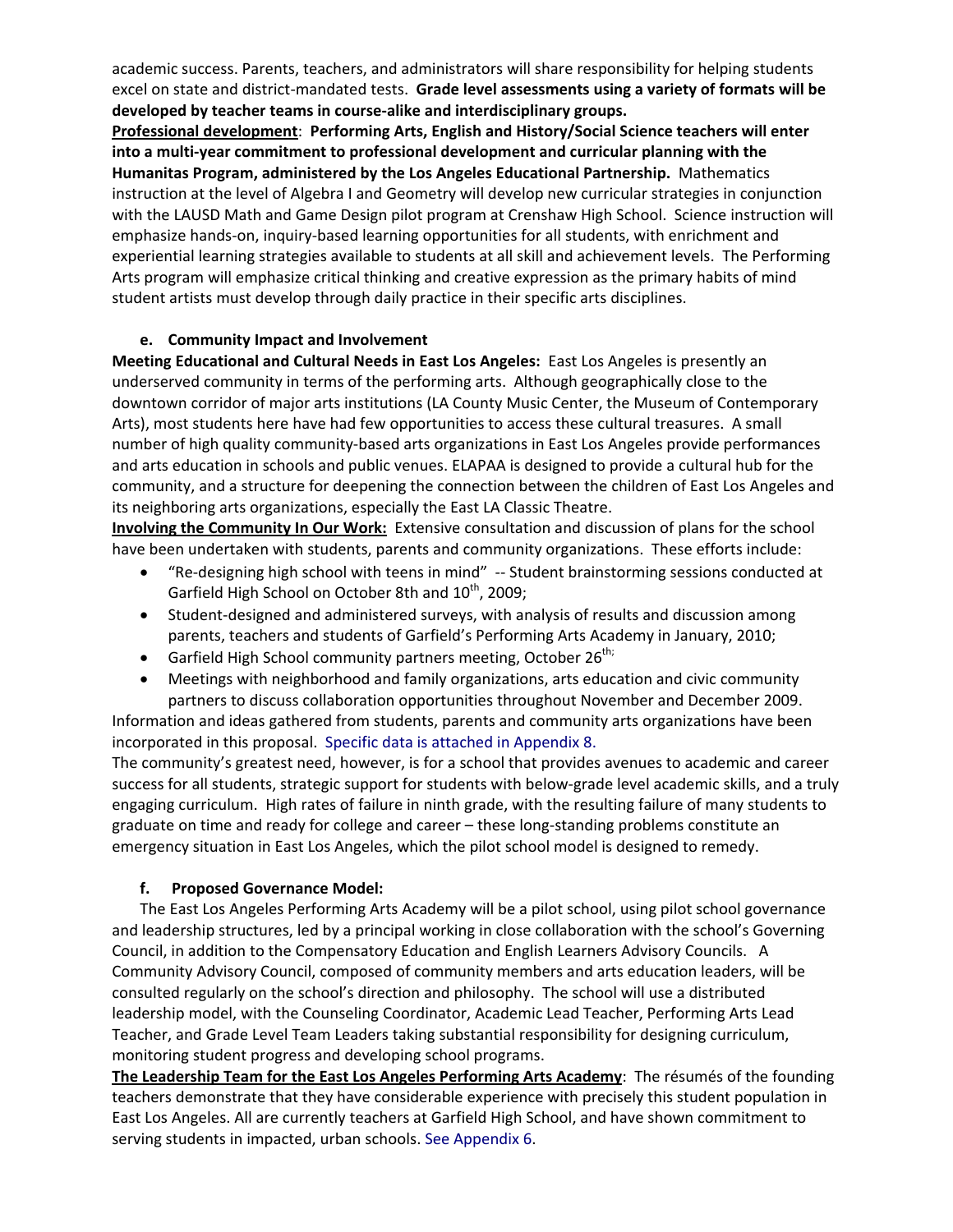**g. Fiscal Plan**: Aligning Budgets to the Mission, Vision, and Strategic Development of the School The estimated per-pupil budget for Pilot Schools is \$4,000. With a projected enrollment of 372 for 2010-2011, the school's budget will be approximately \$1.5 Million. LAUSD directly funds special education, Maintenance and Operations, and other district services. The school site budget must cover instructional materials and supplies, salaries and benefits for teachers, the counselor, clerical staff, the principal, a portion of the campus‐wide custodial staff, and a percentage for a classified fiscal and operations manager to provide services related to the school's physical plant, student activities, and the sports program. All funds over which the school's principal and governing council have discretion will be spent on programs that improve student achievement, professional development on arts integration, culturally relevant and responsive education and Response to Intervention and Instruction strategies. **For example, funding an "Extra Scoop" of writing instruction for students who need to develop their writing skills might involve a collaboration between an English teacher and the East LA Classic Theatre's "Literacy Through The Performing Arts" program, ensuring high engagement of students and resulting in improved skills and a performance for parents and peers.** 

#### **2. Curriculum and Instruction**

#### **a. Curriculum Map and Summary**:

East Los Angeles Performing Arts Academy students will progress through a developmental sequence of performing arts courses, complete A through G coursework to qualify for university admission, and engage in substantial group and individual interdisciplinary projects during their four years in high school. Sample course matrices for all four grade levels are attached in Appendix 2, detailing course scope and sequence, curricular strategies, instructional materials, and targeted support for students in need of intervention. The 4x4 bell schedule and academic calendar permits all students, including English learners and those with special needs or academic skill deficits, to participate in the performing arts program. Visual arts and media arts standards and instructional strategies will be integrated within the English and History/Social Science courses through the Humanitas Program.

**Education Plan ‐‐ Preparing Learners for the Demands of the 21st Century** In order to be prepared for the rigors of the 21<sup>st</sup> century, students must develop strong written communication skills, the ability to creatively problem solve, the ability to work collaboratively, and the ability to transfer learning from one context to the next. The East Los Angeles Performing Arts Academy will ensure that students attain these fundamental skills through a rigorous academic and extracurricular curriculum that leverages the resources of the East Los Angeles community. Students will have the opportunity to choose their own academic path and be challenged by a Humanitas interdisciplinary, inquiry‐based program that draws from and contributes to the community. Researchers in special education, ELL, gifted, and general education support our foundational philosophy: high expectations for all learners (Guess & Thompson, 1989, Heshusius, 1988, Waxman & Tellez, 2002, Van Tassel‐Baska, 2008, Newmann & Wehlage, 1995).

**Advisories**: The seminal research of Linda Darling‐Hammond identifies deep, meaningful relationships between students, teachers, and parents or caregivers as positively impacting all students, but particularly those at risk of dropping out (Darling-Hammond et al., 2006/2007). To ensure that all students graduate on time and prepared for postsecondary learning, each student will be assigned an advisor who will remain his/her advocate until graduation. Families will have one point person who is a partner in their child's academic success and emotional well‐being.

**Multiple Pathways: Value Beyond School** The East Los Angeles Performing Arts Academy will be a part of a community of small schools that includes the East Los Angeles Renaissance Academy, The Esteban E. Torres School of Social Justice and Leadership, the Humanitas Arts and Technology Academy, and the Golden Eagles School of Engineering. As suggested by their names, each school will follow a specific academic/social theme that guides its curriculum, offering Multiple Pathways for incoming students. The themes have been selected for their relevance to modern industry needs, social concerns, and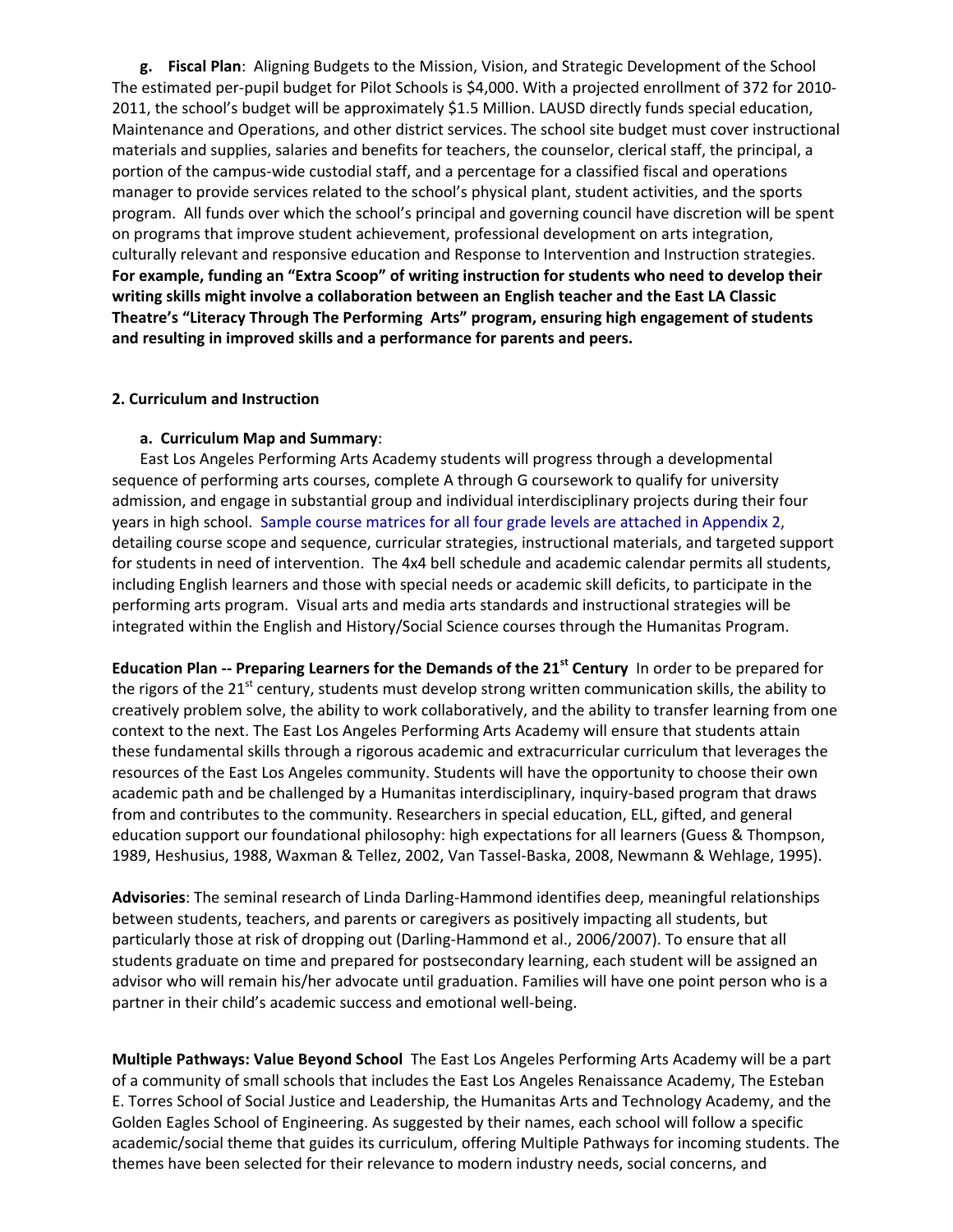community interests. Students will have the option to select a school that most suits their interests and aligns with their career aspirations. They will engage in internships and job shadowing, access mentors in relevant professions, and become involved in field‐specific, local university and college programs. Studies show that career‐focused learning increases student retention rates and that students respond best to authentic instruction that asks them to apply learning to real‐world concerns. The Multiple Pathways model of the five themed schools will allow students to explore their field of interest and build their skills for their future college and professional success.

**Teacher‐Developed Curriculum: Interdisciplinary and Inquiry‐Based Instruction** Student learning improves when it revolves around complex tasks, disciplined discourse, and inquiry (Newmann & Wehlage, 1995, Corcoran & Silander, 2009).At the East Los Angeles Performing Arts Academy, Humanitas teacher teams will collaborate to create interdisciplinary and inquiry‐based curriculum that challenges students to synthesize their learning across multiple disciplines, especially English Language Arts, History/Social Science and the Performing Arts. These teams will use backwards‐planning to develop standards‐based educational plans that enable students to apply their learning in one academic subject to learning in other academic subjects. Students will be asked to think about the essential questions concerning humanity and apply those questions to each discipline. Classrooms will be lively environments that encourage creativity, active engagement, and discovery, placing learners from varying educational backgrounds on a level playing field. All courses will be A‐G aligned in order to increase each student's post‐secondary options for further education at junior colleges, universities, arts conservatories or technical colleges.

Humanitas teacher‐developed interdisciplinary curriculum will not only improve student performance through increased engagement and rigor, but will also increase teacher investment and peer accountability. Additionally, studies show that student performance improves significantly when teachers have a shared vision. To ensure continuous improvement of the curriculum as well as professional development, Humanitas teachers will regularly work with their teams to reevaluate their curriculum content for relevance, rigor, and creativity.

**The Community School Model** Student success relies on the ability of adults to create a nurturing, safe, and supportive learning environment. Community Schools are centers of the community where students and their families come to learn, give and receive support, and engage positively and productively with one another. Integrating academics, health and social services, and youth and community development, Community Schools strive to improve student learning and build healthier communities. Students, teachers, families and community members work together to design and implement programs that promote academic achievement and positive social development (CommunitySchools.org).

Community Schools across the country are achieving significant gains in both academic achievement and social development (Dryfoos, 2001). These schools are demonstrating improvements in reading and math test scores and sustained increases in student attendance. Many also report reductions in rates of substance abuse, teen pregnancy, and disruptive behavior in the classroom. In addition, community members have described marked improvements in health care and safety within their neighborhoods.

The Community School model is particularly well‐suited to meet the needs of the underserved community of East Los Angeles. On the Esteban E. Torres campus, the five small schools will be unified by their common access to numerous community facilities and programs that will help to improve the physical and mental well‐being of the students. The community, together with teachers and on‐site staff members, will work to enrich the lives of students by providing access to fundamental services that many students from this neighborhood lack: medical treatment at a full-service health center, psychological counseling, and college‐preparation through relationships with local colleges and universities. Students will also have access to Los Angeles' rich cultural opportunities through the schools' partnerships with museums, theatres, concert halls, cultural centers, and arts‐centered non‐ profit organizations. These support services and relationships with community organizations will provide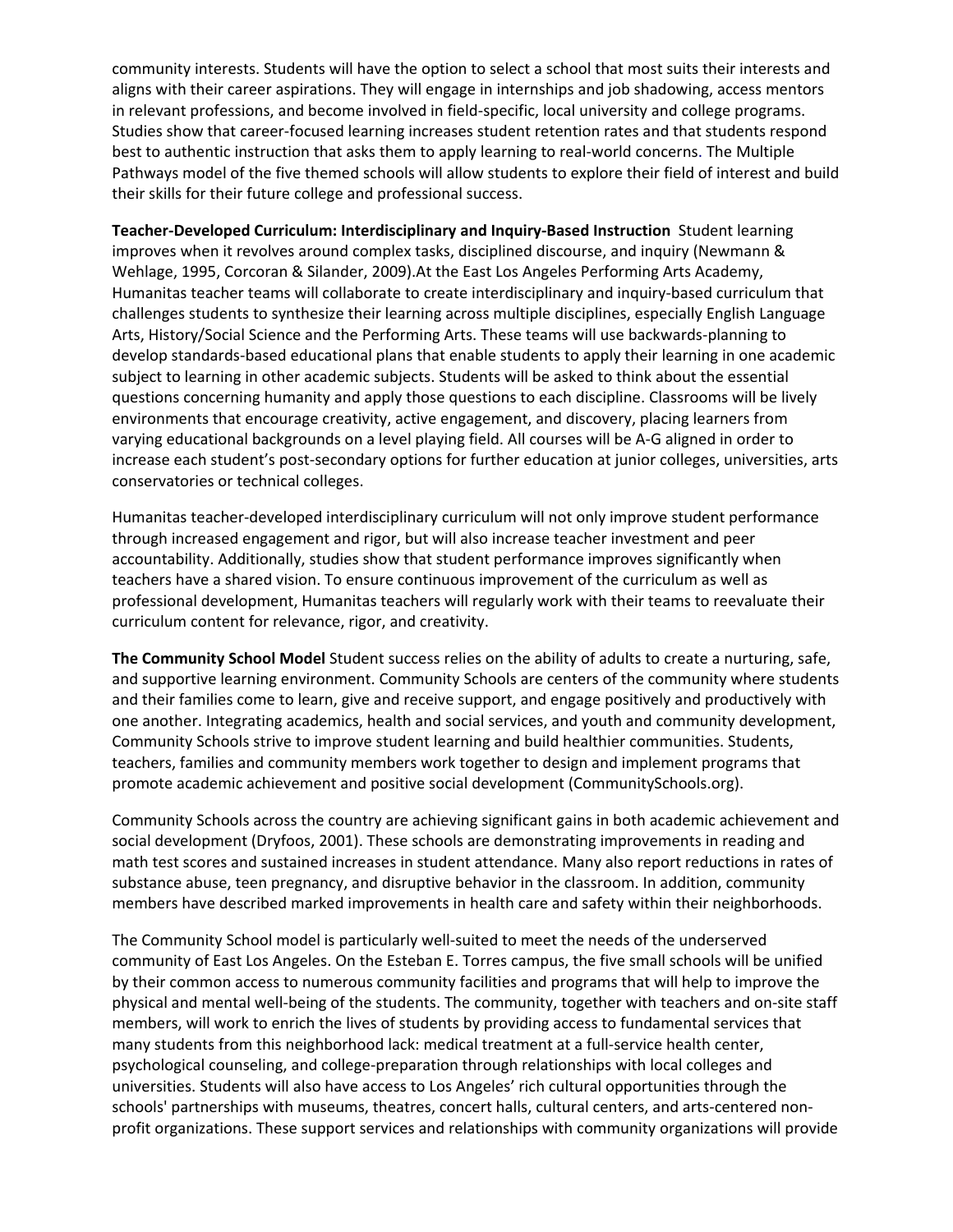a network that will allow students to thrive and reach their full potential. Assisting first‐generation students gain access to college is an endeavor that must be shared by the entire community.

**Special Education Curriculum Maps:** LAUSD provides curriculum maps that are defined and guided by position papers for standards‐based diploma track students. Diploma track students utilize the same standards‐based curriculum that general education students use. Success is assured through the layering of supports and services as needed within the Co-Teaching Full Inclusion Model. Additionally, targeted instructional intervention is provided in the school's Learning Center using evidence‐based methodologies and materials, for students identified as needing this level of support. This model is called the Resource Program Model.

For those students unable to benefit from a Full Inclusion Model, the next level of Least Restrictive Environment (LRE) is the instructional model referred to as Special Day Program (SDP). These classes typically have 15 students with 1 teacher and 1 paraprofessional, providing a low student‐teacher ratio. Standards‐based core instruction with scaffolding, accommodations and services are layered in as needed. Core Instructional standards‐based materials are utilized and enhanced with supplemental materials, linked to the student's present level of performance. Differentiation of content, process, and product may be employed to assure learning and achievement. Grouping is essential in this model for skill development and growth assurances with frequent monitoring and assessment. Classes are often departmentalized with SDP students moving from one Special Education Core Teacher to another. Electives are scheduled with general education population.

Those students receiving Certificates of Completion, and not on the diploma track, are considered to be on the "Alternative Curriculum." Typically the Alternative Curriculum serves students with eligibilities within the range of MR, AUT, and OHI. Students receive instruction as outlined in the Alternative Curriculum and Community Based Instruction Guide Books. Additionally, Bul‐4438.0 provides protocols and oversight for the community-based program. The CBI Program augments and enriches the Alternative Curriculum as a strategy.

## **b. Track Record of Proposed Curriculum**:

The thematic, inquiry‐driven, performing arts‐based curriculum to be designed and implemented by the ELAPAA teachers is effective and appropriate for the proposed student population. Most of the Design Team teachers have extensive experience teaching at Garfield High School. They have expertise designing and implementing Humanitas curricular units for the target population. Interdisciplinary units are created using the Wiggins and McTighe backwards planning model, in which teachers identify desired learning outcomes, then assessments, and finally lessons to build towards the stated objectives. Beginning with focus standards, teachers develop thematic units that bridge disciplines and allow students to inquire deeply into their subjects.

Students in Humanitas small learning communities at Garfield and Roosevelt are achieving at levels higher than those for non-Humanitas students in the same schools, proving the effectiveness of this approach with this student population. The following data were provided by LAUSD to the Los Angeles Education Partnership, which analyzed the outcomes. The table shows that the students in Humanitas small learning communities at the two schools outperform non‐Humanitas students on the same tracks in the same schools. These data for 2007‐08 are representative of the higher achievement of students in Humanitas programs throughout LAUSD for 20 years.

|                                    | <b>CAHSEE pass on first try</b> |             | <b>CST Eng Lang Arts</b> |                   |
|------------------------------------|---------------------------------|-------------|--------------------------|-------------------|
|                                    | <b>ELA</b>                      | <b>Math</b> | <b>Mean Scaled Score</b> | <b>Attendance</b> |
| <b>Roosevelt Humanitas Track A</b> | 78%                             | 67%         | 315                      | 92%               |
| Non-Hum Roosevelt Track A          | 61%                             | 61%         | 309                      | 92%               |
| <b>Roosevelt Humanitas Track B</b> | 67%                             | 67%         | 304                      | 90%               |
| Non-Hum Roosevelt Track B          | 60%                             | 62%         | 291                      | 89%               |

## **Humanitas Students Outperform non‐Humanitas Students on Same Track in Same Schools**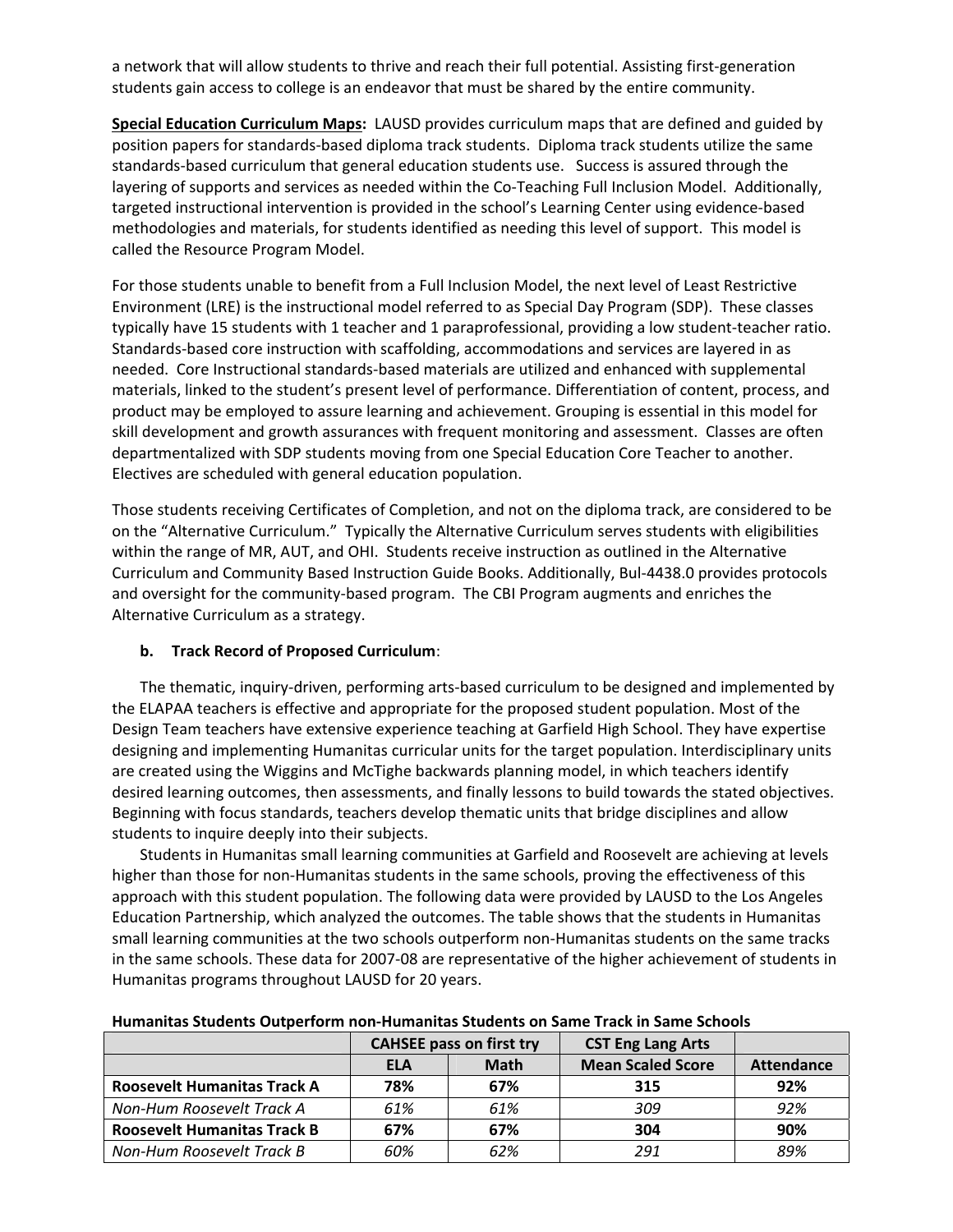|                                   |            | <b>CAHSEE pass on first try</b> | <b>CST Eng Lang Arts</b> |                   |
|-----------------------------------|------------|---------------------------------|--------------------------|-------------------|
|                                   | <b>ELA</b> | <b>Math</b>                     | <b>Mean Scaled Score</b> | <b>Attendance</b> |
| <b>Garfield Humanitas Track A</b> | 87%        | 82%                             | 325                      | 94%               |
| Non-Hum Garfield Track A          | 65%        | 68%                             | 304                      | 92%               |
| <b>Garfield Humanitas Track B</b> | 69%        | 61%                             | 313                      | 92%               |
| Non-Hum Garfield Track B          | 59%        | 56%                             | 301                      | 92%               |
| <b>Garfield Humanitas Track C</b> | 85%        | 83%                             | 317                      | 93%               |
| Non-Hum Garfield Track C          | 72%        | 64%                             | 316                      | 94%               |

The Humanitas interdisciplinary instructional model combines multiple, research‐based approaches to student learning. The model is easily adapted to new content areas, career themes, and topics, while remaining focused on the core academic standards and skills. Below is a summary of the research base on which Humanitas units are designed.

| <b>Curricular Component</b>               |                                                                                                                                                                                                    |                                               |
|-------------------------------------------|----------------------------------------------------------------------------------------------------------------------------------------------------------------------------------------------------|-----------------------------------------------|
|                                           | <b>Effectiveness with Population</b>                                                                                                                                                               | Reference                                     |
| Interdisciplinary<br>Curriculum           | Creates constant opportunities for cognitive resonance, (Aschbacher, 1992)<br>which helps all learners gain confidence as they build<br>academic background knowledge.                             |                                               |
| Multiple Pathways<br>Curriculum           | When students see the relevance of their learning in a<br>real-world context, motivation increases. College and<br>career-focused learning is especially effective with at-<br>risk male students. | (Kemple, 2008)                                |
| Problem-based<br>Curriculum               | Curriculum that is designed to engage students in<br>higher-order thinking skills is engaging for both ELL and Hertzog, 2005)<br>gifted students.                                                  | (Waxman & Tellez, 2002,                       |
| Differentiated<br>Curriculum              | Multiple texts and supplementary print resources, a<br>variety of audio visual sources and interest centers are<br>proved to be successful with students with special<br>needs.                    | (Carol Ann Tomlinson,<br>2005)                |
| <b>Student Advisory</b><br>Curriculum     | Advisories create the conditions for increased<br>personalization. Personalization leads to increased<br>student achievement, particularly with at-risk students. 1995) (Newmann, 1992)            | (Darling-Hammond,<br>2006/07) (Lee., et al.,  |
| Standards-based<br>Curriculum             | All academic courses are aligned with California<br>content standards in order to provide teachers and<br>students with guidelines for content mastery.                                            | (California Department of<br>Education, 1997) |
| Early<br>College/concurrent<br>Enrollment | Early college has been successful with low-income<br>students. Dropout rates are reduced and the<br>graduation rate for underserved youth in such<br>programs is 92%.                              | (Hoffman & Webb, 2009)                        |

**WASC**: The ELAPAA teachers' instructional units will fulfill the curricular requirements set by WASC, and will set the stage for preparing for WASC accreditation during the second year (the school cannot conduct WASC the first year because there will not be a senior class). ELAPAA teachers will attend regularly scheduled evening professional learning sessions during the first year with the Los Angeles Education Partnership to prepare for accreditation.

**UCOP course approval**: All academic and elective courses offered by ELAPAA are approved by the UC Office of the President and therefore fulfill A‐G requirements.

**College Board**: ELAPAA is a new school going through the application process for initial WASC accreditation and will be requesting a College Board number in year 1 to fulfill the requirements of our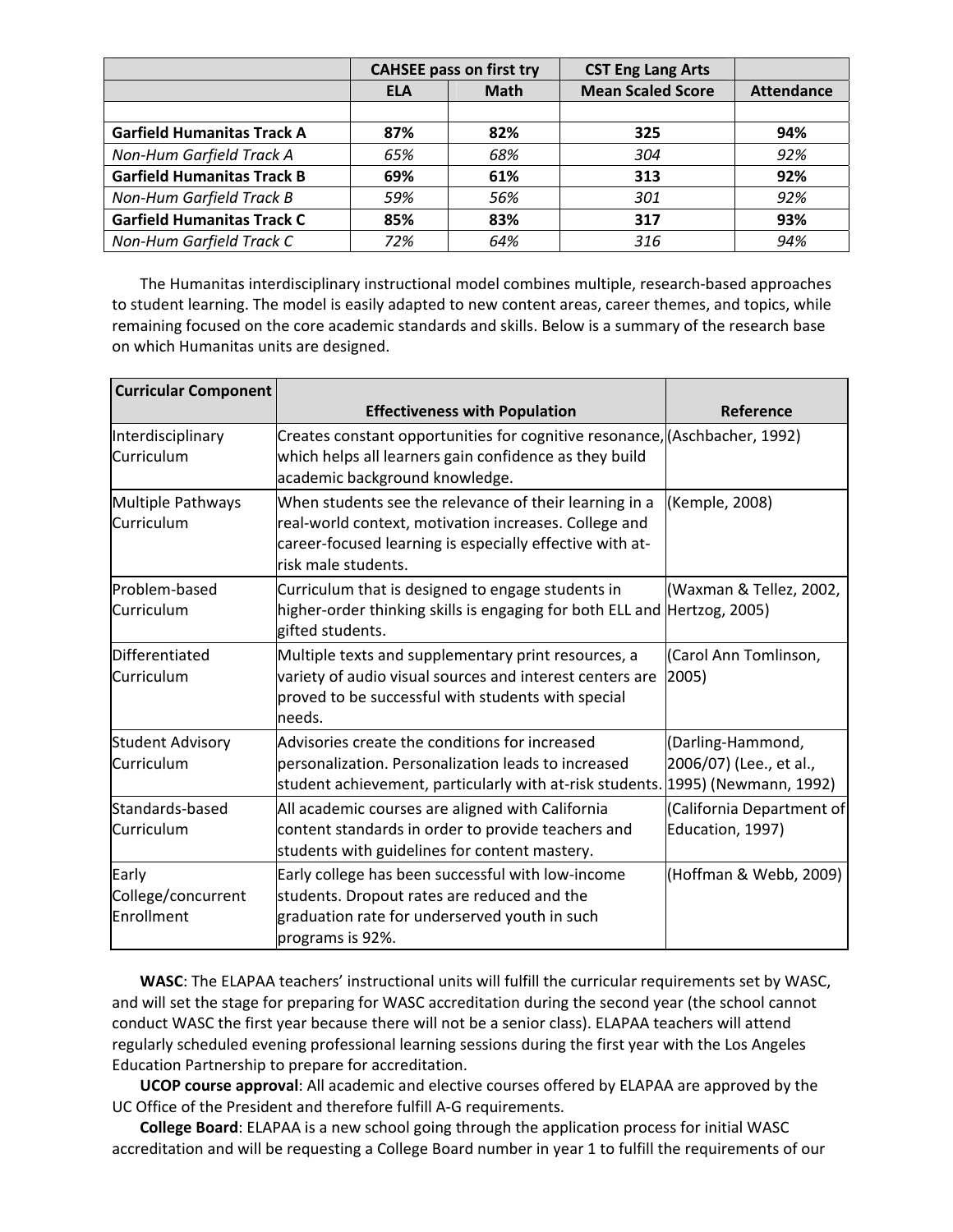AP program. Further, in addition to Advanced Placement courses offered during the regularly scheduled school day, dual enrollment college courses will also be available to students seeking greater challenges.

#### **c. Addressing the Needs of All Students**:

**Students with Special Needs:** ELAPAA has a strong commitment to meeting the academic, social, and emotional needs of **all learners**. We believe that creating an inclusive learning environment that holds high standards for students with disabilities, ELL, SEL, students of poverty and gifted students is both socially just and academically sound. Research shows that students from all SES levels and education backgrounds thrive when teachers collaborate to backwards plan instruction that is rooted in authentic inquiry and scaffolded for student understanding (Newmann & Wehlage, 1995, Wiggins & McTighe, 2005). Students with special needs will have equal access to the full range of curriculum, including performing arts, honors and AP courses, when indicated by their IEPs. All teachers and school leaders will place a high priority on the timely completion of all documents related to compliance mandates (IDEA) for Special Education Services. In addition, teachers will provide students with special needs with more frequent monitoring for assurance of learning and behavioral progress.

In addition, our emphasis on student collaboration, focus on problem‐based learning, and our commitment to multiple pathways will provide the additional supports and motivation for our special needs students. Research has shown that cooperative grouping is highly effective for students with severe learning disabilities. Grouping creates greater engagement, promotes positive relationships, and creates trusting environments (Johnson & Johnson, 1989). Current research on inclusion and problem‐ based learning (PBL) suggests that "mainstreamed groups have the potential to effectively engage in PBL, and that PBL may increase the motivation and social confidence of students with special needs (Belland, Glazewsk, & Ertmer, 2009). Finally, we believe that a focus on multiple pathways will increase the opportunities for our special needs students to expand their range of opportunities and experience by engaging in real‐world learning. Special needs students will engage in learning beyond the classroom through job shadowing; introductions to and mentorships with professionals in arts, culture and media; and real‐world learning in local theatres and cultural institutions. **See Appendix 7 for additional information on plans to provide support for special‐needs students.**

**English Language Learners:** ELAPAA's instructional program is designed to engage students in academically challenging curriculum and exciting inquiry‐driven instruction while supporting their language development needs across the curriculum. Students will develop written and oral literacy skills as well as self-advocacy through active and authentic learning in academic and performing arts classes. Current research has shown that well‐designed cooperative grouping is critical to developing and refining both oral and written literacy skills in second language learners (Waxman & Tellez, 2002). Thus, English learners and all students will engage in readers' theatre, literature circles, simulations, video projects, authentic, problem‐based mathematics, and scientific discovery. All of these group‐centered strategies are critical to developing the language proficiency required to succeed in gateway coursework and beyond. In addition, we will also use cognitively guided instruction, a research-based strategy proved to have the greatest benefit to the greatest number of ELLs (Waxman & Tellez, 2002) All teachers will receive training in this essential strategy that improves student literacy skills. There are four essential components to cognitively guided instruction: 1) building on prior knowledge by helping students recognize structures and patterns, 2) increasing problem‐solving skills by expanding their "toolbox" of strategies across all subject areas, 3) focusing on personal investment in literacy by engaging students in setting goals for reading improvement, and 4) improving their collaboration skills by encouraging students to rely on one another and to value the resources and diverse perspectives of all. Collaborative learning communities will play a large role in developing both basic interpersonal communication skills and cognitive academic language proficiency. Cooperative and collaborative grouping increases the skills needed for both social interaction and formal academic learning.

In addition to these instructional strategies, teachers will employ SDAIE (Specially Designed Academic Instruction in English) so that English learners can acquire academic English that will enable them to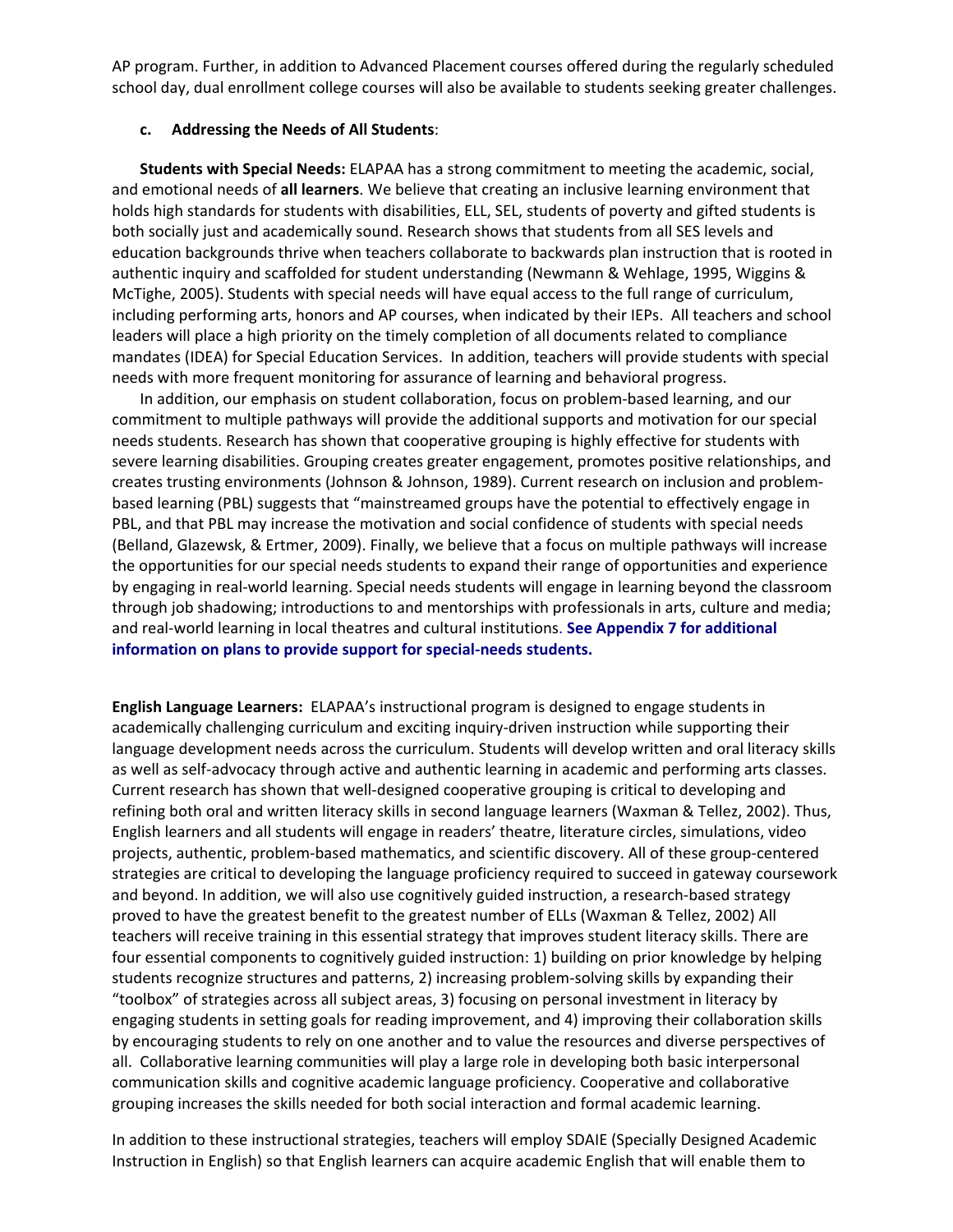master the California standards in all their subjects. Teachers will regularly monitor the progress of English learners on classroom tests and assignments, as well as standardized tests. English learners who score at low levels on the CELDT will receive additional instruction that will help them acquire the skills and vocabulary they need in both oral and written language. Our goal is that English learners will become proficient in English, achieve in all their subjects, and be able to participate fully in all the educational and social aspects of their high school.

**Students with interrupted formal education:** The Counseling Coordinator and teachers will conduct extensive assessment of students' skills, identifying deficits and areas of strength, and will guide students to make an Individualized Learning Plan with the goal of successful completion of A‐G college preparatory coursework and on‐time high school graduation. Parents or caregivers will be involved in this process and school staff will seek community resources to support students' progress toward grade‐ level proficiency and college preparedness.

**Gifted students:** Students with special academic and artistic gifts are at risk for school failure and failure when their needs for accelerated learning opportunities and independent or self-directed studies are not accommodated by school structures. This new school's curricular focus, integrating arts into rigorous core curriculum, accommodates their needs for creative, self‐directed learning.

**Students of poverty and other at‐risk students**: Teachers will work together with community partner organizations to identify and provide services for students of poverty and other at‐risk students, Every effort will be made to support them through on‐campus programs such as IMPACT, Bienvenidos mental and physical wellness programs, and the ELAPAA Advisory program.

**Targets for academic proficiency:** Students with special risk factors or circumstances that impact their learning will be held to the same achievement objectives and expectations as other students, with appropriate support, intervention and multiple opportunities to succeed.

## **d. Accelerated Learning**:

**Identifying GATE students:** Garfield and Roosevelt High Schools both have a GATE identification rate of more than 8%, (8.4% of the Garfield High School population was identified as gifted in 2009 with 8.4% of Hispanic students identified as gifted and 9.1% of the African-American students) which meets state and district goals, given the standards for identification and the expected percentage of Gifted, High Ability and Highly Gifted students within the total student population. The "search and serve" mandate for the school's GATE program will include searching for students with previously unrecognized gifts and talents in academic areas, visual and performing arts talents and in the areas newly delineated by LAUSD's GATE Office of general creative ability and leadership ability.

To promote the identification of students for accelerated learning activities, ELAPAA's principal and counseling coordinator will (1) conduct professional development to promote understanding of the programs including identification of students and differentiation of instruction for gifted students; (2) ask teachers to suggest students for identification as gifted; (3) use the LAUSD GATE identification process for students who have interest or talent in visual arts, vocal music, dance, or theatre; (4) assist parents and students with preparing paperwork for auditions and assessments and conduct orientation meetings to familiarize them with the process; and (5) develop a process for parents to request evaluation for GATE.

#### **e. Accelerated learning in the arts**:

As a performing arts‐focused school, one of the most important aspects of the school's accelerated learning plan is the offering of a developmental sequence of performing arts courses, with opportunities for individual and small group projects and advanced levels of study. Honors sections of English courses will be offered at the ninth and tenth grade levels, while AP English Language and AP English Literature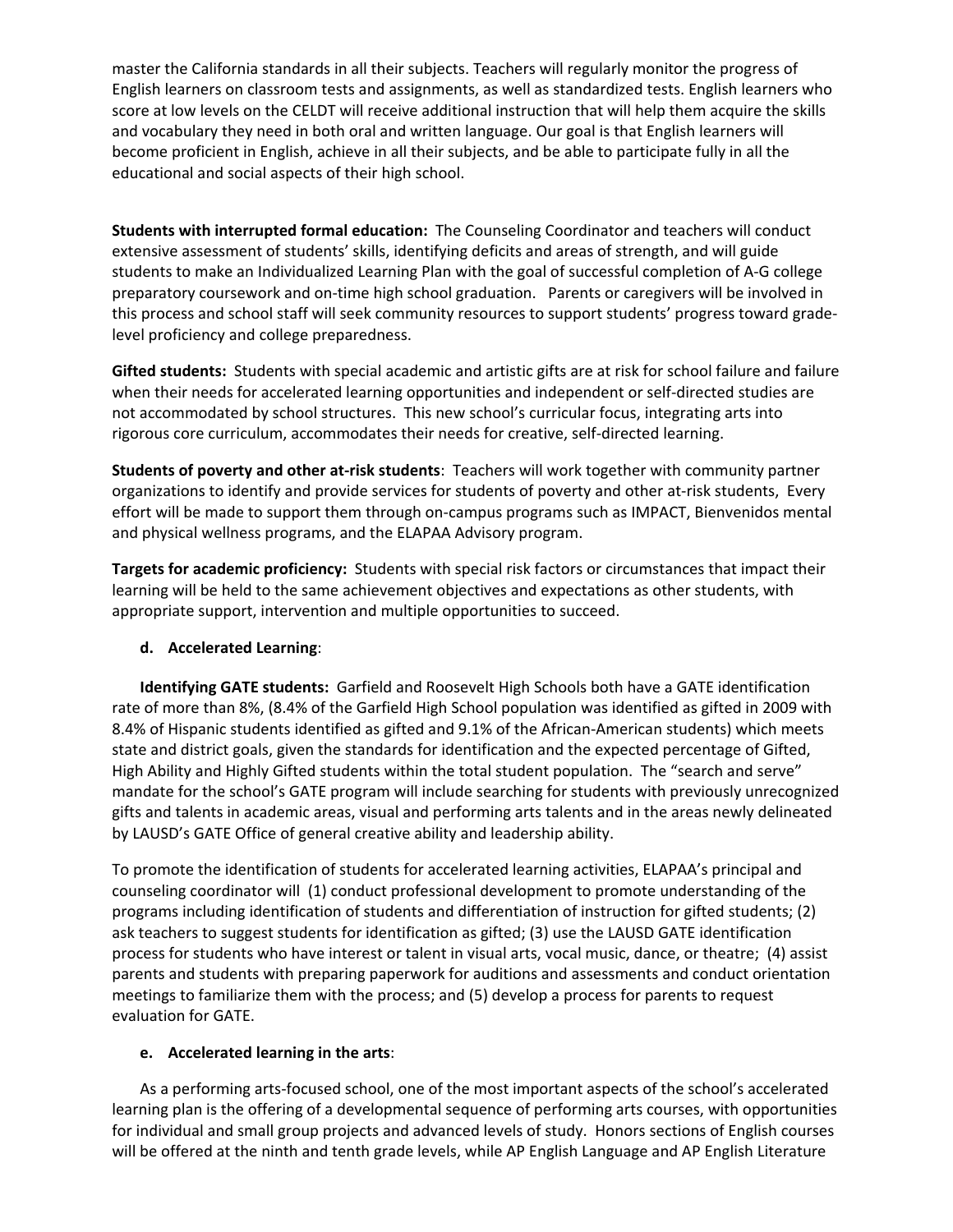will be offered to eleventh and twelfth grade GATE students, and made available to any students who wish to challenge themselves in these college-level courses. AP Statistics will be offered annually, while AP Calculus may be offered every other year, depending on students' needs. Honors and AP sections of World History, U.S. History and Economics will be offered annually, while AP Government may be offered in alternate years. Honors and AP Biology and Chemistry will be offered annually, while AP Physics will be offered in alternate years.

**Accelerated Language Arts opportunity unique to ELAPAA**: The school will offer honors courses in Creative Writing and Modern Dramatic Literature by Years 2 and 3, respectively. These courses are currently available in LAUSD schools and are approved as A‐G courses, but ELAPAA will have to submit a petition to UCOP for credit for honors versions of these two courses during its first year. Considering the interests and talents of students likely to enroll at ELAPAA, offering unique honors English electives in their areas of interest is an appropriate way to support development of their academic abilities.

**Increasing minority students served by GATE and AP program**: The overwhelming majority of the students served by public schools in the Garfield Zone of Choice are Latino, so the overwhelming majority of the students in ELAPAA's honors and AP classes will necessarily be Latino. Approximately 33 % of Garfield Zone of Choice students are English Learners, and approximately 10% are students with special needs. We will make sure that LEP students and students with IEPs are offered full access to honors and AP courses, and that AP teachers include scaffolding strategies appropriate to support LEP students and special education students. ELAPAA teachers will use differentiation such as supplemental assignments, multi‐media projects, and inquiry beyond the general assignment for all students, especially those served by the GATE and AP program. The three‐tiered RTI approach combined with the 4 by 4 schedule will have the flexibility to meet the needs of our students' various gifts and talents.

We anticipate that 85% of students enrolled in AP classes will be low-income, and 99% will be Latino, thus increasing the enrollment of these groups in AP classes. The table also shows our AP enrollment estimates for English learners, standard English learners and students with disabilities.

| <b>AP Course</b>             | <b>Total</b> | <b>SEL</b> | <b>ELL</b>     | <b>Students</b> | <b>Gifted</b> | $Low\text{-}income =$ |
|------------------------------|--------------|------------|----------------|-----------------|---------------|-----------------------|
|                              | enrolled     |            |                | w/Disabilities  |               | 85% of total          |
| World History                | 33           | 20         | 5              |                 | 13            | 28                    |
| American History             | 33           | 20         | 5              | 3               | 13            | 28                    |
| Government                   | 33           | 20         | 5              | 3               | 13            | 28                    |
| Economics                    | 33           | 20         | 5              | 3               | 13            | 28                    |
| English Literature           | 33           | 20         | $\overline{2}$ | 3               | 13            | 28                    |
| English Language             | 33           | 20         | $\mathfrak{D}$ | 3               | 13            | 28                    |
| Spanish Language             | 43           | 15         | 15             | 3               | 13            | 37                    |
| Biology                      | 28           | 15         | 8              | 3               | 13            | 24                    |
| Chemistry                    | 28           | 15         | 8              | 3               | 13            | 24                    |
| Calculus                     | 20           | 5.         | 3              | 3               | 10            | 17                    |
| <b>Environmental Science</b> | 28           | 15         | 8              | 3               | 13            | 24                    |

**Supporting Talented Students – The Neglected Piece of the Gifted AND TALENTED Puzzle**: We will undertake an aggressive identification effort to prepare students with visual and performing arts talents for the Talent Audition and Assessment process administered by LAUSD's GATE Office. Minority students, students with limited English proficiency and students with special needs are under‐ represented in the Talent portion of GATE throughout LAUSD, particularly Latino students. We will set a goal of identifying 15% of students in each grade as Talented, with appropriate enrichment in place to serve their needs for advanced opportunities to develop their talents.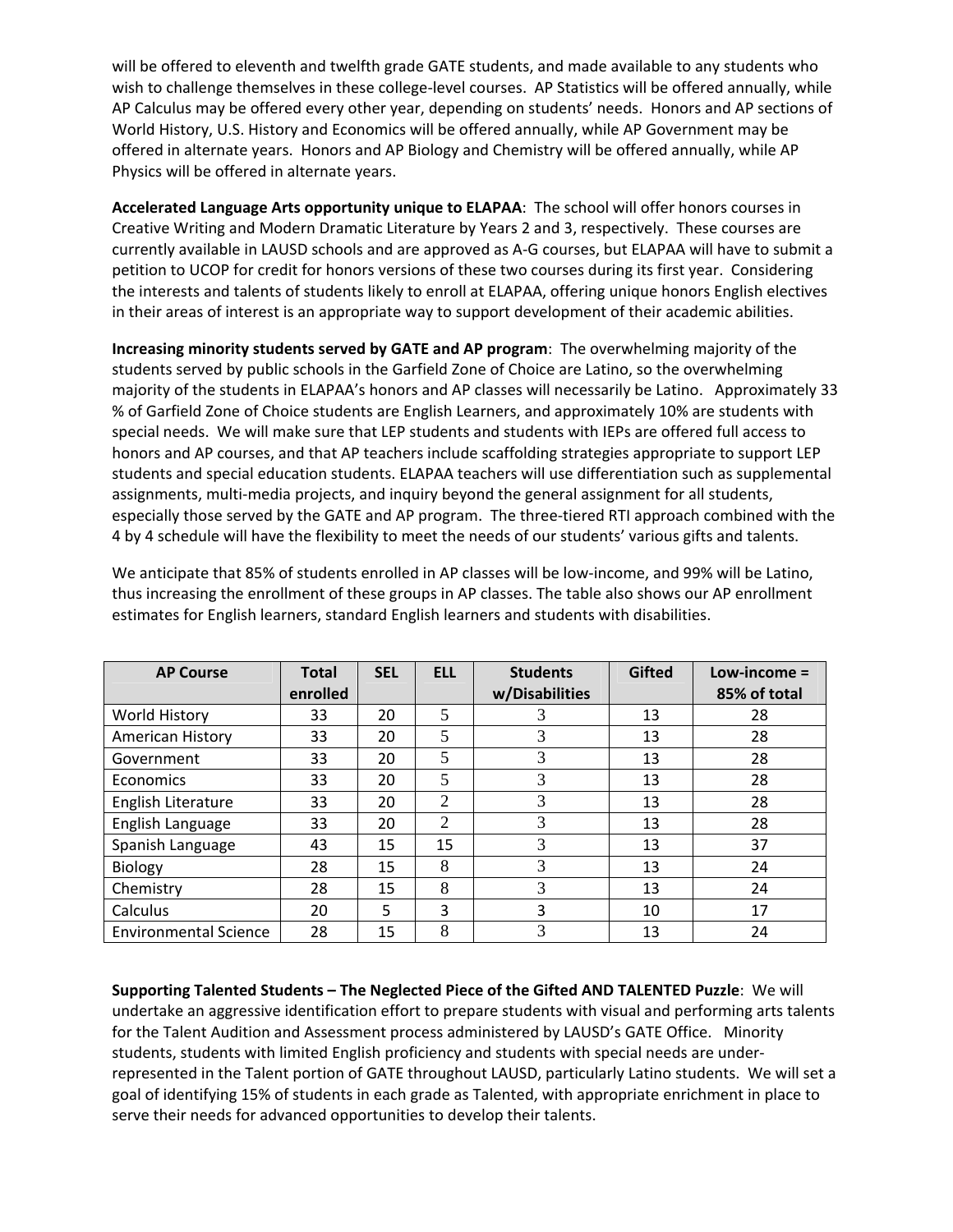**Evaluating effectiveness of strategies and enrichment programs**: ELAPAA will use data from multiple assessments, including quarterly student surveys, grades, annual parent surveys, AP test scores, and periodic assessment results in honors and AP courses to evaluate the efficacy and quality of the strategies used. This data will also be used to annually evaluate and revise the array of Honors, Advanced Placement and advanced levels of performing arts classes offered.

## **Specific Strategies and Services Offered to GATE Students**:

- a. Honors and AP courses
- b. Enrichment through project‐based learning and arts partnerships
- c. GATE Council, with parents, teachers, students and community representation
- d. Dual enrollment facilitation with ELAC and Cal State LA
- e. Specialized college counseling through GEAR‐UP, KnowHow2Go and Posse Foundation

**Levels of Growth Expected from These Strategies***:* All students are expected to grow to meet their individual learning goals as documented in their Individual Learning Plans (general education) or Individual Education Plans (special education). ELAPAA expects an increase in timely, successful completion of coursework and graduation as detailed in the Achievement Accountability Matrix in Appendix 4.a.

## **f. Instructional Strategies**:

**ELAPAA will use instructional strategies that will create a lively, rigorous, and supportive learning environment for all students, with an emphasis on using kinesthetic learning strategies drawn from the disciplines and practices of the performing arts**. Our experience, as well as the work of highly respected researchers (see section 2b), emphasizes that authentic, collaborative, problem‐based, inquiry‐driven, backwards planned interdisciplinary instruction is effective with students of poverty, special needs, gifted, English learners, and standard English learners. We firmly believe that all students have a right to engage in exciting learning; therefore, students across all populations engage in our core instructional practices. These students are successful because all teachers on a grade‐level team work collaboratively to differentiate instruction to meet the needs of all learners. Teachers know their students well and they know how to create learning that builds upon each student's strengths in order to guide them in achieving academic success.

**Authentic instruction** has been proved to motivate both at‐risk and gifted students because it allows students to see how what they are learning in school relates to the real world. Research shows that struggling students need to see concrete paths to college and career and accelerated students need to see proof that what they are learning matters in the real world. According to research, **collaborative learning** works best for SEL, EL, and students with special needs. All three of these populations build confidence by improving their ability to collaborate by developing stronger interpersonal communication. This approach also helps build academic language acquisition and it values the unique contributions of all learners.

**Problem‐based instruction** engages students in higher‐order thinking skills. It puts the teacher in the role of facilitator as students investigate and apply potential solutions. This instructional strategy is effective with all student populations because it builds off of their prior learning and expands their capacity to think creatively—a critical 21st‐century skill.

**Inquiry** is at the core of all Humanitas instruction and is supported by our own experience and research. We are preparing students for college, career, and active citizenship, and that requires deep critical thinking. We use critical thinking in analyzing performances, text-based dialogue, and scientific investigation to engage students in higher‐order thinking.

**Backwards‐planned, interdisciplinary instruction** is essential for creating the conditions for cognitive resonance, which allows students to see patterns and make connections from one class to the next. This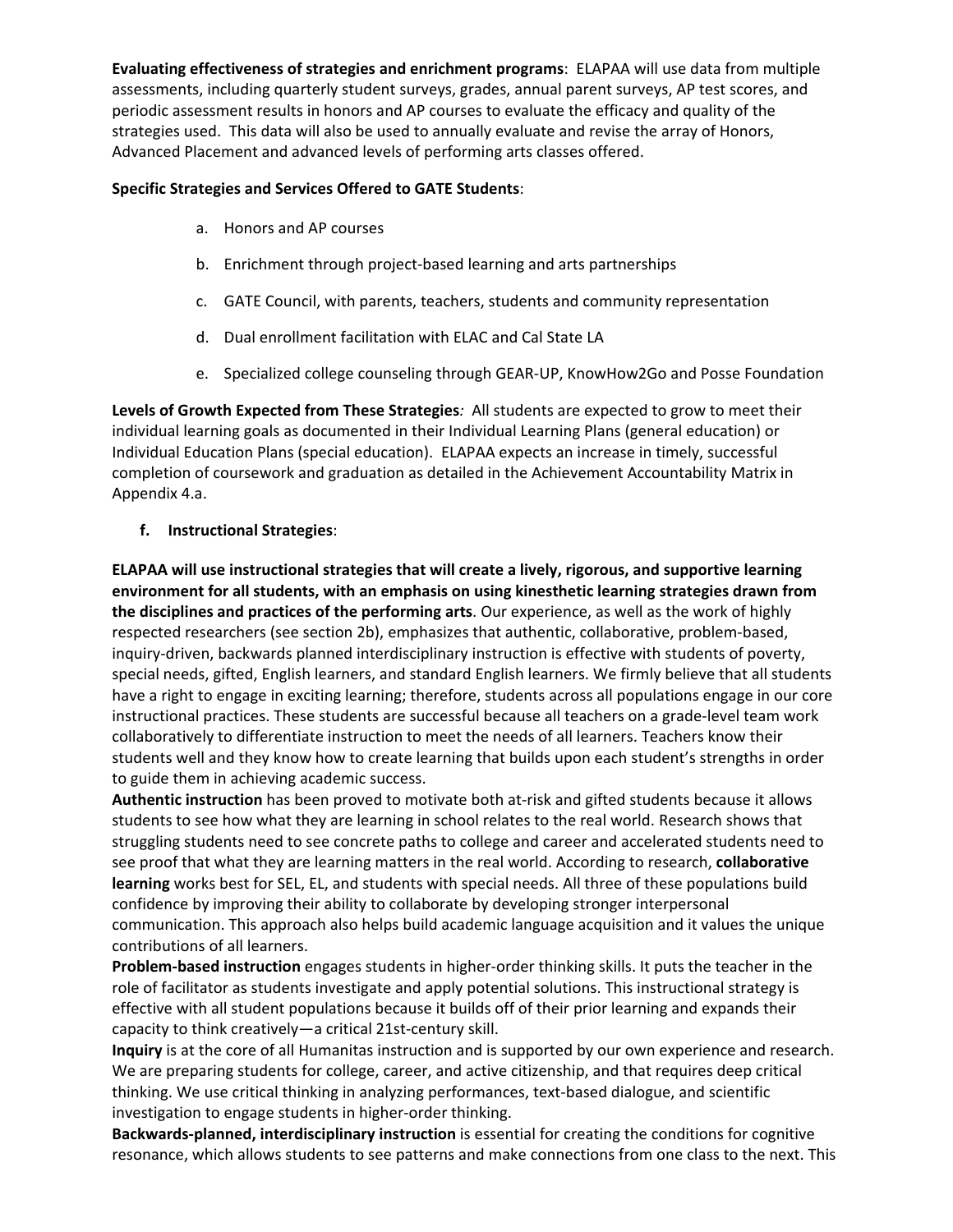instruction is organized thematically, which enables students to construct knowledge themselves. All of these research‐based strategies have worked well with our students because they are culturally relevant. This is because they build on and value prior knowledge, or, in other words, the learning that has taken place in the home, the community, and in previous academic settings. Individual student backgrounds are honored and depended upon to create supportive learning environments that positively reinforce the contributions of their parents and caregivers.

**Research‐based Curriculum and Instructional Strategies for an Effective Special Education Program** Research tells us that students with Specific Learning Disabilities, the largest group of learners with Special Education Eligibilities, will benefit from strategies employed through the delivery of Content (what they learn), Process (how they are learning it), and product (how they demonstrate what has been learned.). These strategies differentiate the learning, capitalizing on student strengths in preferred modalities. Strategies include such techniques as chunking of materials, presenting in smaller parts, using graphic organizers, think sheets, high-lighters, reference sheets, the pre-teaching and reteaching of major concepts, grouping and clustering, as well as accommodations and supports as specified in students' IEPs.

Additionally many intervention materials have been designed for SLD students and are specifically designated for use in the learning Center. Some of these materials include Algebra Rescue, 6‐Minute Solution for fluency skills, Rewards Reading Program for decoding and fluency, Solo software tools for writing, Academic Workout for standard based language Arts, and Makes Sense Strategies, an array of Graphic Organizers and Think Sheets. For a detailed list of strategies, see Appendix 2.

# **3. School Culture and Climate**

As an internal applicant, the East Los Angeles Performing Arts Academy will adhere to Article IX‐ Hours, Duties and Work Year, Article XXIV‐ Student Discipline and Article XXVII‐Shared Decision‐Making and School‐Based Management, as described in the LAUSD Collective Bargaining Agreements, unless and until the pilot proposal process has been successfully completed and the school is designated as a pilot school governed by the LAUSD-UTLA "thin contract." Only those areas covered by the "thin contract" will be considered for adaptation and autonomy through the collaborative crafting of the school's "Elect to Work" agreement.

# a. **Description of Culture**:

The school culture and climate of East Los Angeles Performing Arts Academy will adhere to the relevant articles of the LAUSD Collective Bargaining Agreements. The founding teacher team will establish a small pilot school enrolling 450 students who will 1) be transferred from Garfield and Roosevelt high schools and 2) who will matriculate from Belvedere, Griffitth and Stevenson Middle Schools, and any other schools identified by LAUSD as eligible for enrollment in the Garfeld Zone of Choice. To establish a cohesive small school from these disparate sources, we have identified five essential principles of the school culture and climate:

- 1. **Excellence in Academics, Arts and Citizenship.** The academy expects excellence in academic achievement, artistic performance and conduct. These expectations are well‐defined, measurable, and apply to everyone in our school community. All members of our school community are responsible for strengthening a culture that values achievement.
- 2. **Our School = Our Responsibility.** Students, parents, teachers and staff choose to join this school community. We are all committed to supporting the school's ideals and objectives, and to supporting our students' achievement.
- 3. **Opening Doors to Learning Takes Time.** Extended learning opportunities, both within and beyond the school day, give students extra time to build the academic knowledge, real-world skills and creative habits of mind that will enable them to succeed at college and in their careers.
- 4. **Results Drive Decisions.** The academy examines assessment results frequently, and uses student achievement data to build students' skills and knowledge, with the goal of preparing all students for success at college and in their careers.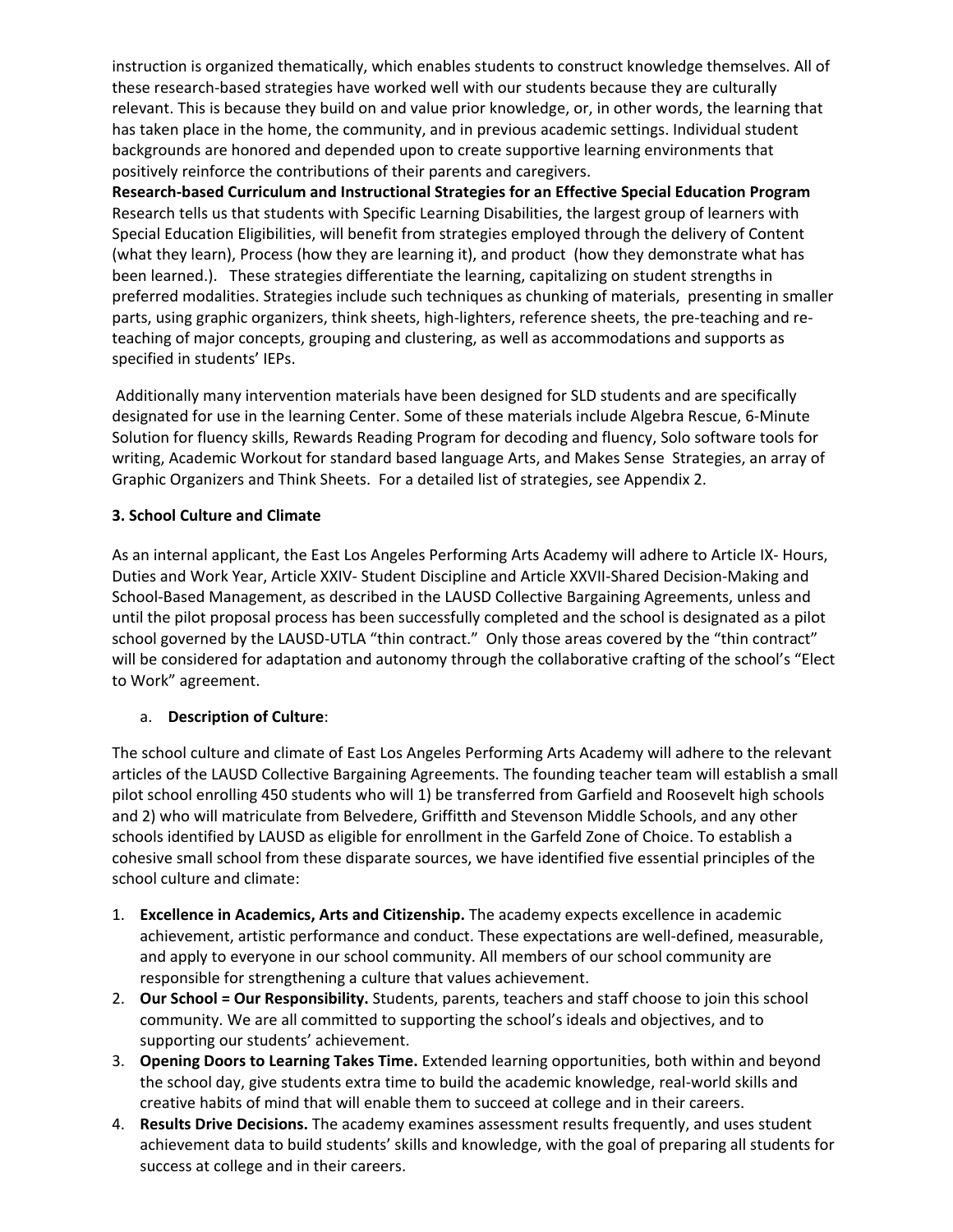5. **We Serve Our Community As Performing Artists.** Students design and present performances that serve and speak to our community, its history, culture and aspirations.

The East Los Angeles Performing Arts Academy will promote a positive academic environment through a high quality instructional design and constant monitoring of students' responses to instruction and intervention. Lessons planned with accommodation for diverse learning styles, engaging activities and strategies that support full participation of all students will help us to build and maintain an accountable culture. Positive language will be used in delineating behavior expectations, and in guiding students to achieve appropriate conduct at school and in all school‐related activities. Learning to be a contributing member of a dance ensemble or to be a good band‐mate will be explicitly tied to learning to be a good citizen of our school community. We will promote a positive social environment through an instructional emphasis on team‐building, not as an activity that we do in the beginning of the year, but as a constant, necessary underpinning of all classroom learning, school projects and social events.

In the performing arts, artists can rehearse a scene, song or dance routine by "marking it," meaning that they are just going through the motions, or they can give the rehearsal the same energy and commitment as if it were an actual performance, which is called "working in performance conditions." Throughout students' daily classes and after‐school activities, we will explicitly require students to work in "performance conditions," giving their best effort and full attention to the task. All staff, faculty and parents will be asked to work in "performance conditions" to support students' personal, academic and artistic achievement. This is an example of how we can find a unique way of building a common language that teaches and promotes high expectations and ethical behavior.

Students will be motivated to achieve in the areas of character, ethics and integrity by progressing through stages of responsibility within our school community. All students will have opportunities to take on leadership roles and initiate school‐wide and community arts projects. Students who uphold high standards for conduct or who show greatly improved conduct through their work will advance to greater responsibilities and school‐wide recognition of their achievements.

#### **b. College and Career Readiness**:

Students will qualify for promotion to the next grade level by:

Ninth grade ‐‐ successful completion of 55 credits and 40 hours of service learning

Tenth grade – successful completion of 110 credits and 50 hours of service learning

Eleventh grade – successful completion of 165 credits and 60 hours of service learning

Seniors qualify for their diplomas by completing 240 credits and a total of 200 hours of service learning over the course of their four years of high school, a senior project and a senior portfolio. For A‐G college preparatory course sequences in all three major focus areas, please see Appendix 3b.

As a foundation for college and career readiness, the ELAPAA team is committed to building a thoughtfully designed and effective articulation plan with our primary feeder middle schools, Belvedere, Griffith, Stevenson and Hollenbeck. Based on LAUSD's achievement data, middle school is where the process of building college and career readiness must begin for our students. Our students are more likely to succeed in high school if we ensure that students understand what it would be like to attend the East Los Angeles Performing Arts Academy, and minimize the incidence of student or parent‐ initiated transfers among the pilot schools on the Esteban E. Torres High School campus and within the Garfield Zone of Choice. Finally, high school educators must take active steps to make sure that incoming students are prepared for high school, communicating the higher expectations for active participation in class projects, opportunities for independent, self-directed tasks, and college preparatory focus that await them at the high school.

A multi‐pronged approach to articulation with middle schools will include: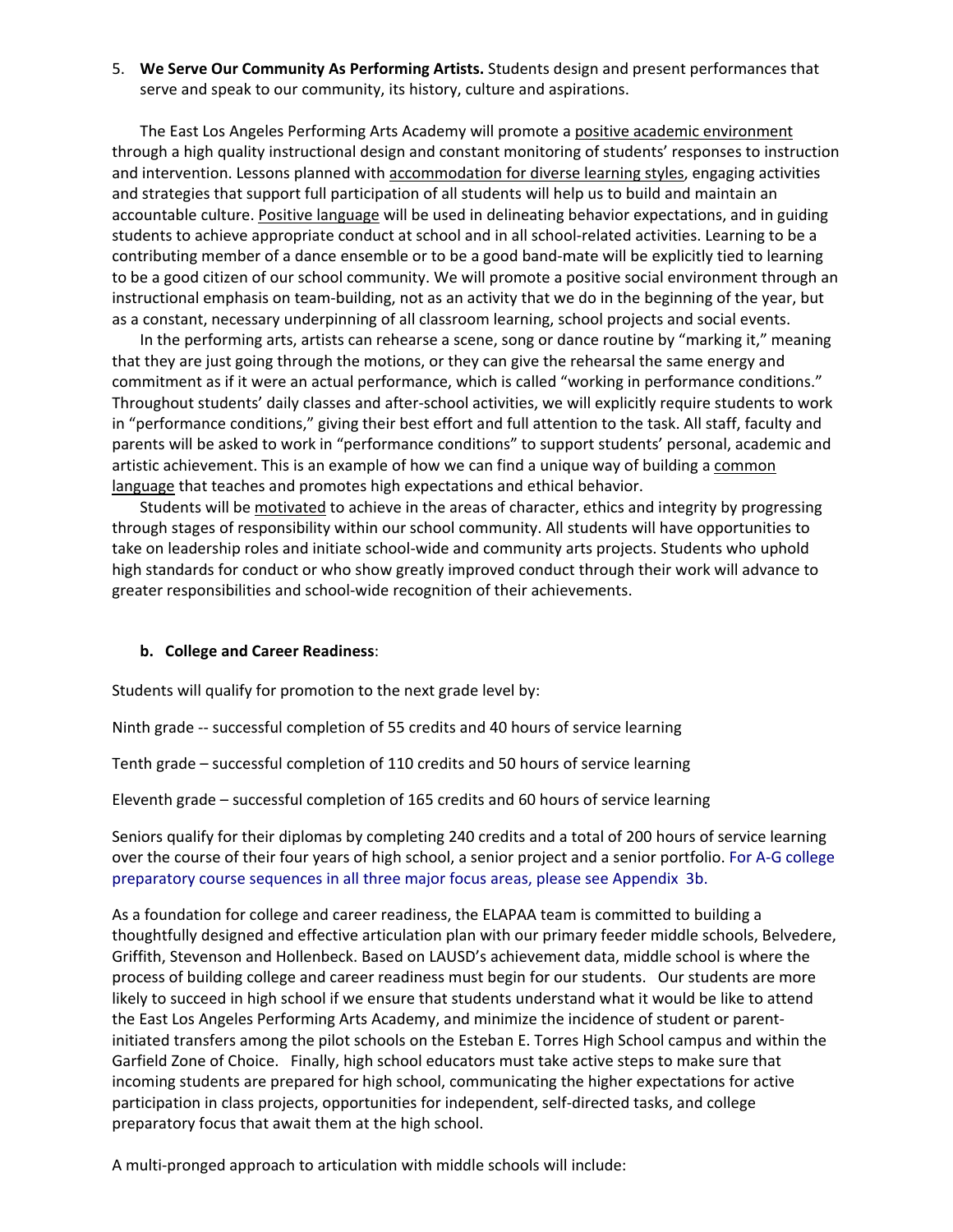- **"Shadow Day" for eighth graders interested in the performing arts**, during which eighth graders may shadow a ninth or tenth grader at ELAPAA to experience the schedule, subjects studied and higher expectations of high school;
- **parent education seminars on arts education and planning for college** for ELAPAA families and parents of incoming eighth‐graders;
- **performances and workshops for middle school students** by ELAPAA students, as part of helping middle school students begin to choose a pathway for their high school education; and
- **sharing advisory curriculum** on post‐secondary study and career options in the performing arts and related fields with middle school teachers.

During students' years at ELAPAA, they will be guided in devising their individual education plan, including choosing a specific high school pathway or major with college preparatory courses, volunteer and internship assignments, development of a college and professional portfolio, colleges and universities to be targeted for admission during the senior year, and financial planning for families to support their children's goals. The planned program for building our students' preparedness for college and career options includes the following:

- **Daily advisory program**, with a curricular focus on study skills and preparing for college;
- **Annual professional development** for all teachers on college and university admissions procedures, options and expectations;
- **Trained bilingual parent college advisors**, available for families to consult with at Open House, Back‐to‐School and other school events;
- **Field trips to universities and arts conservatories at least twice per school year for each student,** with opportunities to observe classes, meet professors and students, and take part in performances as audience or performer;
- **Peer Mentor Program,** with juniors assigned to mentor ninth graders on the transition to high school, and seniors mentoring tenth graders on the college preparation and application process;
- **Annual performing arts career days, with professional performing arts unions, employers, artists and non‐profit arts organizations participating, along with performing arts and film‐ making programs from junior colleges, vocational/technical colleges and performing arts conservatories**.

## **Helping Special Education Students to prepare for College and Career Readiness**

All Special Education students have **Individual Transition Plans (ITP)** included in their IEP at age 14. These plans assist students in exploring the array of career options and set goals for skill acquisition linked to career and work. At the completion of their course of study and at graduation, a specially designed document is prepared called the "**Summary of Performance" or SOP.** This document provides the road map for receiving post secondary institutions and allows colleges, community colleges and universities to plan for accommodations, and will link student to services that will support their success.

Many students will begin to attend skill and occupational centers in their senior year which receive the support of special education teachers in core instructional areas. Our site will link to all District job training programs and we look forward to participating in new pilot programs being written for the school year 2010‐11. For students with Multiple Disabilities, Regional Centers are encouraged to partner and plan with us for student access into programs designed for Adults with Disabilities.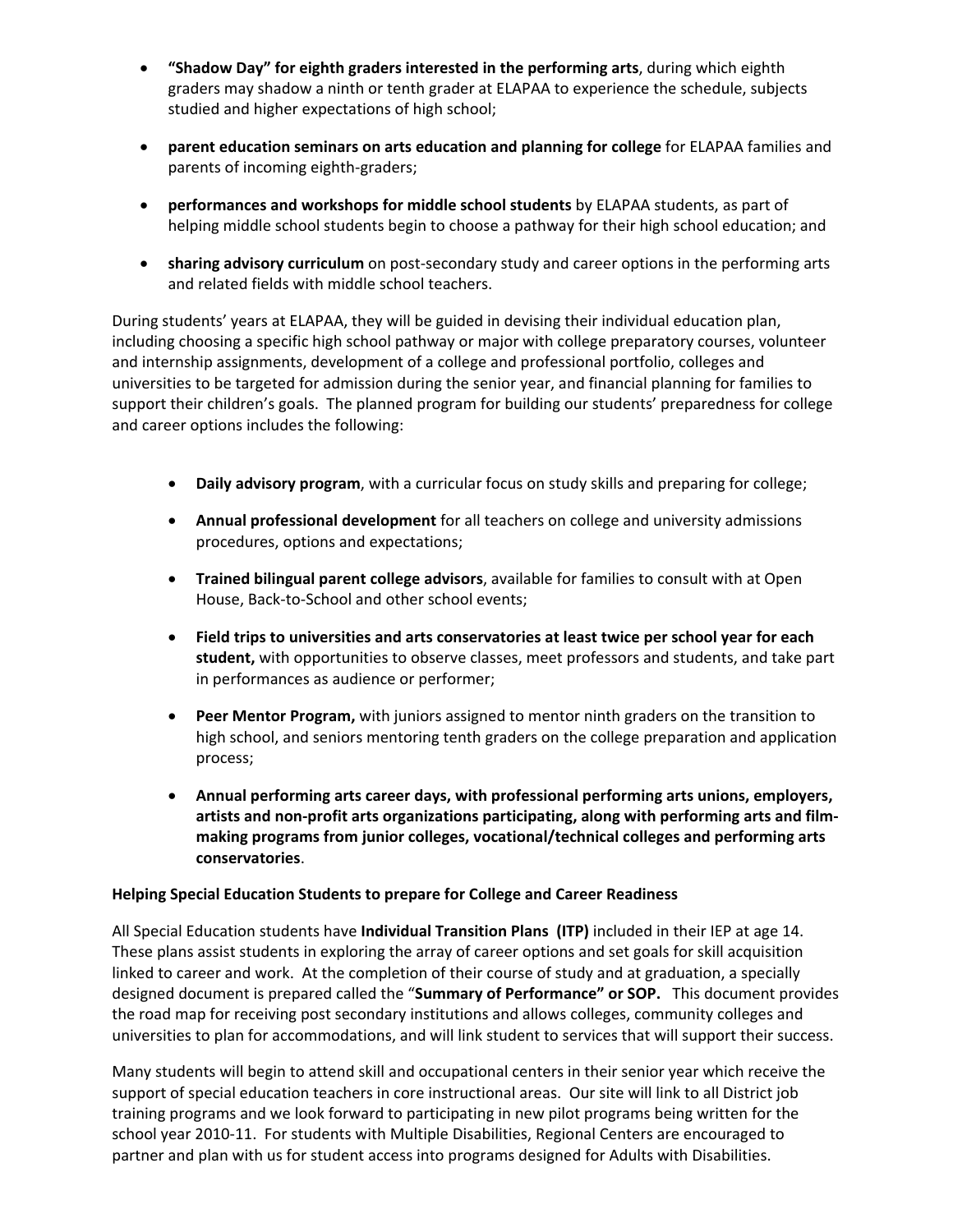## **c. School Calendar and Bell Schedule**:

East Los Angeles Performing Arts Academy will be on a 4x4 modified schedule with a daily advisory period. On this schedule students take four classes that meet in 80-minute blocks everyday for one half of the school year. The schedule is repeated the second half of the school year. At the end of the school year, students complete a total of sixteen semester courses as opposed to twelve, as would be the case on the traditional period schedule. As a result, students have the opportunity to take all A‐G requirements for entrance into University of California, California State University, and private colleges, while still allowing them to pursue expanded elective opportunities that best meet their academic goals and career interests. This schedule allows students to take fewer academic classes at any one time, thus providing the flexibility to pace curriculum in a more individualized fashion.

A ten‐minute passing period is scheduled between period 1 and period 2 to allow students a restroom and locker break. The bell schedule and academic calendar we plan to use provides increased instruction time, which is a strong indicator of student achievement. ELAPAA plans to use this extra time to engage in effective pedagogy and academic engagement through arts integration. For the first year of its operation, ELAPAA will have 180-day calendar, with each quarter nine weeks long. In future years, the school year may be lengthened to 190 days, with a two-week arts-based intensive intervention session at the start of the school year.

| Period               | <b>Begin</b> | End                | <b>Period Minutes</b> | <b>Passing Minutes</b> | <b>Total Minutes</b> |
|----------------------|--------------|--------------------|-----------------------|------------------------|----------------------|
| <b>Breakfast</b>     | 7:50am       | 8:15am             | N/A                   | N/A                    | N/A                  |
| 1 <sup>st</sup>      | 8:20am       | 9:40am             | 80                    | 10                     | 90                   |
| 2 <sup>nd</sup>      | 9:50am       | 11:10am            | 80                    | 5                      | 85                   |
| Lunch                | 11:10am      | 11:50am            | $\mathbf 0$           | $\mathbf 0$            | $\mathbf 0$          |
| Advisory             | 11:55am      | 12:35pm            | 40                    | 5                      | 45                   |
| 3 <sup>rd</sup>      | 12:40pm      | 2:00 <sub>pm</sub> | 80                    | 5                      | 85                   |
| 4 <sup>th</sup>      | $2:05$ pm    | 3:25 <sub>pm</sub> | 80                    | $\mathbf 0$            | 80                   |
| <b>TOTAL MINUTES</b> |              | 360                | 25                    | 385                    |                      |
|                      |              |                    |                       |                        | (Required 377)       |

#### **Regular Day Bell Schedule: Accounting for Instructional Minutes**

The 8:20 am start time allows teachers to attend Professional Development in the mornings when they are most productive. They can also meet additional mornings from 7 am to 8 am, as needed, or after school on PD days. Studies also show that adolescents do better in schools with later start times.

See Appendix 3c for Academic Calendar and Bell Schedules for Professional Development/Banked Time Days and Minimum Days.

# **d. Extracurricular Activities:**

We will work with LAUSD Secondary Instruction Services and Beyond the Bell to develop a program of engaging activities for our students, with ample opportunities for family and community involvement. We will maintain a compelling and dynamic athletic program. In lieu of a football team and in keeping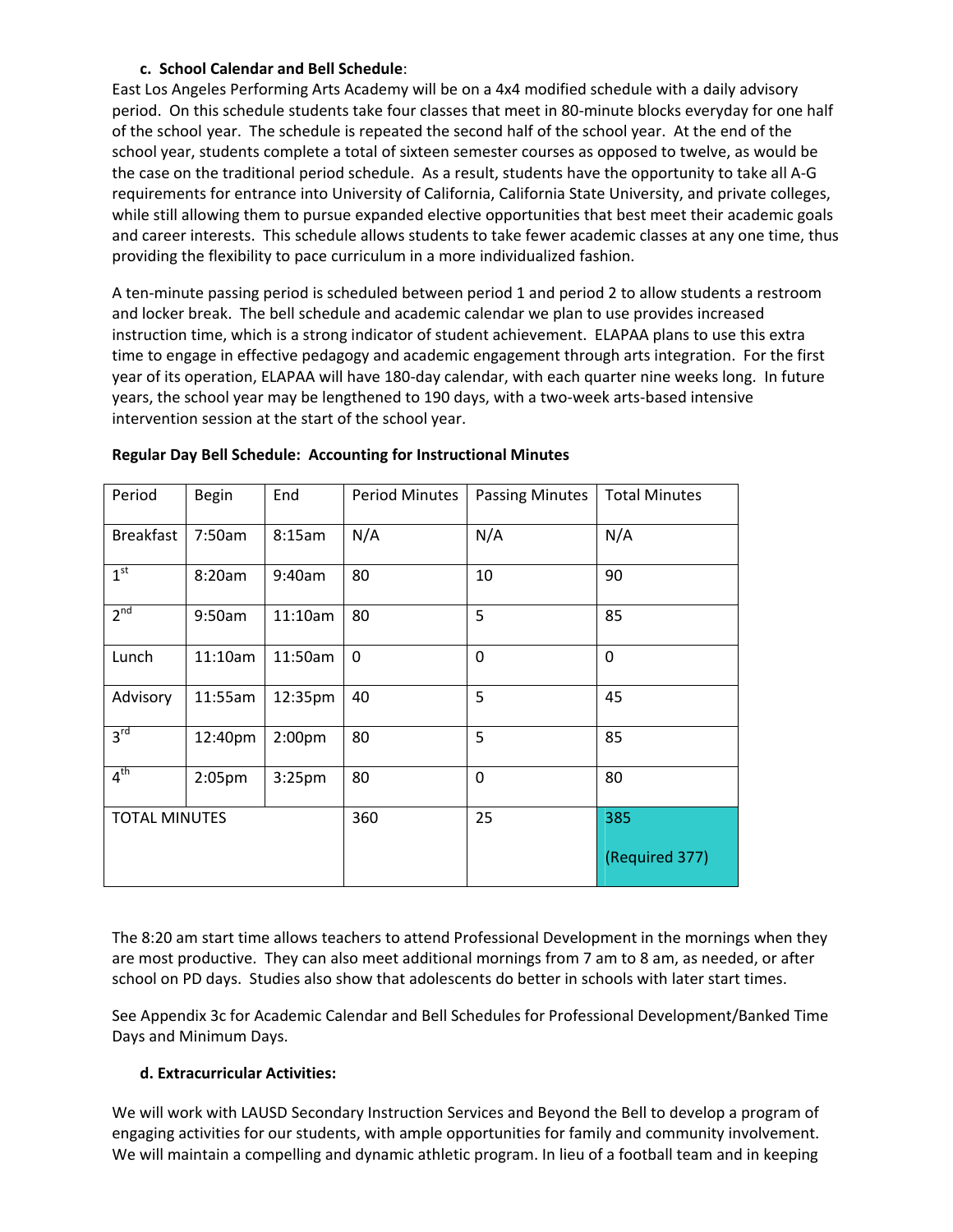with our performing arts focus, we will offer programs that encourage students to join in competitive dance teams, including contemporary and hip hop dance. Under the guidance of design team member Andrea Martinez Gonzalez, ELAPAA will also offer students the opportunity to participate in an unparalleled folklorico dance program. Additionally, we will collaborate with the other small schools on the Torres campus to support a broad range of athletic, performing arts and social events.

**Informing students of extracurricular opportunities**: ELAPAA will collaborate with the other small schools to offer a campus‐wide orientation program, in addition to our small school orientation presentation and activities via dynamic, multi‐media presentations on campus safety, security, and school culture, including the campus mascot, the legacy of Congressman Esteban E. Torres, the common, campus‐wide athletic programs and cultural activities at the start of the new school year.

**Co‐curricular activities unique to the East Los Angeles Performing Arts Academy**: During the fourth quarter of the school calendar, ELAPAA will invite the other four small schools on the campus to collaborate on a culminating festival of learning, with student projects, art installations, film screenings, and performances. We are intent on establishing new traditions with meaningful milestones with the involvement of students and their families. Teachers, students and community partners will work together to produce a variety of performances throughout the school year. See Appendix 3d.

**Interscholastic Athletic Activation:** The five small schools' Principals will analyze the athletic facilities that are deemed safe and adequate for competition to determine the athletic programs most appropriate for our campus. To this end, they will consult with students, teachers and families to determine which sports will garner the greatest level of participation and support. The Principals will also meet with all appropriate LAUSD offices and officials, including but School Occupancy Transition Unit (SOTU) and Director of Interscholastic Athletics, to determine sound protocols re: budget, safety, and transportation issues. See Appendix 3d.

**Student Participation:** Interscholastic sports teams composed of boys, girls, and/or boys and girls shall be conducted in accordance with the CIF‐Los Angeles City Section Bylaws. Girls' interscholastic sports teams shall be conducted according to these CIF‐Los Angeles City Section Bylaws, including certain additional rules and modifications pertaining to girls' sports teams and mixed (co‐educational) sports teams. See Appendix 3d for additional details regarding athletic team designations.

## **e. Creating and Maintaining a Safe and Respectful Campus:**

It is the philosophy of ELAPAA that every student has the right to be educated in a safe, respectful and welcoming environment. Every teacher has the right to teach in an atmosphere free from disruption and obstacles that impede learning. At ELAPAA, this will be achieved through the implementation of a consistent school‐wide positive behavior support and discipline plan. Our discipline plan will be consistent with the District's *Culture of Discipline: Guiding Principles for the School Community* (Attachment A BUL‐3638.0) and *Culture of Discipline: Student Expectations* (Attachment B BUL‐3638.0).

**School‐wide commitments:** The design team for ELAPAA has agreed on the following as a foundation for our individual school's plan to establish a safe and respectful campus:

- **Engage students as leaders in supporting a safe and respectful campus**. Students will educate each other and promote the understanding and acceptance of campus safety and behavior standards **through regular presentation of student‐written plays, comedy sketches and songs about campus rules, safety issues and school policies at orientation assemblies.**
- **Dress code, transitioning by spring of 2011** (with student and parent input and support) **to a uniform policy**, in compliance with California Education Code and LAUSD guidelines.
- **Professional appearance expectation** for all certificated and classified staff.
- **Secure campus,** with all school personnel and students required to wear school ID daily.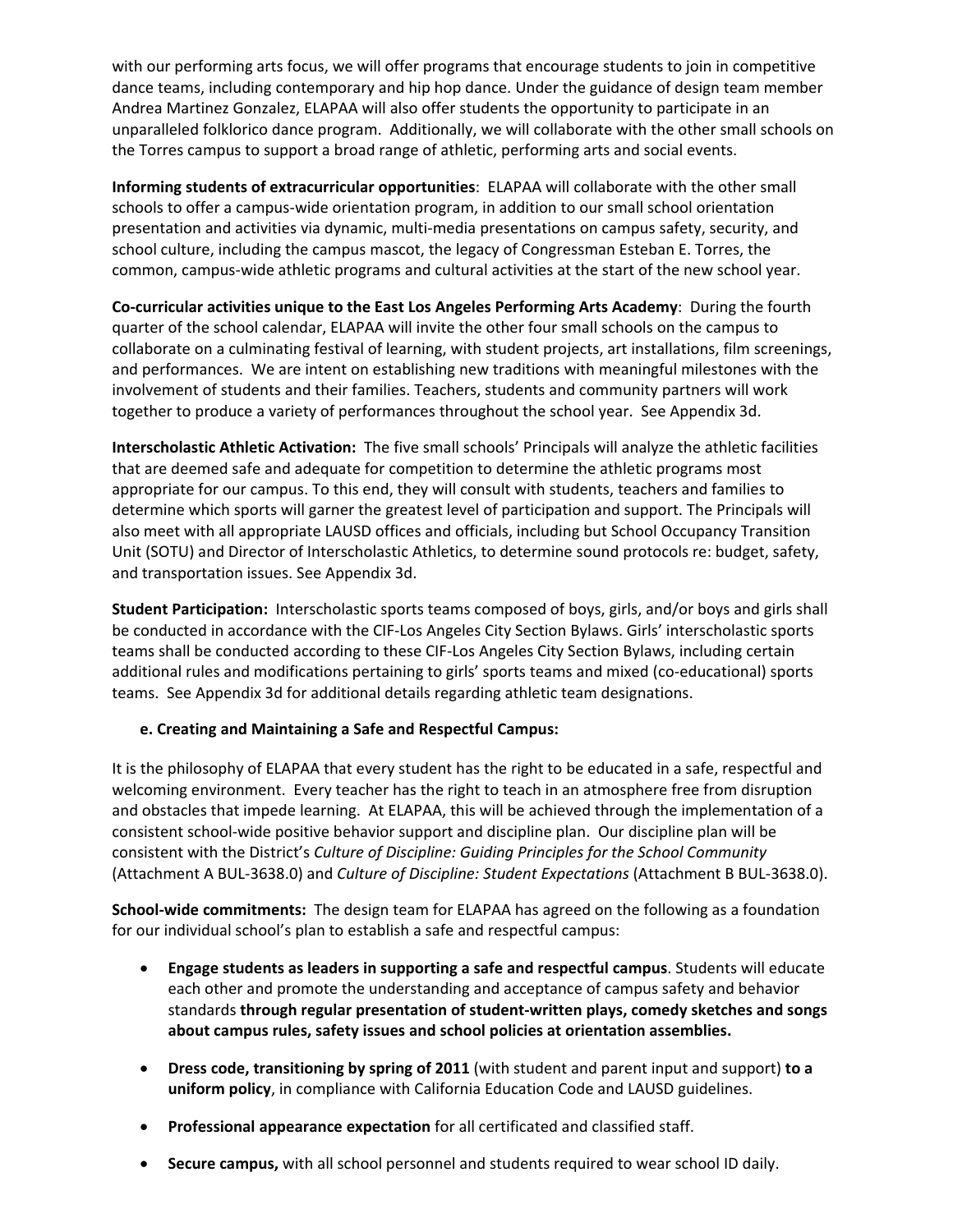- **Discipline policies linked to student support services**, with emphasis on rapid response and a team approach to students exhibiting disruptive or dangerous behaviors.
- **Emphasis on community building and collaboration throughout instructional practices in order to minimize student discipline problems**.
- **Emphasis on instructional planning for high engagement and inclusion of multiple learning modalities**, especially the kinesthetic, as a means of establishing and maintaining a low rate of referrals for discipline problems.
- **Close coordination with campus police** and all staff regarding safety and discipline concerns.

## **Stakeholder Roles in Assuring a Safe and Respectful Learning Environment**

**TEACHERS** ELAPAA teachers must conduct themselves and structure their classroom communities so as to provide a safe and respectful learning environment for all students. This commitment includes both comprehensive and effective lesson planning and instruction, and establishment of a positive classroom environment with clear expectations for student behavior. Teachers will not merely model appropriate behavior, but engage students creatively to promote student ownership of positive behavior norms and protocols. See Appendix 3e.

**OTHER SCHOOL STAFF** All ELAPAA staff, including administrators, counselors, coaches, Para educators, office staff, and custodial staff are also expected to conduct themselves and perform their duties in a manner that supports a safe and respectful learning environment.

**STUDENTS** ELAPAA students will be familiar with all behavioral expectations and must take responsibility for their own learning and their behavioral choices. They will be expected to abide by these guidelines in all that they do on the school campus in order to create a peaceful and productive learning environment.

**PARENTS** Parents at ELAPAA will be informed of the school's expectations for student behavior and related consequences, and be invited to participate as volunteers in school efforts to promote a safe and respectful learning environment. See Appendix 3e.

## **PLAN TO ADDRESS SAFETY AND DISCIPLINE ISSUES**

ELAPAA will maintain a specific, detailed CODE OF CONDUCT that incorporates a plan of Progressive Discipline in line with LAUSD Behavioral Code of Conduct as per BUL‐3638.0 See Appendix 3e.

**Discipline Plans for Special Education Populations:** Students with disabilities often experience behavior problems as part of their disability. Many students may respond to frustration levels inappropriately. Lower tolerance levels for anger management and the misreading of social cues may manifest as Behavior Management Problems. Positive Behavior Support Plans, as part of the IEP, will identify student triggers and teach replacement behaviors, allowing for appropriate response to challenging situations. All faculty and staff who instruct and/or serve students with special needs will have specialized training to promote positive behaviors with their students. See Appendix 3e.

While we rely on LAUSD policies for guidance and Local District 5 support for implementation of those policies, we recognize that a safe and respectful campus will be established through daily actions of teachers, administrators, staff, students and families. Frequent, open communication about safety and behavior concerns and a culture of respect and collaboration among all school community members are the best ways to build and maintain a safe campus environment.

**g. Meeting the health care needs of chronically ill students, including students who have Section 504 Plans and IEPs.**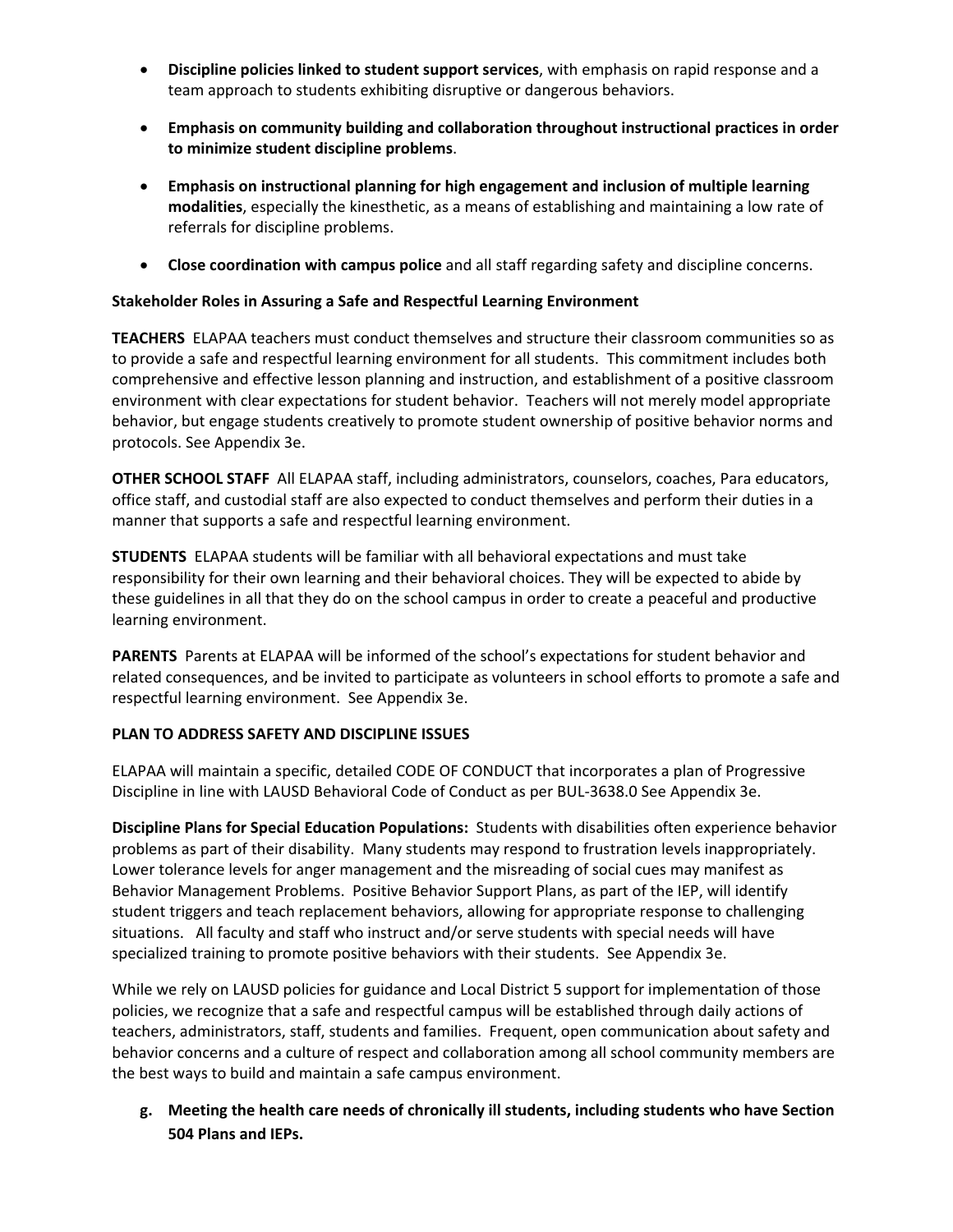All staff will be advised by site nurse of any and all health/medication issues that students may have. Health-care professionals will have student treatment protocols on file for reference. Students with 504 plans will have administrative review on an annual basis to assure teacher knowledge of condition and accommodation. Physical Education teachers will closely monitor all students with physical conditions and adapt the PE program to accommodate these students. All students will receive a health assessment at the time of their 3‐year review for special education eligibility, or at any time if changes in behavior, motivation or endurance warrant concern.

#### **h. Meeting the Nutritional Needs of All Students:**

The East Los Angeles Performing Arts Academy will have a bell schedule that includes a breakfast period that continues up until the tardy bell for the first class of the day. In order to ensure that students have access to a nutritious breakfast and lunch, we will work with our classified staff to create a satellite distribution system so that both meals are served from multiple locations. In addition, we will support development of a school policy that encourages students and teachers to eat together and to place a high priority on nutrition as a necessary first step toward being ready to learn each day. Lunch will be served for forty minutes each day, and we plan to negotiate with the LAUSD food service program for basing menu offerings on student preferences. A safe, orderly and relaxing lunch period will be maintained by adhering to a staggered lunch schedule with the other small schools on the campus. As part of the pilot school elect-to-work agreement, teachers may have a rotating lunch supervision responsibility, or may choose to do informal lunch supervision through lunch period club meetings.

#### **4. Assessments and School Data**

#### a. **Educational Goals and Metrics**:

Our school's quantifiable achievement goals are aligned with LAUSD target metrics. These goals include increasing performance assessment scores by 10% and graduation rates by 8% annually for the next five years. We also aim to increase college matriculation rates by 5% each year. We will achieve our goals by reviewing metrics for each of the accountabilities on a quarterly basis and using them to guide our decision‐making. Our faculty will be trained to analyze assessment data with their horizontal teacher teams to address the developmental needs of each individual student and adapt their lessons accordingly. School administrators and staff will also use these metrics to modify and improve administrative strategies and policies to best suit the needs of all our students. In addition, our school's vast array of extracurricular opportunities with the Torres Community School Partner organizations will foster an engaging academic environment that motivates and supports our students' success. See Appendix 4 for Accountability Matrix.

#### **b. Student Assessment Plan:**

In ELAPAA, the primary purpose of our assessments is to benefit our students. Content mastery can only be achieved when students are engaged in work that is meaningful and assessments that matter. Our standards‐based assessment plan motivates students by valuing and building upon their skills, abilities, and knowledge. Our students choose to put effort into their California Standards Test because their prior experience with authentic assessment has contributed to their personal and academic confidence.

As is shown in Appendix 4b, the Annual Assessment Calendar for each grade level, our students are given multiple forms of assessment that show that their teachers value all learning styles, and the continuous use of formative assessments allow teachers to remain focused on individual students. Explain that teachers will use the results of formative assessments to design differentiated instruction…

Assessments are vertically planned as a whole school to address the developmental needs of our students. Grades 9 and 10 focus on developing the foundation that will place students on solid ground as assessments grow increasingly complex. The formative and summative assessments at this level prepare students for the rigors of those in the upper grades. As shown on the assessment calendar, the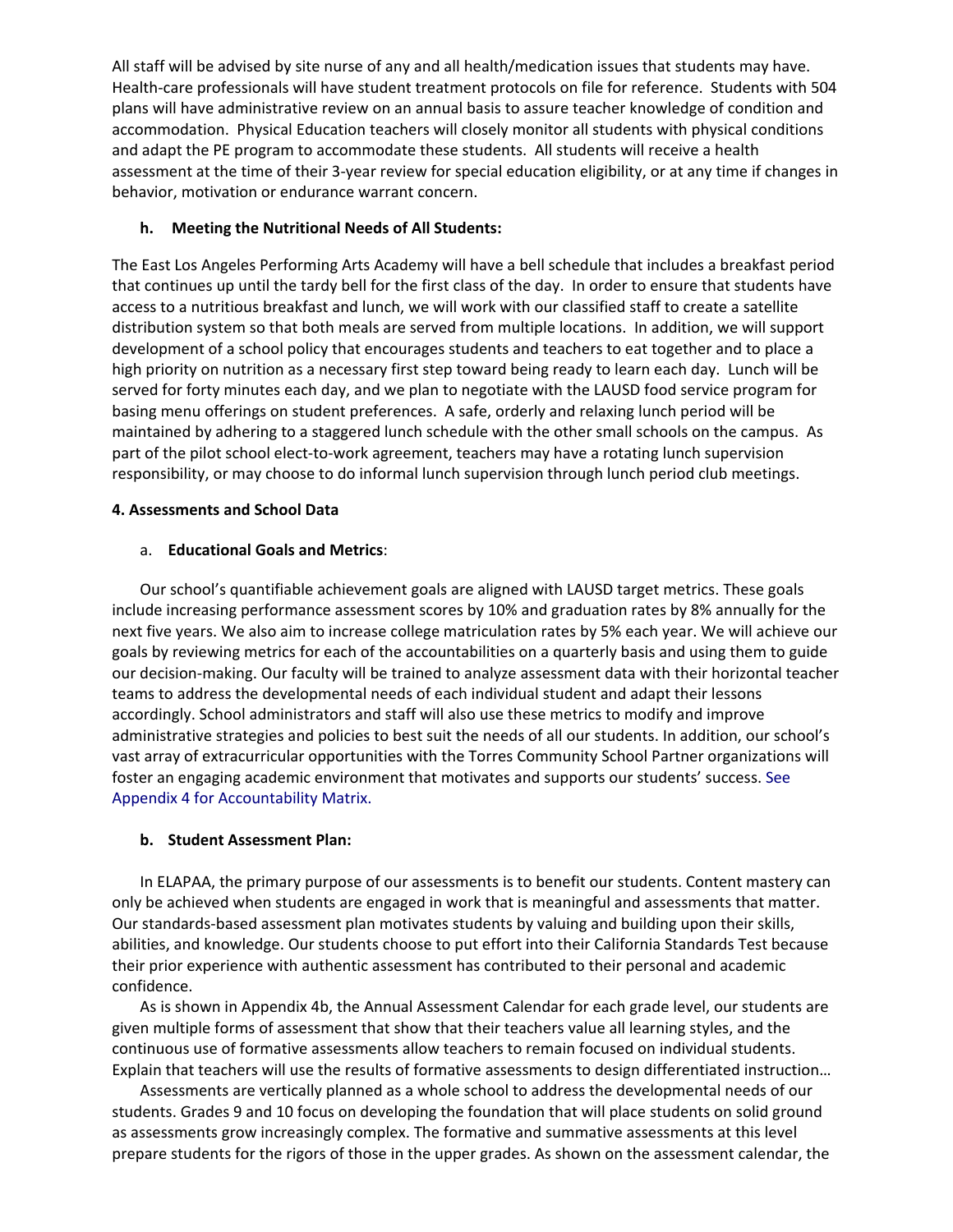types of assessments are largely the same, but the expectations for student performance increase as the content becomes more challenging. For example, our students encounter their first interdisciplinary essay in grade 10. Developmentally and academically, they are prepared for the rigor of this assessment that asks them to analyze, synthesize, and evaluate content from all thematically linked courses. They build upon this skill in grade 11 and master it by grade 12 so that they are fully prepared for the rigors of college‐level writing.

We also place a great deal of emphasis on authentic assessment, which engages students in realworld learning. Students collaborate with teachers and peers to design creative assessments, moving beyond tests and term papers, into real‐world projects and performances involving dance, music and theatre. Our students are assessed on their ability to think as scientists who use mathematics, creative problem‐solving, and synthesizing skills; to think as artists who know that problems can have more than one solution; and to think as civically responsible citizens who analyze situations and transfer learning from the classroom to the real world. Our assessment plan prepares students for the demands of the 21st century by reinforcing the importance of collaboration, effective communication, creative problem solving, and the ability to transfer learning from one context to the next.

Major performance assessments in the performing arts will be administered regularly, involving long-term performing arts projects and using multiple means of assessment, such as portfolio, criteria charts, review panels and peer‐designed and administered assessments.

Our community, including families and arts partners, will be involved in assessments of students progress, particularly in the area of service learning. Professional performing artists will assist classes working on career‐themed and performance projects, and these experts, together with parent volunteers, will help judge and review end‐of‐unit presentations, performances and exhibitions of these service‐learning projects.

The big goals for our students, from which all of our assessments must spring, and to which all of our assessments must lead, are college preparedness and career readiness. For this reason, our students will experience multiple modes of assessment throughout their high school years, to prepare them for the challenges of university study and post‐secondary career programs. Our educational goals and performance metrics are SMART, in that they are Specific, Measurable, Attainable, Reflect the Mission and Time‐Specific. See Appendix 4 for Assessment details. Our graduates are required to demonstrate that they have gained the skills, discipline and creative habits of mind necessary for college and career success through completion of independent and small group senior projects connecting the performing arts and community needs, using appropriate academic skills to research, prepare for and present the results of these projects to a panel of teachers, parents and community members before they can graduate. Our graduates will have strong competencies in oral presentation skills, writing, research, the discipline of practice and rehearsal, mathematical reasoning and problem solving, and scientific inquiry.

#### **c. Data Team and Instructional Team:**

Regular, collaborative, and timely review of pertinent data is essential to the ongoing development of a school. ELAPAA teachers will regularly participate in data‐driven dialogue in order to create a climate of decision‐making based on data, not assumptions and tradition. Close attention will be given to group development—in which educators pay close attention to task, process and relationships—to create a climate of trust and shared responsibility. Appropriate protocols and tools will be employed to guide purposeful inquiry into data. No matter the degree of comfort that any individual within the group has with data, collective focus is often difficult when there is no shape to conversation.

Teachers will engage in the Collaborative Learning Cycle, developed by Bruce Wellman and Laura Lipton, which is steeped in current understanding of adult learning. Each phase of the model promotes a specific type of thinking and interaction. The framework supports a learning environment in which participants engage with data and fellow learners ignite the processes of inquiry and problem‐solving. The model draws on current thinking in the field of cognitive psychology, social psychology and instructional design. School administrators, classroom teachers and the counselor will learn these processes not only to be able to facilitate conversations around data, but to be skilled group members.

Teacher teams will meet regularly to assess school data. Both quantitative data and qualitative data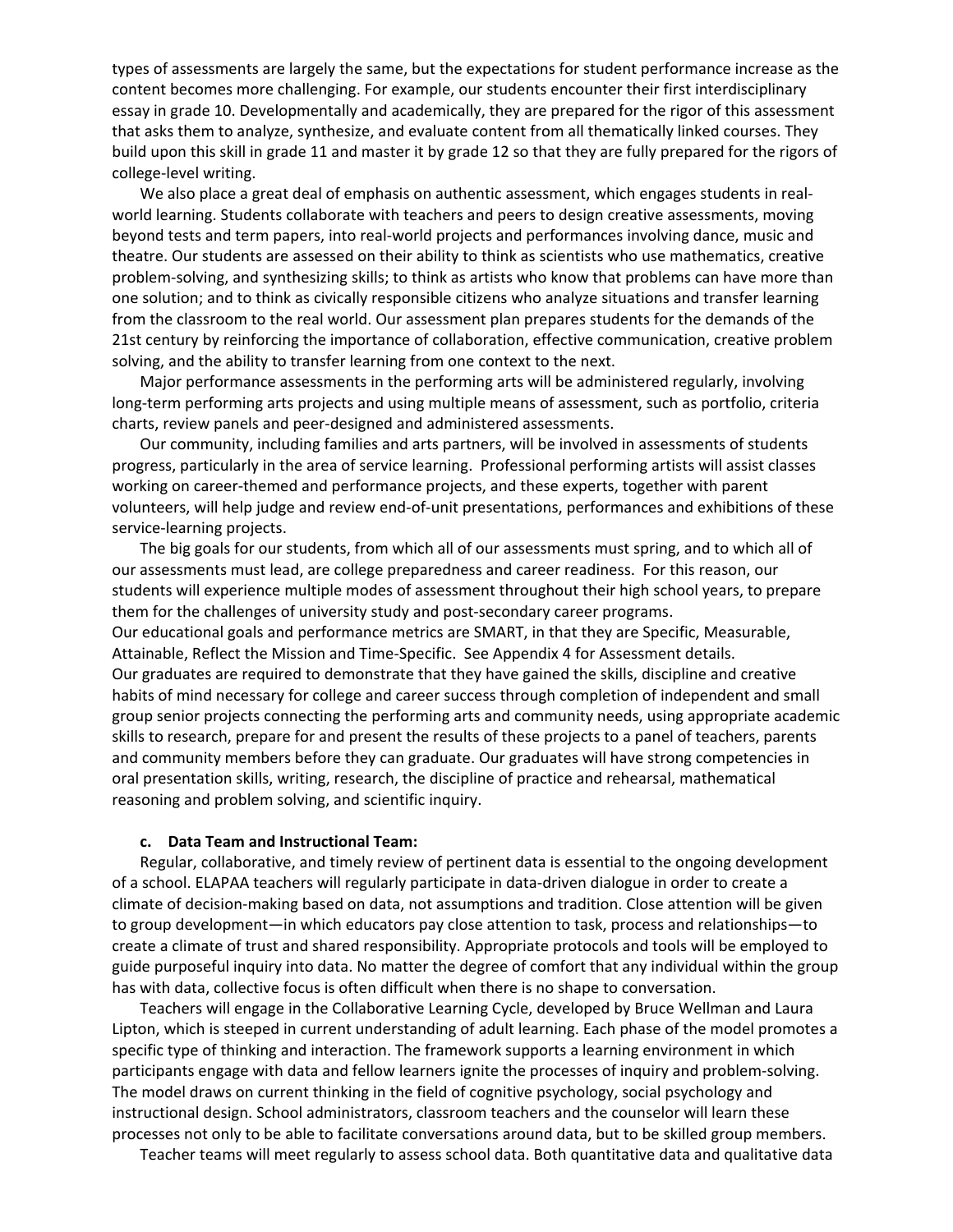in the form of student performance data, program data, and community data will be used regularly as reflective and informative tools. The nature of the data and its audience will determine the frequency of the analysis and dialogue. For example, grade‐level teams of teachers will meet weekly to discuss student progress and student work; content-area teams will meet quarterly to discuss students' performance on unit and periodic assessments; and the entire faculty will meet at least twice each semester to discuss standardized test results and their implications for teaching and learning.

| <b>Examples of Quantitative and Qualitative Data</b> |  |
|------------------------------------------------------|--|
|------------------------------------------------------|--|

|                          | <b>Quantitative Data</b>                                                                     | <b>Qualitative Data</b>                                  |
|--------------------------|----------------------------------------------------------------------------------------------|----------------------------------------------------------|
|                          | > Tests results including proficiency tests,<br>standardized tests, CSTs, CELDT, EAP results | > Student portfolios, essays, and other work<br>products |
|                          | > Graduation rates, percentage of students                                                   | > Videotapes of student work, performances               |
| Student Performance Data | on-track to graduate                                                                         | > Student surveys, including pleasure reading            |
|                          | > The number of students receiving special                                                   | inventories, self-esteem stems, self-                    |
|                          | services, from local, state or federal                                                       | assessment profiles                                      |
|                          | resources                                                                                    | > Student journals and learning logs                     |
|                          | > Attendance rates, mobility rates, expulsion<br>rates, suspension rates, drop-out rates     | > Observations records, anecdotal, running<br>records    |
|                          | > Percentage of high school graduates                                                        | > Student interviews                                     |
|                          | > Percentage of students with disabilities who                                               | $>$ Report cards                                         |
|                          | are mainstreamed into regular classes                                                        |                                                          |
|                          | > Percentage of retentions or advancements                                                   |                                                          |
|                          | > Teacher-student ratios                                                                     | > Videotapes of special events, classrooms,              |
|                          | > Numbers of students enrolled in various                                                    | hallways                                                 |
|                          | programs, e.g., advance placement                                                            | > Meeting agendas, minutes, memos                        |
|                          | > Prevention/intervention programs                                                           | > Teacher and administrator portfolios                   |
| Program Data             | > Teacher/administrator/administrative                                                       | > Artifacts, e.g., awards, photos of bulletin            |
|                          | education statistics                                                                         | boards                                                   |
|                          | > Teacher participation in professional                                                      | > Staff interviews                                       |
|                          | development activities<br>> Budget and resource allocations                                  | > Bulletins and newsletters                              |
|                          | > Data on family demographics                                                                | > Focus group data                                       |
|                          | > Number of school/business and industry                                                     | > Opinion surveys                                        |
| Community                | partnerships                                                                                 | > Interviews with parents and community                  |
| Data                     | > Employment rate; employment sectors in                                                     | members                                                  |
|                          | the area                                                                                     |                                                          |
|                          |                                                                                              |                                                          |

The characteristics of the student population have remained constant over the past decade. Over 99% of the students are Hispanic and approximately 90% come from families whose home language is Spanish. Many of the students have been "reclassified' as having fluent English by the time they arrive at Garfield, but 30% of students still have "limited" English skills. Many of the students come from families with limited economic resources, 90% of the students qualify for the federal free and reduced lunch program.

Most students have below grade‐level literacy and numeracy skills when they matriculate to Garfield. Only 20% of the incoming students have grade level proficiency in English language arts and less than 5% in mathematics. Approximately 45% are 3 or more years below grade‐level in English language arts, approximately 60% in mathematics. The four‐year graduation rate at Garfield is 77.7% (based on the NCES definition). These percentages constitute a community emergency, requiring urgent action.

Regular, collaborative, and timely review of pertinent data is essential to the ongoing development of a school. Turning information into knowledge is a social process, says Michael Fullan of the Ontario Institute for Studies in Education at the University of Toronto, and for that you need good relationships. Data without relationships merely causes information glut, not meaningful change.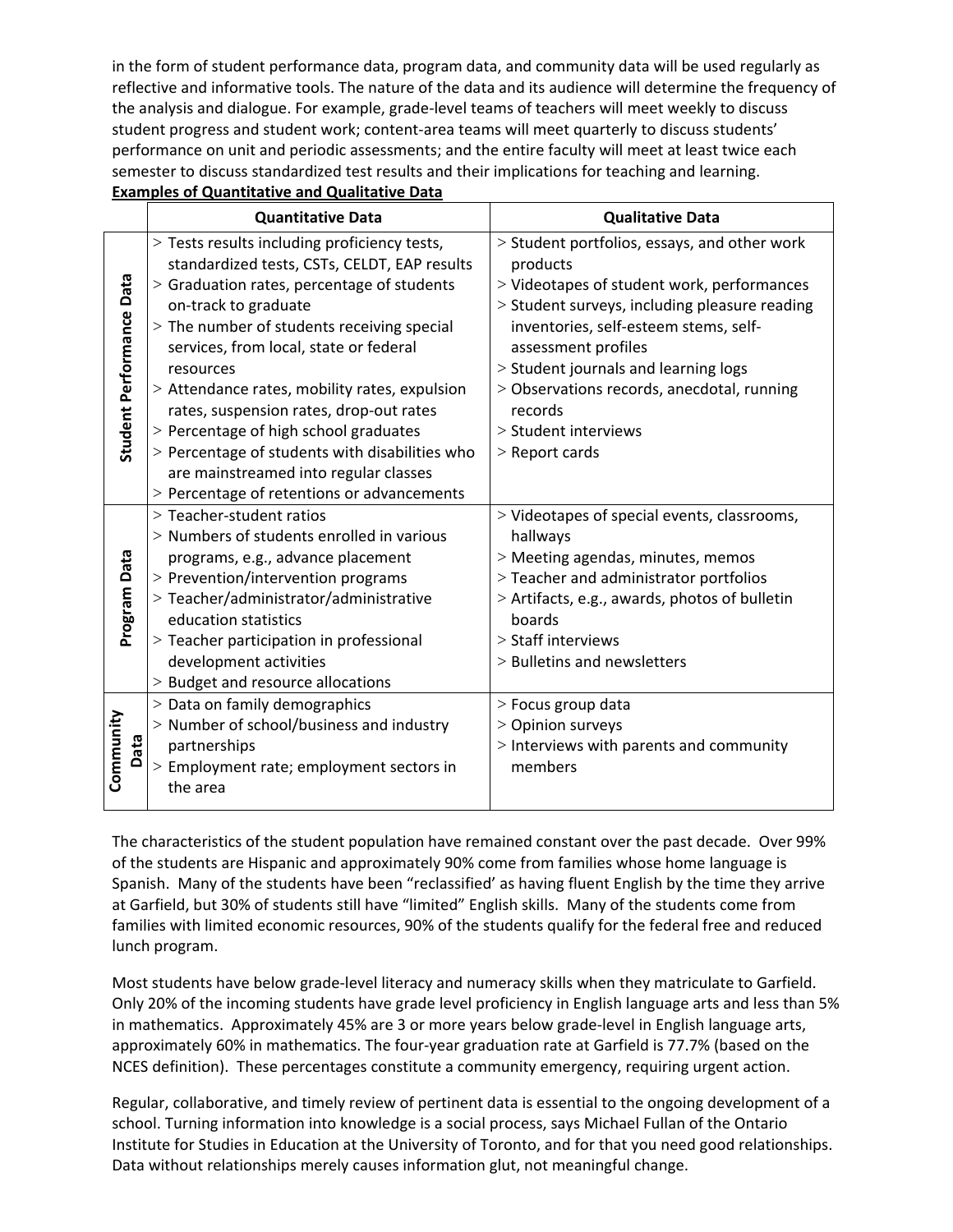In order to create a climate of date-driven decision-making, close attention must be given to group development, where educators pay close attention to task, process, and relationships. Groups, both small and large, need appropriate protocols, templates, and facilitation to guide purposeful inquiry into data. No matter the degree of comfort that any individual within the group has with data, collective focus is often difficult when there is no shape to conversation.

School administrators, classroom teachers, and counselors will learn theses processes not only to be able to facilitate conversations around data, but to be skilled group members. Teacher teams, comprised of administrators and teachers, will meet on a regular basis to assess school data. Both quantitative data and qualitative data in the form of student performance data, program data, and community data will be used regularly as reflective and informative tools.

## d. **Data Systems:**

As an internal applicant, the school will use the district information systems, such as the Integrated Student Information System (ISIS) to enroll students, collect student information, track student records, monitor progress and identify services. We will also use Welligent to create and track the Individual Education Plans (IEP) for all students with disabilities and to ensure that students are properly identified, services are provided, appropriate goals are set and monitored and that students receive Free and Appropriate Public Education. We will use the LAUSD Modified Consent Decree indicators to measure progress of students with disabilities.

**e. LAUSD School Report Card:** As an internal applicant, ELAPAA will use LAUSD information systems and survey mechanisms to track and report the information presented in LAUSD School Report Cards. As an internal applicant, the school will track all the information required for the LAUSD School Report Card so that families can understand how the school is performing and how well connected students, parents, and teachers are with the school. We will use LAUSD's system for collecting and tracking quantitative data and qualitative information from students, staff and parents.

# **f. Research and Evaluation:**

As an internal applicant, ELAPAA will support LAUSD's efforts to capture, learn, and replicate best practices across the district. ELAPAA will participate in research and/or evaluation projects in partnership with LAUSD, higher education institutions and/or research organizations, supporting communication with parents, teachers and students for the purpose of completing surveys or interviews necessary to understand factors associated with student performance.

## **g. Operational Goals and Metrics**:

As an internal applicant, ELAPAA will support the operational goals and monitor the metrics established by LAUSD for all district schools, using NCLB accountabilities to measure progress and abiding by the Modified Consent Decree to monitor the progress of students with disabilities, in accordance with LAUSD procedures.

## **5. PROFESSIONAL DEVELOPMENT PROGRAM**

As an internal applicant, ELAPAA will adhere to Article IX‐ Hours, Duties and Work Year, Article IX‐B‐ Professional Development and Article XXVII‐Shared Decision‐Making and School‐Based Management, as described in the LAUSD Collective Bargaining Agreements, except where permitted to substitute elements of the school's elect-to-work agreement, in accordance with the Pilot Schools' "Thin Contract."

## a. **Professional Development**: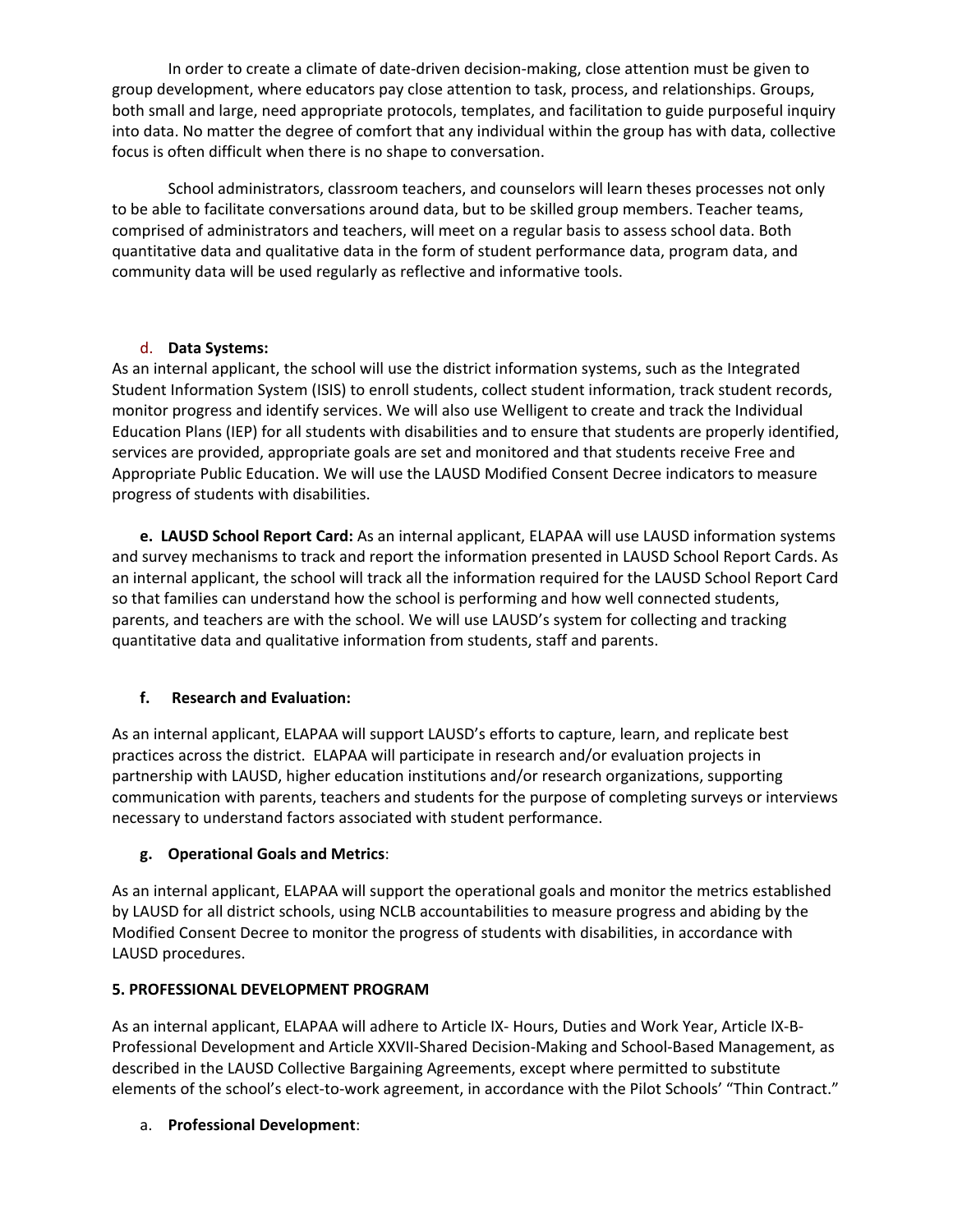**Goals and Strategy:** The East Los Angeles Performing Arts Academy will engage in professional development (PD) on interdisciplinary instruction, project-based learning, arts learning strategies integration and constructivist teaching with a variety of partners, including the East LA Classic Theatre and Los Angeles Education Partnership. Teachers' capacity to plan instruction that includes arts integration and high engagement learning strategies across the curriculum will be developed through long‐term residencies and collaboration with East Los Angeles Classic Theatre and other community arts organizations. Teachers, parents and students will be asked to assess their own learning and the effectiveness of the strategies employed in classrooms, so that the input of all stakeholders is included in the data pool used to make decisions about curriculum, coursework and the overall instructional program. Achievement data, such as performance assessments, grades and placement test results will be used at defined intervals throughout the school year to continually assess the effectiveness of teaching methods and strategies. The "Flex Time" period in the bell schedule will be used to provide targeted intervention support for struggling learners in the skills they need to build and enrichment opportunities designed to maximize their academic growth.

**Internal PD structures and programs:** Teachers will participate in a professional learning community structure within their academic departments and within their Grade Level Teams. Common conference time will be used weekly for Grade Level Team meetings, and weekly after‐school professional development time will be used for subject matter professional development. Data‐driven professional learning strategies will be emphasized, including protocols for looking at student work, calibrating assessments and targeted differentiation based on assessment data.

**External PD structures and programs:** Los Angeles Education Partnership will provide ongoing professional development through Humanitas Institutes and other PD structures, including facilitation of writing-based assessment development with Grade Level Teams. The Campus Council will support campus‐wide professional learning communities of teachers in course‐alike groups meeting on a regular schedule to examine and refine instructional practices. Principals and leadership teams will participate in a campus data team to share information and strategies to be used to support data‐driven instructional planning within each school.

**Leadership development:** Teachers will engage in professional development aimed at facilitating teacher progress in data‐driven decision making, distributed leadership and mastering areas of school processes beyond the classroom. Teachers will regularly share best practices, rotating facilitation roles in Grade Level Team meetings, and providing opportunities for all teachers to share areas of strength,

**Ensuring personalized instructional development for teachers:** The Stull evaluation process will be used as the basis but not the sole record or process for development of an Individualized Learning Plan for each educator at the school, including administrators and Para-educators. ELAPAA will engage in professional development (PD) on interdisciplinary instruction, project-based learning, and constructivist teaching with a variety of partners, including Los Angeles Education Partnership. Teachers' capacity to plan instruction that includes arts integration and high engagement learning strategies across the curriculum will be developed through long‐term residencies and collaboration with East Los Angeles Classic Theatre and other community arts organizations.

**Supporting competence and professional growth:** Teachers will participate in weekly Grade Level Team Meetings and Course‐Alike Groups to design instruction and assessments. The principal, counselor and Para‐educators will participate in these meetings, when appropriate, to provide additional data and other perspectives on teaching and learning issues. Common conference periods will be used for structured professional development during the school day, with teachers involved in setting goals to address student needs, guided by data. Teachers will attend professional conferences in their subject areas with structured preparatory activities, post-conference de-briefing with peers and peer observations to ensure that strategies learned through professional conferences are promptly implemented so that teachers master new ways of teaching All activities undertaken in our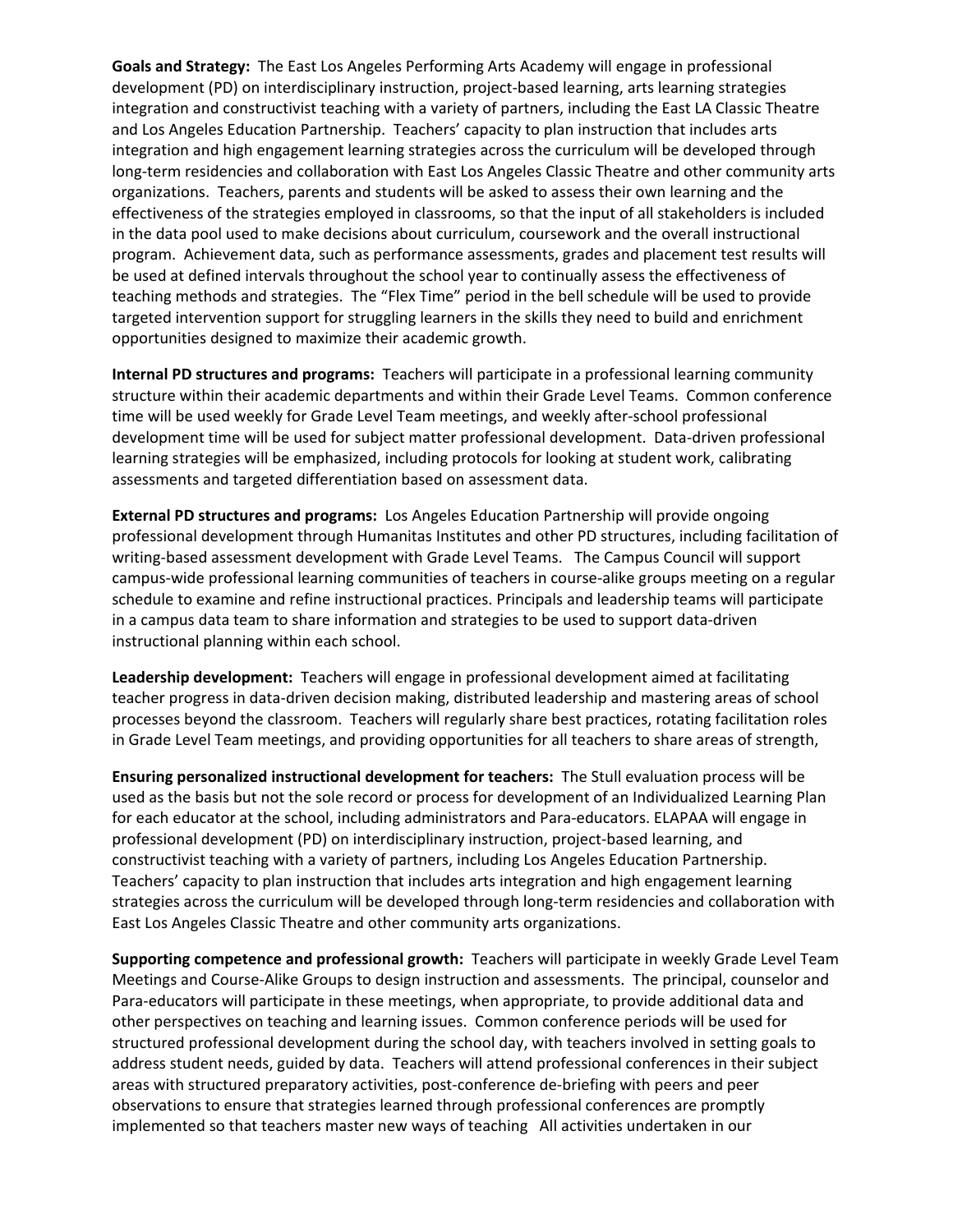professional development program will be aligned to educational objectives with direct and measurable effects on student achievement.

# b. **Teacher Orientation**:

New teachers will receive support in preparing to be part of a team of teachers through professional development prior to the start of each school year, including collaboration protocols, lesson study, interdisciplinary instructional planning, arts integration and kinesthetic learning strategies. New teachers will have at least one observation day each month to observe their peers' instructional and classroom management practices for an annual total of ten observation days.

Orientation for new ELAPAA teachers will take place in the newly designated Teacher Training Center on the Torres site in the summer of 2010. Prior to the start of the school year, teachers will meet for 10 days to introduce new and existing teachers to the interdisciplinary, arts-integration and project-based instructional model; develop norms for collaboration and lesson sharing; analyze prior year data; plan PD for the upcoming year; and revisit and develop common instructional methods. Grade Level Teams will go through the backwards-planning process to create the complete interdisciplinary unit. Specifically, teams will:

identify and sequence the various disciplines' content standards for the unit identify and discuss the various points at which the content intersects and connects develop an overarching theme that will guide students in accessing knowledge and ideas that transcend any single discipline

create an interdisciplinary essay prompt that will be used as one of the summative assessments (See appendix Formative and Summative Assessments for examples)

**Collaborative Goal‐setting:** During the planning week prior to the start of the school year, teachers and school leaders will discuss prior years' successes and challenges. A review of individual teachers', grade‐ level teams', and whole‐school data will inform the discussion of the needs of the school for the upcoming year. Teachers and school leaders will define the needs and corresponding professional development activities, benchmarks, and goals needed to improve student achievement.

**Developing Common Pedagogy:** ELAPAA teachers will work with both outside providers and with internal leadership to design and implement shared instructional practices. Common instructional strategies and differentiation methods such as West Ed's Reading Apprenticeship program; Shared Inquiry method (1 day); Literacy Strategies from the Performing Arts (16 hours‐Salary Point); Project‐ based Learning will be considered for school‐wide professional development. In addition to the initial training prior, professional development will continue throughout the year. See Appendix 5.

# c. **PD Calendar**:

ELAPAA has designed a school calendar and bell schedule to make professional learning a priority for all staff members. The schedule includes in‐service days prior to school starting in September, after winter break in January, and at the end of the year in June. Also, weekly professional development time is built into our bell schedule on Tuesdays, and teachers on interdisciplinary teams have common conference periods to integrate their new learning into their daily instructional plan. This level of PD and collaboration is essential to our instructional plan to offer students high‐quality interdisciplinary, theme‐ based instruction. Staff will be in place by July 1, 2010 so that all teachers can participate in the in‐ service prior to the start of school. **Total PD hours: 134**. Please see Appendix 5 for PD calendar.

# d. **Program Evaluation**:

Teachers, parents and students will be asked to assess their own learning and the effectiveness of the strategies employed in classrooms, so that the input of all stakeholders is included in the data pool used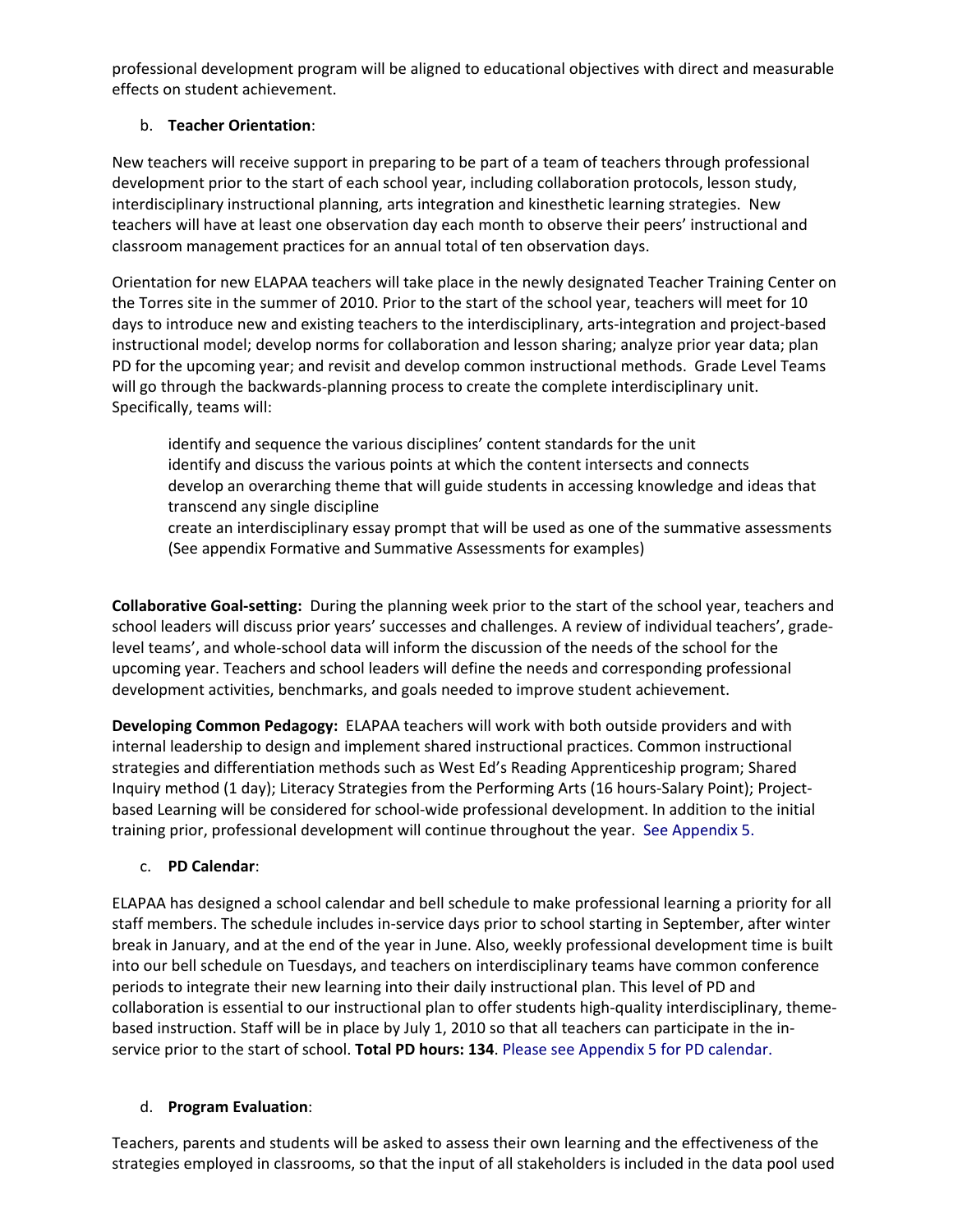to make decisions about professional development, curriculum, coursework and the overall instructional program. Achievement data, such as performance assessments, grades and placement test results will be used at defined intervals throughout the school year to continually assess the effectiveness of teaching methods and strategies.

**Ongoing modification of PD program using achievement data**: Student achievement data will be used to design and revise the professional development program to support identified teacher and student needs. For example, while the school will emphasize arts integration, teachers will also engage in ongoing professional development in standards‐based instruction and RTII (Response to Instruction and Intervention). Simply put, only professional development that directly impacts student achievement will be undertaken and continued from year to year.

# **6. Professional Culture**

As an internal applicant, ELAPAA will adhere to Article IX‐ Hours and Duties and Article X‐ Evaluation and Discipline, as described in the LAUSD Collective Bargaining Agreements.

# a. **Professional Culture**:

ELAPAA teachers will keep their classroom doors open, both literally and figuratively. Teachers will be comfortable with the presence of teaching artists, visitors, volunteers and observers. The Leadership Team members will be a constant presence in classrooms and participate as co-teachers in model lessons and classroom activities. Teachers will share their expertise regularly and work together to design rigorous, engaging lessons, projects and units that build students' proficiency in the skills they need. Teachers will know that their work is valued through the school's emphasis on the importance of preparation and collaboration for high‐quality instruction. The Teacher Prep Room will be an inviting, well-stocked and well-maintained space, with the right equipment and materials for teachers to prepare their instructional materials. The textbook distribution system will be designed to maximize student access and teacher effectiveness. Faculty and staff will be centrally involved in school-level decisions and in developing new initiatives through weekly conference period and grade level team meetings. Leadership development will be provided for teachers in a variety of ways, such as sharing out best practices, professional conference presentations, and rotating facilitation of meetings among participants.

**Collaborative decision‐making:** The School Governing Council and Grade Level Teams will practice collaborative decision‐making using meeting facilitation protocols based on discovery, equity, respect and building consensus, such as those offered by the Institute For Learning (IFL). All members of the School Governing Council and the faculty will participate in training in these protocols with the Center for Collaborative Education (CCE), the Boston-based organization that has supported pilot schools here and across the United States.

**Accountability:** Administration, teachers, support staff and parents will take responsibility for tracking, monitoring and supporting student progress. Teachers, administrators and support staff will commit to using multiple means of communication to keep students and parents informed of successes, concerns, needs and enrichment opportunities in a timely manner throughout the school year. **For example, all ELAPAA teachers are committed to using the LAUSD SchoolMax system to post grades and assignments so that parents can closely monitor their children's homework and test scores, and so that students can keep up with their assignments.** Regular public parent and student town hall meetings will be held throughout the school year for a free and open exchange of information and concerns. Student‐led conferencing will be incorporated into Parent Conferences to maximize active student and parent participation and to help students take responsibility for their own work and progress. ELAPAA staff and students will also prepare for and host an Open House event during the school day each semester for eighth‐graders and their parents, as well as for members of the community.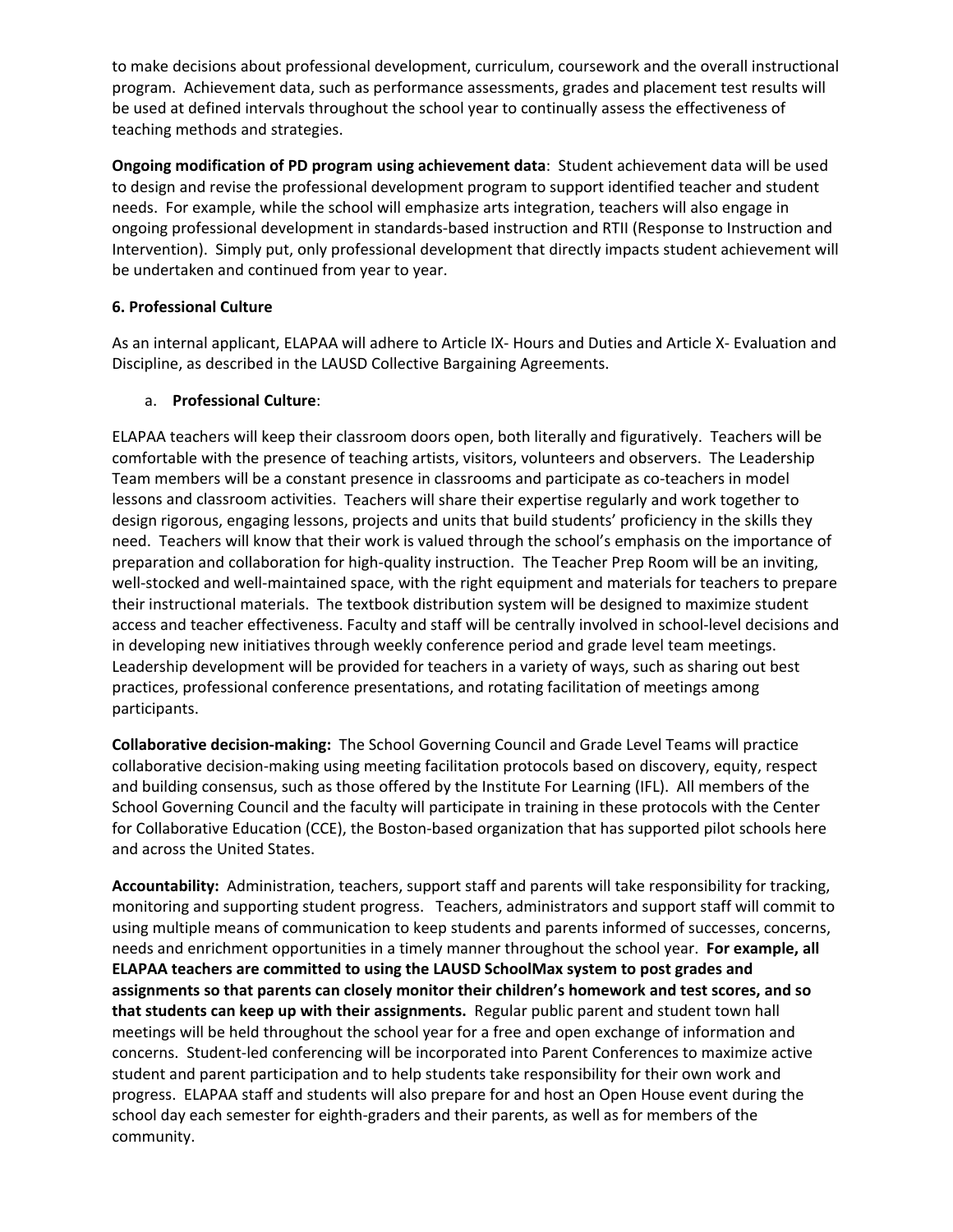## b. **Evaluation**:

As an internal applicant, ELAPAA must utilize the basic Stull evaluation system prescribed by the UTLA contract. The Stull evaluation system provides an effective process and structure for evaluating and supporting teacher's professional growth and practice, although it does not include any data on the effectiveness of the teacher's instruction or impact on student achievement. Each teacher will participate in a collaborative, supportive examination of student achievement data with the principal to develop the teacher's professional growth plan. The ELAPAA Leadership Team, including the Principal, Counseling Coordinator, Academic Lead Teacher and Performing Arts Lead Teacher will devote at least 20% of their out-of-the-classroom time to being in their teachers' classrooms, as collaborators, observers, or delivering model lessons. ELAPA will support individuals who are having challenges in helping students achieve by providing close supervision, continuous support and opportunities to benefit from the successful practices of peers at ELAPAA and other schools.

The principal's evaluation will be based on the National Board Core Propositions for Accomplished Educational Leaders and the California Professional Standards for Educational Leaders. The evaluation process will include teacher feedback, a self‐evaluation and a leadership practices inventory.

Teacher evaluations will be based on the National Board for Professional Teaching Standards' Five Core Propositions and the California Professional Teaching Standards. All administrators and teachers will also be evaluated on their commitment to initiate and carry the goals and objectives of the academy. All teachers will be required to:

1. Develop an Independent Learning Plan at the beginning of each school year that outlines personal learning goals and focuses on one topic to study intensively.

2. Participate in a yearly self‐evaluation, using the Professional Teaching Standards Self‐Evaluation. Submit an initial self‐evaluation during the 12th week of school so it can be used by school leaders and the teacher throughout the yearly coaching process.

3. Maintain a personal Professional Growth File, which contains evidence of professional growth such as in‐service classes, courses taken, conferences, committee work, partner coaching, curriculum development, pupil progress and administrative review related to evaluations. The Professional Growth File documents all experiences that enable the teacher to meet the California Professional Teaching Standards, as well as the personal goals chosen by the teacher at the start of the school year.

4. Tenured teachers being evaluated for the year and all teachers new to the school must select their model of evaluation by the 12th week of school. The options include Partner Coaching, Administrative Coaching, Professional Growth Portfolio, and Professional Development.

Assistance: Teachers needing additional guidance and support in helping students achieve will be given assistance for 10 weeks. Assistance is initiated by the supervising school leader, along with the teacher being evaluated to:

- o Identify the specific problem in relationship to the Professional Teaching Standards
- o Develop and implement a plan for improvement in the Professional Teaching Standards
- o Gather selection to show evidence of improvement in the Professional Teaching Standards

Intervention: If the teacher does not meet the goals in the Assistance Plan, the certificated staff member is then placed on Intervention for 20 weeks, and the Administrative Mandated Evaluation goes into effect. Intervention includes intensified observations and conferences based on the Professional Teaching Standards. At the end of week 10 of Intervention, the school leader will write a formative report to be shared with the teacher. The school leader will write a summative report at the end of the 20‐week Intervention and will share it with the teacher. The teacher will remain on the Administrative Mandated Evaluation list the year following removal from Intervention. Failure to successfully meet the standards and goals as indicated during Intervention will result in a formal LAUSD Stull evaluation by the school leader.

## c. **Feedback to leadership team**:

ELAPAA students, parents, teachers and community partners will be invited to take part in confidential quarterly assessments of faculty and staff performance via electronic surveys and other means. The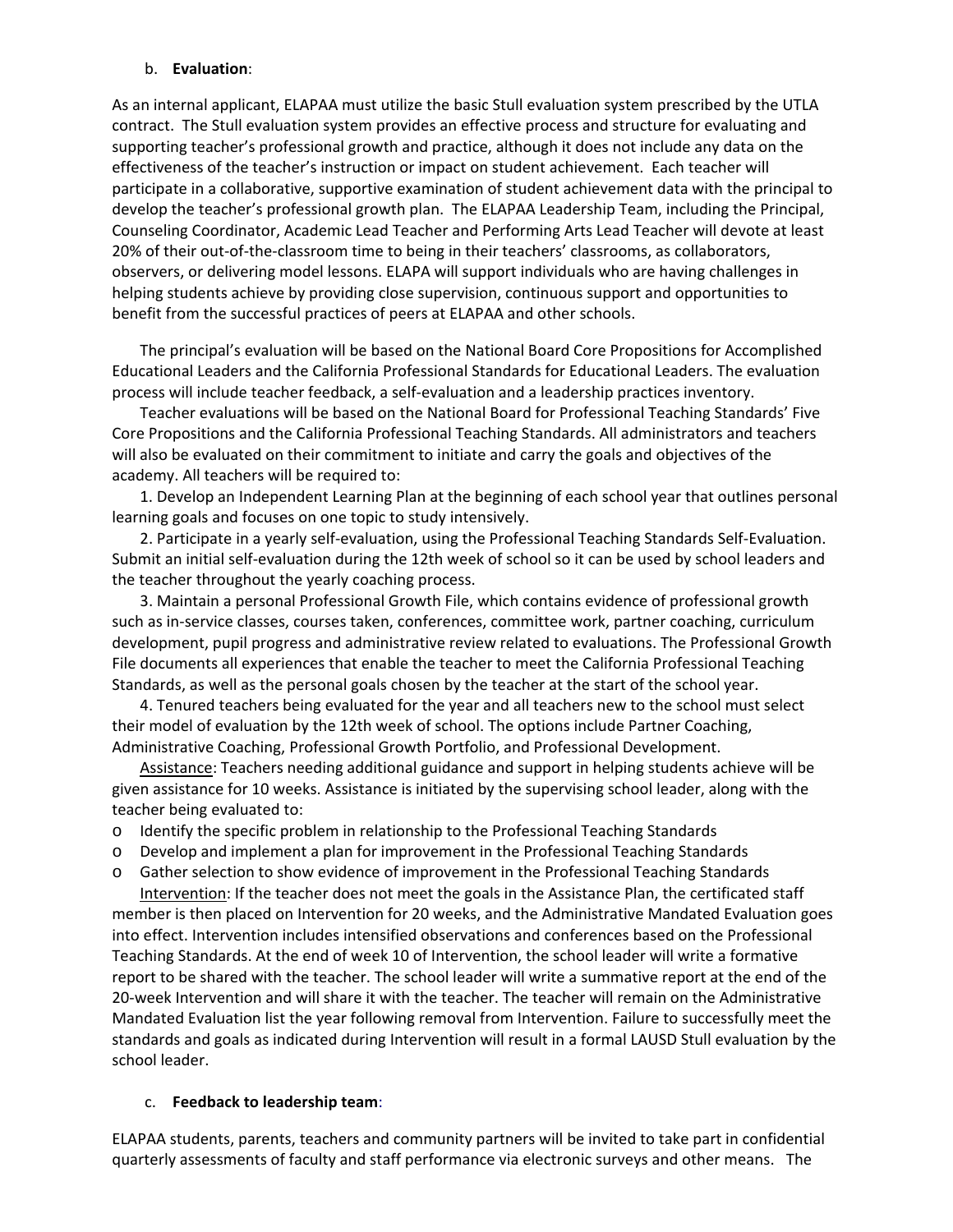school's website will also have a page dedicated to continuous solicitation of ideas, concerns and other data from all stakeholders. This feedback will be utilized to continuously develop teachers and other staff to improve student achievement.

## **7. Serving Specialized Populations**

As described in Section 2, ELAPAA's educational plan and instructional approach are ideally suited to providing high‐quality education to specialized populations that have particular needs. Because different specialized populations have particular needs and serving those needs is a complex task, we have provided detailed responses with the required information in Appendix 7.

**a. Specialized Instruction**: ELAPAA will serve specialized populations of students through Response to Intervention (RTI), a systematic program of phased in strategies that are preventative and serve individual student needs with a multi-level response for students at risk – those not meeting grade level standards and those with learning disabilities. ELAPAA will also take every measure to personalize the learning experience of each student with special needs, through a focus on the performing arts, and through building on the strengths and responding to the needs of each student with the development of an Individual Learning Plans (ILP). Please see Appendix 7 for detailed information.

**i. Special education process:** The academy is committed to developing students who are ready and able to advocate on their own behalf and on behalf of their communities. Students will take an active role in the development, management, and promotion of their education. Please see Appendix 7.

**ii. Students with disabilities:** Special Education law requires that public entities provide equal access for students regardless of any disability. Academy students with special needs or disabilities will participate in a fully inclusive model. They will enroll in A‐G requirement courses in general education classes. Special Day Program students and students with moderate to severe disabilities (CBI and MR) will be expected to mainstream to the best of their abilities. The student and the IEP team will be responsible in determining what percentage of time and what classes are best suited to meet the needs of each individual student. Please see Appendix 7 for detailed information.

**iii. Extended school year services for eligible students with disabilities:** Extended school year (ESY) services are special education and related services that are provided to students with disabilities in excess of the traditional school year, in accordance with each student's IEP. The primary goal of ESY services is to ensure the continued provision of an appropriate education by maintaining skills and behaviors that might otherwise be lost during the summer/intersession period. ESY services will be coordinated with the LAUSD Division of Special Education. Please see Appendix 7.

**iv. English Language Learners and Standard English Learners:** Meeting the needs of the EL and SEL students at the academy will require the collaboration of teachers, parents and support staff in addressing the issues facing this diverse group of learners. Their need to master Standard English will be addressed through intensive focus on academic English vocabulary and writing skills. The academy will provide a learning environment in which home languages are welcomed and accommodated in the classroom, in meetings, and in all school events and communications. The curriculum for all students will embody a language development approach that preserves and enhances the native language skills of students.

For EL students who have transitioned into sheltered instruction in the academic core, as well as the large proportion of SEL students in these classrooms, the teaching and reinforcement of literacy is a natural extension of a comprehensive and explicit English oral‐language development program. ELAPAA is proposing school‐wide infusion of research‐based instructional strategies in all areas of the curriculum including use of SDAIE, AVID, Project‐based learning, and Reciprocal Teaching, with a special emphasis on developing ways to use performing arts learning strategies to support content‐ area literacy. Please see Appendix 7 for detailed information.

b. **Students in at‐risk situations:** Teachers, students, parents, counselor, clerical and all other support staff will be trained to use the current LAUD referral system to report students who they feel are at risk, or who are showing signs of severe stress or mental illness. We will implement LAUSD's IMPACT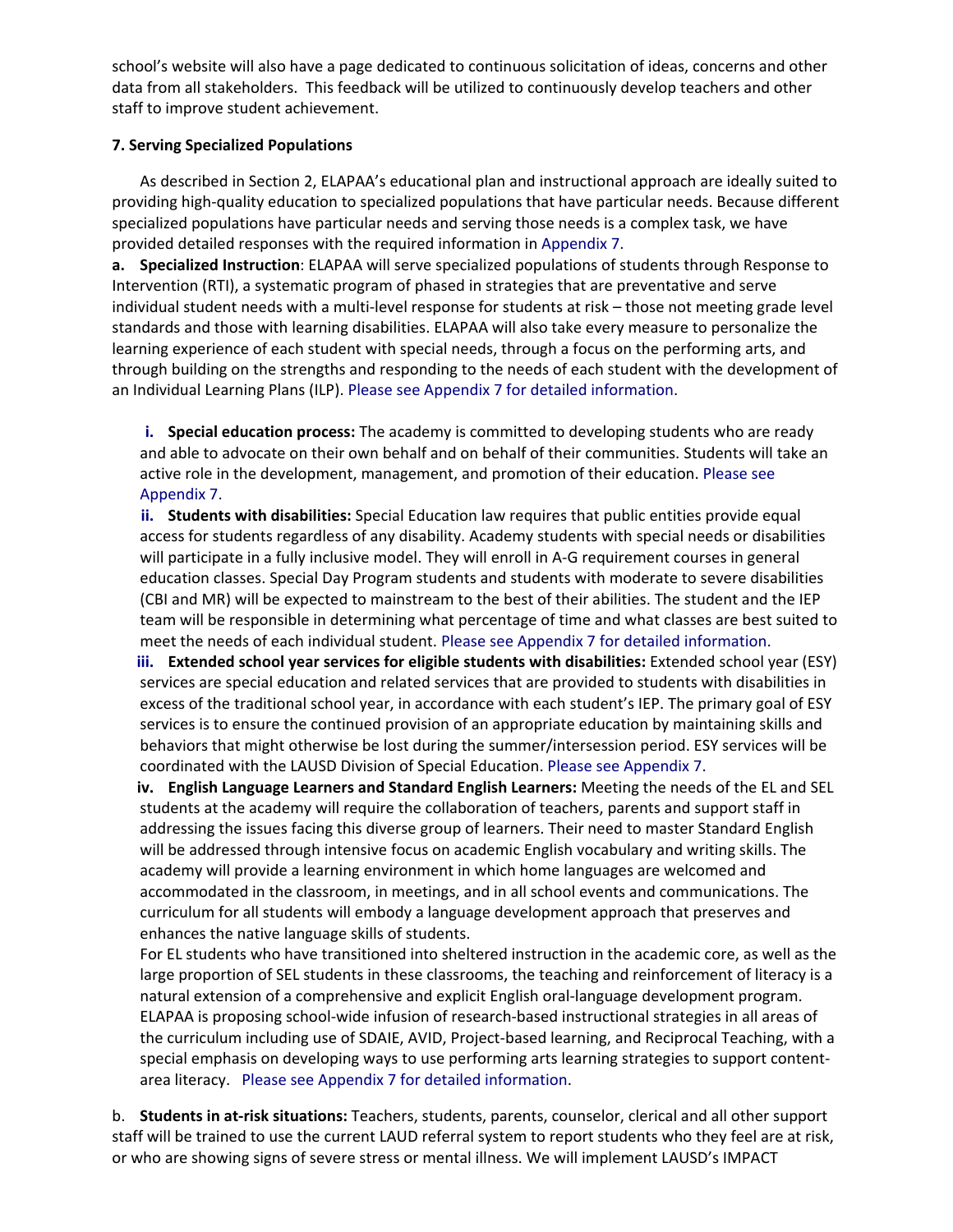program, a nationally‐recognized model for successful partnerships between community health organizations, healthcare providers and public schools, providing support for pregnant and parenting teens, students impacted by family issues, students with drug or alcohol problems, or who are struggling with sexual identity issues, or other emotional issues. IMPACT will operate in conjunction with Bienvenidos, the community partner in the planned, on-site health clinic. Please see Appendix 7.

## **8. Family and Community Engagement Strategy**

The East Los Angeles Performing Arts Academy's family and community strategy stems from a deeply‐ held belief that a school thrives when it is fully integrated into the fabric of the surrounding community. This occurs when students, teachers, parents and caregivers, alumni, community members and organizations, feeder schools and post‐secondary schools are all full participants in the educational process. It is essential to successful education that:

- parents and caregivers play a decisive role in their children's education as advisers, participants, and evaluators,
- students and teachers are active participants in the community,
- community members and organizations help facilitate our children's transition from student to participating member of the community, and
- the responsibility of all stakeholders begins before students arrive at the school and continues after they leave.

The new school's philosophy is that parents, caregivers, community members, and teachers who take an active role in designing, implementing and sustaining a high‐quality, arts‐focused high school will demonstrate to our students that one can make a positive difference in the world. The school's culture will celebrate and uplift the community, and students' participation in it will be a source of pride.

## a. **Identification**:

**The school community**: The school community our team proposes to serve is East Los Angeles and the Boyle Heights area of Los Angeles.

**Description of the community‐assets**: The community has numerous assets. It is rich in cultural diversity, and of students presently attending Garfield and Roosevelt High School, approximately 95 percent identify themselves as Latino, with families originally from Mexico and numerous Central and South American countries. Approximately ten percent of Garfield and Roosevelt's students are students with special needs and another nine percent are identified as gifted through LAUSD's GATE program. The Garfield and Roosevelt community is multilingual. About 30 percent are English Learners, while almost 50 percent have been reclassified as fluent in English. Eighty-six percent of Garfield and Roosevelt's students are considered economically disadvantaged. All students in the Garfield and Roosevelt community have personal strengths and experiences to contribute to the community and to draw upon as they pursue their education. Among these strengths are innate creativity and enthusiasm waiting to be tapped.

Another strength of the community is its parents and caregivers, who have strongly‐felt views on how their children should be educated, and who are deeply interested in advancing their children's education and opportunities for college and career.

The local community and the greater Los Angeles community are filled with people and organizations who are not just interested in education, but are willing to offer their time, experience and resources for the benefit of students and to help students make a difference in the community. Some of these people and organizations are active partners of ELAPAA.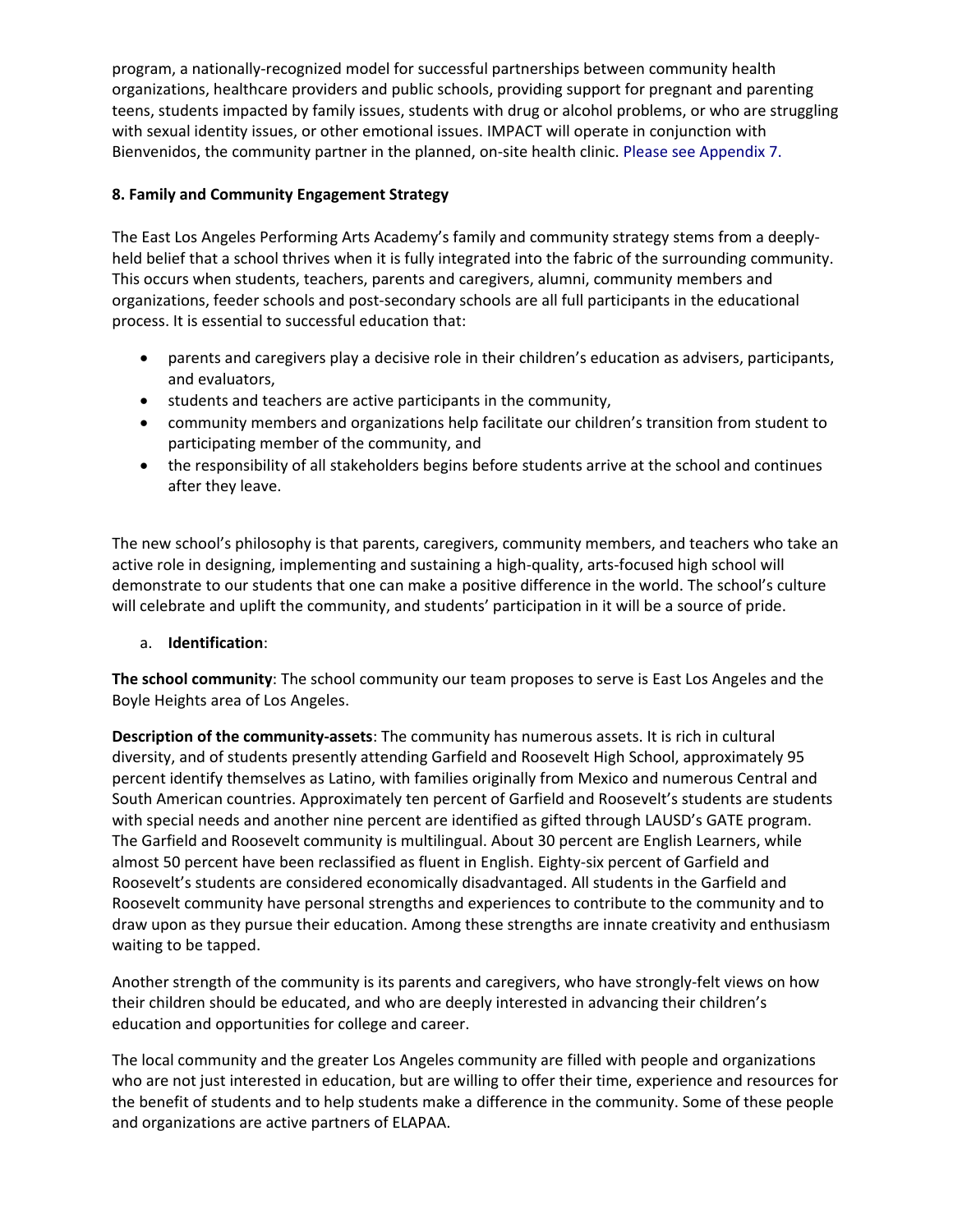**Description of the community‐needs**: In addition to its strengths, the school community has many educational needs. Some of these needs are associated with the economic status of many in the community and the community's location in a large urban area. Perhaps the biggest issues are the low graduation rate of students and poor performance in state and District standardized assessments of student learning. While these issues are severe, they are by no means insurmountable. All ELAPAA teachers have personal experiences intervening with students to help them improve their performance in class and on tests, and to help them stay in school and graduate.

Another issue many of our students face is the demands upon them outside of school that make it difficult to fully focus on schoolwork. These demands include the need to help supplement the family income and to provide care for siblings and other relatives. For various reasons, many students and members of their families feel disempowered in dealing with the forces that affect them, including the public educational system. Finally, we have been told by our students that they have a need for an educational program that is relevant to them and that they feel addresses their interests and goals.

**Rationale for serving**: ELAPAA's rationale for serving this community varies from teacher to teacher. Some want to support the community in which they live, or which they have served for the majority of their professional careers. Others feel that they have personal strengths that they want to share with the community. Many believe that our students are an untapped resource that needs to be nurtured and developed. All ELAPAA teachers feel that they can make a positive difference in the world by helping create an educational environment that brings the community together to help our children thrive.

**Alignment with community strengths and needs**: ELAPAA's proposed school aligns with community's strengths and needs. Members of the school community have been historically under-represented in the performing arts and entertainment industries that are a focus of ELAPAA's programs. The experiences, including projects, internships and jobs that ELAPAA and its partners will provide will help address this disparity. Other needs are addressed by ELAPAA's different strands. **As an example, many in the community feel excluded from or lack knowledge of how to start a career in the Creative Economy that makes Los Angeles the creative capital of the United States. The career and technical education strand, helping students to build the skills necessary for careers backstage or behind the cameras in Los Angeles' Creative Economy, will empower students to embark on these careers.** 

ELAPAA's program aligns with our community's strengths as well. Many teachers at Garfield High School recognize the creative potential of our students. ELAPAA's performing arts strands in Dance, Music and Theatre will help students develop their potential for participation as artists in the creative economy of Los Angeles and beyond. Finally, our **school‐wide emphasis on performing for and providing arts workshops for the children in our feeder pre‐schools, elementary schools and middle schools will lead some students to careers in education and public service agencies.**

Teachers also recognize that our students possess creative energy and have had life experiences that need an expressive outlet. The performing arts strands help students draw upon these strengths, and develop the creativity, critical thinking and  $21^{st}$  century literacies that will help them become successful scientists, artists, or leaders in whatever fields they wish to pursue. Perhaps most importantly, our community is one that wants to support its children but where historically there have been obstacles to realizing this support. Community support and involvement is the cornerstone of ELAPAA's program.

**Important community‐based organizations and cultural institutions:** The most important resources in the community are parents and caregivers as they know our students the best and have the highest aspirations for their children. In addition, many alumni and others in the community have life and work experiences that are a valuable resource for students and teachers. Local businesses and non‐profit community organizations have a vested interest in the success of the community's students and resources they are willing to share. Specific partnerships and proposed programs in which the school will partner with community and arts organizations are described in Appendix 8.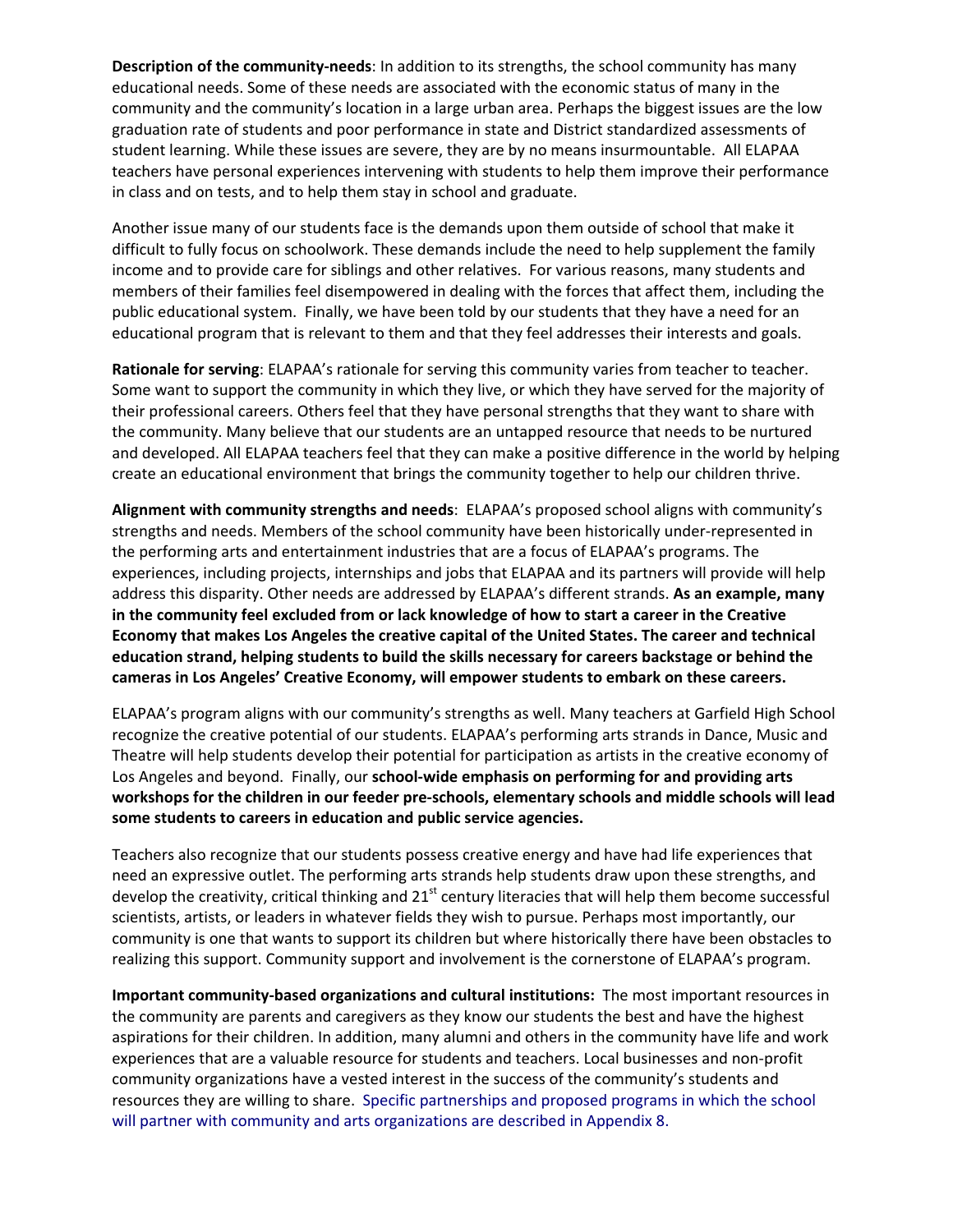**History and experience in the proposed community**: All of ELAPAA's teachers have taught at Garfield High School and other LAUSD secondary schools. In addition, some live in the community and are alumni of local schools and universities.

## b. **Family and Community Engagement**:

The more parents and caretakers, and community members become engaged in the education of ELAPAA students, the more ELAPAA and its students will become integrated into the community. ELAPAA has developed strategies and organizational structures to ensure that its stakeholders are connected to the educational process.

**Strategies to engage parents and caretakers in their child's education and in the broader school community**: One strategy for engaging parents and caretakers in their child's education is to make that education reflect their beliefs and their aspirations for their children. To that end, parents and caretakers are part of ELAPAA's design team and advisory committee and have played a part in the creation of this proposal. These stakeholders will continue to play a major role in governance of ELAPAA through the governing board and as members of the advisory committee.

Another strategy is to enable parents and caretakers to directly participate in their children's education by encouraging parents to be on campus as much as possible during and after school. This participation would include open invitations to all classrooms during school, parent and caretaker observations and evaluations of classes, updates on teacher professional development, school projects requiring student collaboration with parents, caretakers or other community members, special social events aimed at making parents and caretakers feel welcome and comfortable at school, special events where students teach what they have learned in their classes to their parents and caretakers, student‐led conferences, parent and caretaker support on field trips, debates and other activities, and adult education programs aimed at both students and community members.

Parent participation will be further encouraged with an increased alumni and community member presence. It should not be acceptable to ask alumni and other community members to contribute financially and otherwise to a school and to reward them with a brief visit where they feel disconnected from present students and their activities and where students look upon the visitors as strangers. Instead, alumni and others in the community will be invited to participate in classes and to work together with students on certain projects tied to educational standards and of interest to both students and themselves. For instance, alumni and community members involved in the arts will be invited to share their expertise in conjunction with a relevant unit in a performing arts class. These relationships could lead to internships. Performing arts students could satisfy a school service requirement by helping an alumnus or community member create and deliver a program or performance in the outdoor amphitheatre on the Esteban E. Torres High School campus, or that will tour to our feeder pre‐schools and elementary schools.

Another strategy to engage parents and caretakers is to develop ELAPAA's ties to feeder schools and to post-secondary schools. A continuing ELAPAA presence from elementary school through post-secondary schools will increase family engagement. Many parents and caregivers of ELAPAA students will have other children attending feeder schools, and all children at feeder schools are potentially future students of ELAPAA. Families are more likely to become engaged in the high school educational process if their connection with ELAPAA begins earlier. ELAPAA will offer open house nights for middle school families focusing on what to expect when their children attend high school. ELAPAA intends to work together with feeder middle school teachers, parents and students, to insure that students are prepared for the ELAPAA curriculum, and ELAPAA intends to begin intervention with its future students before they arrive at ELAPAA. These efforts will make it easier for parents and caregivers to become and stay involved in their children's education.

ELAPAA's involvement with its students will not end with graduation. ELAPAA will work together with its post‐secondary partners, including **East Los Angeles College, California State University, Los Angeles,**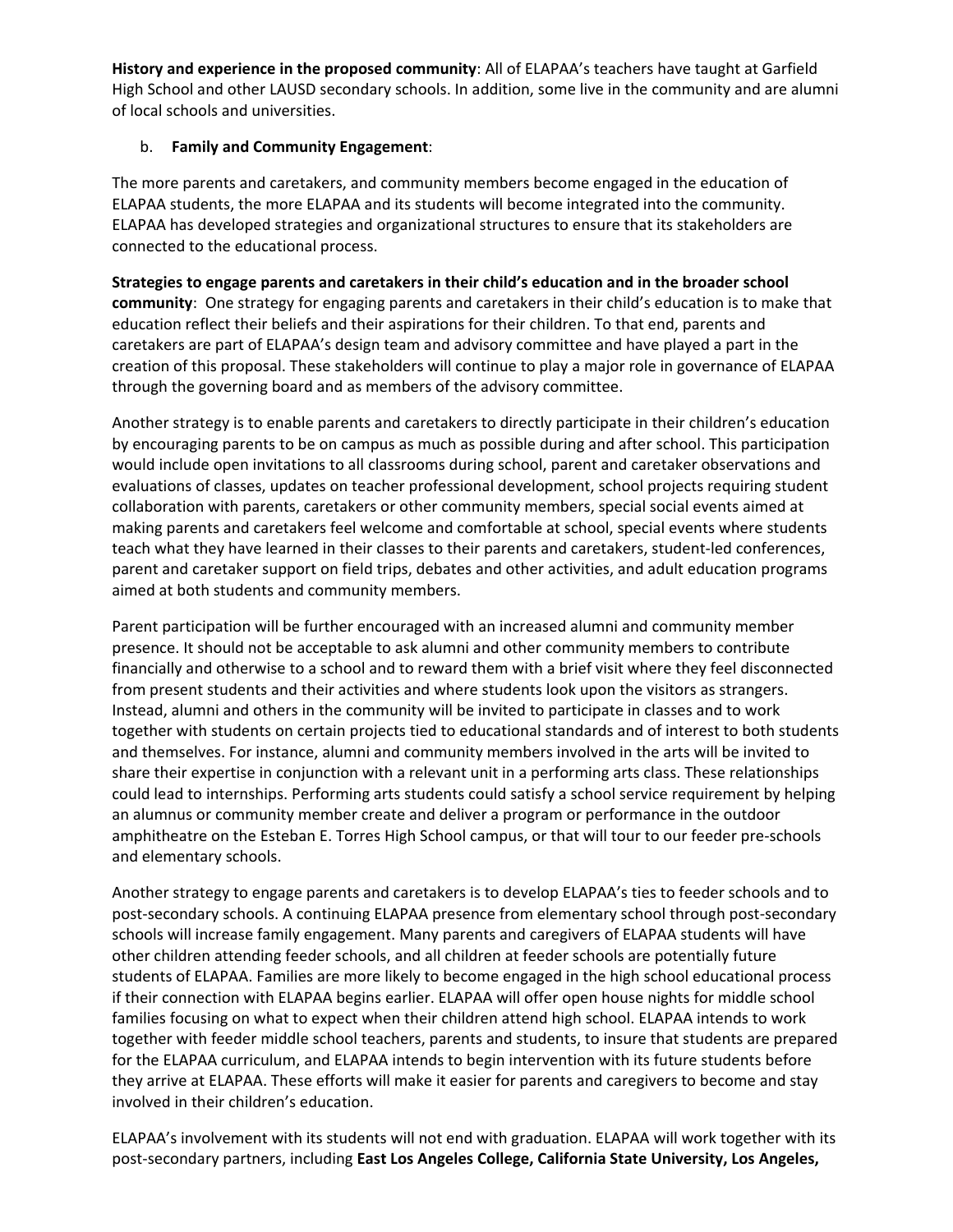**Cal Poly Pomona, and Pasadena City College** to ensure that students graduating from ELAPAA have been adequately prepared to succeed at those institutions. In addition, ELAPAA and its partners will provide workshops and counseling services to families during the students' high school years so that families are prepared to send their children to college. Finally, ELAPAA will provide follow‐up counseling workshops at least twice each year to all of its students and their families through the post-secondary years to help students succeed in their post-high school plans and to help them get back on track when difficulties arise. This middle school through college connection between ELAPAA and families will help keep parents and caregivers engaged in their children's education.

**Organizational structures to ensure frequent and ongoing engagement of parents:** ELAPAA plans monthly meetings of the Parent Leadership Committee co-chaired by a teacher and a parent, with subcommittees on academics (including intervention, observation and evaluation of teachers and classes, college preparation, and the once‐a‐semester academic project requiring family participation) and school culture (including enrichment, student activities, family social activities, and fund raising).

ELAPAA will also hold regular family and community town hall meetings led by teachers and parent leaders, and will offer a monthly family social activity at the ELAPAA campus.

Students will be required to take a leading role in other regularly scheduled activities with families. These include student‐led conferences twice a semester and a once‐a‐semester student‐led class for parents, where students teach parents what they have learned in their courses. ELAPAA also intends to participate actively in formation and support of the Esteban E. Torres High School Alumni Association, and to offer to all Torres High School and ELAPAA alumni open houses, regular email communication, and a student‐alumni event demonstrating joint projects.

ELAPAA will also have its students host a school website, updated daily, including a webpage reporting on individual student accomplishments and on events of interest, with a hard copy summary provided to families on a regular basis.

**ELAPAA teachers will be use the GradeMax and ConnectEd programs that enable parents to access their children's grades and attendance, and will offer parents training and access to computers in the** ELAPAA office and at the Torres Learning Center to use these programs. Finally, there will be specific **expectations that all ELAPAA staff will regularly communicate with families using multiple communication strategies and vehicles.**

**Vision for ELAPAA to become a cultural hub for the community.** 

ELAPAA will be a cultural hub for the community because the increased engagement of students in their learning and the increased connection between students and teachers and the other stakeholders in the community will make the ELAPAA campus an attractive place to be. Parents, caretakers, alumni and other community members will feel welcome on campus, will be informed about what is happening on campus and ways they can participate, and will want to join in the numerous meaningful activities. Students will see that they are a part of the broader community and will welcome the opportunities given to them to participate in that community in a positive way. Families will see that the needs of their children are being met and will be empowered by the role they have played in this success. ELAPAA and its students will develop a positive reputation and become a source of pride for the community.

**Services and resources to be provided to community members:** ELAPAA will also offer counseling and intervention to middle school students and their families, including a summer bridge program for incoming 8<sup>th</sup> graders, before students get to ELAPAA, and counseling to students leaving LEMA through their post‐secondary years. ELAPAA will support the coordinated delivery of services from outside providers to students through the Community School model on the Esteban E. Torres High School, including counseling and health services. It will also provide or arrange for the delivery of certain other services (such as Medi-Cal applications) to community members.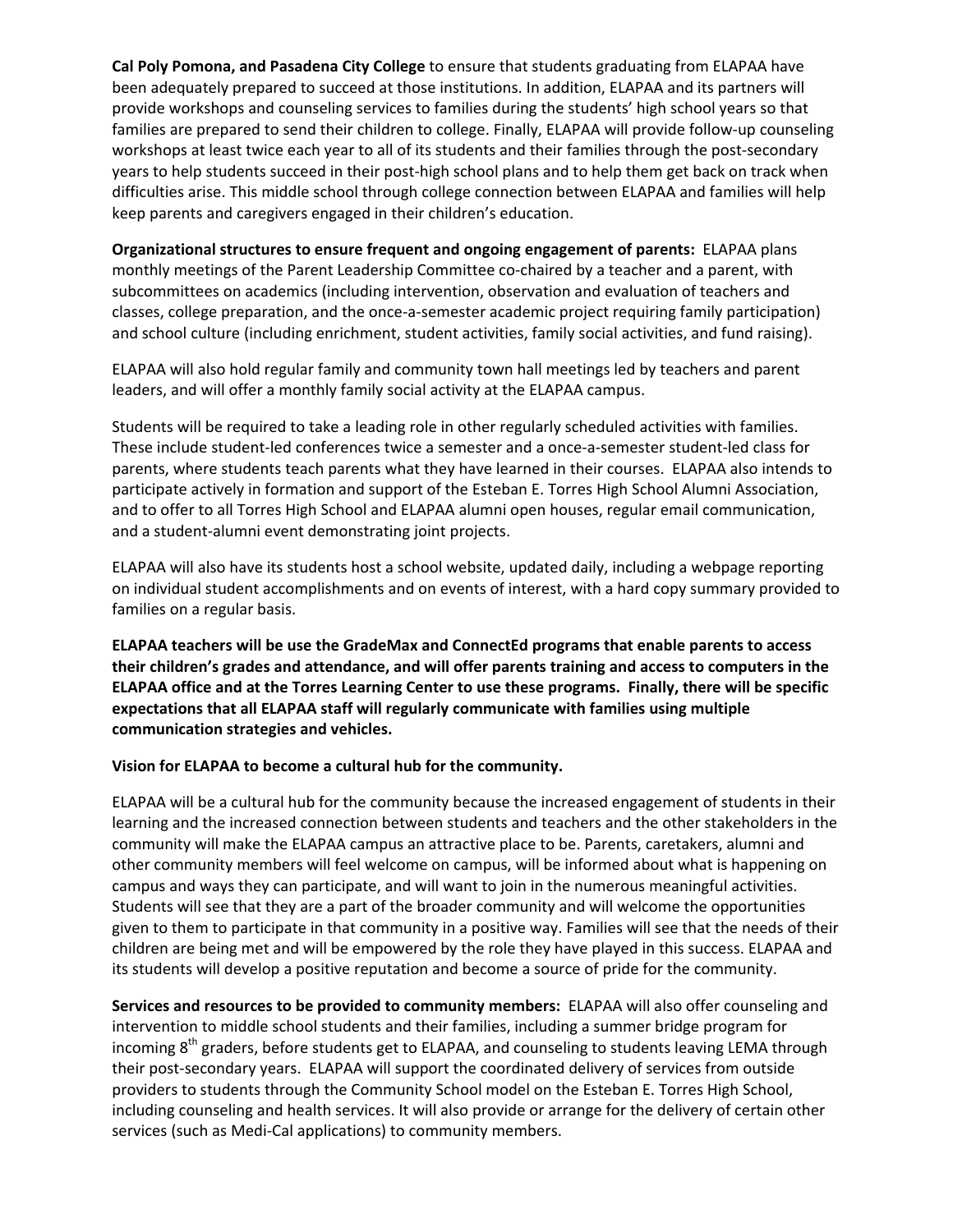## **c. Key Community Partnerships**:

**Inclusion of community members in the success of ELAPAA:** The inclusion of community members in ELAPAA's activities is an integral part of ELAPAA's educational plan. Our community partners, including the East Los Angeles Classic Theatre, the Flourish Foundation, Little Kids Rock, the Los Angeles Philharmonic, and LA Opera, will be actively involved in designing and refining curriculum. All of our community partners will be involved in putting on programs to help students master specific educational standards and to enable students to learn how to better navigate career pathways. One partner, **24th Street Theatre** will offer training to teachers and students on leadership and collaboration in the performing arts. Certain key community partners, including **the East Los Angeles Classic Theatre,** intend to offer students internships and job shadowing opportunities in technical theatre production roles. All stakeholders would be involved in planning and enabling field trips and other activities. Students will be involved in academic projects requiring collaboration with parents, caregivers, alumni, or community members.

**The role of key community partnerships throughout the first five years**: The most important role of all of our community partners the first five years will be to help ELAPAA create a school culture where, 1) students fully internalize the connection between their accomplishments at school and their continuing success after graduation, and 2) the school and its students are integrated into a community where parents and caretakers, alumni and community members other stakeholders all participate in the students' education. The principal and a parent elected by the Parent Council will be responsible for managing and cultivating these partnerships.

**Connections, partnerships, and correspondence established within the community:** ELAPAA teachers have established connections with teaching artists and arts organizations in the community while teaching at the Garfield Performing Arts Academy, Garfield Humanitas Academy, Marshall High School Performing Arts Academy or serving on the Grand Avenue Partners committee**.** ELAPAA's leadership team members have long‐standing collaborative relationships with arts educators on staff with the major non‐profit arts institutions of Southern California, many of whom are interested in participating actively in ELAPAA's educational program. See Appendix 8.

- **Los Angeles Education Partnership** professional development for **Humanitas** instructional program, curricular support; selected based on outstanding success in raising student achievement at Garfield and Roosevelt High Schools; ongoing collaboration, anticipated participation of full teacher team in Humanitas Institute professional development prior to the school's opening, and continuing with training for staff in related instructional and assessment strategies and curricular design.
- **East Los Angeles Classic Theatre and Tony Plana, Artistic Director** sharing space, resources and community‐based theatre projects at Esteban E. Torres High School; this organization has a substantial history or work in and is headquartered in East Los Angeles, has experience in providing culturally relevant and responsive pedagogy and literacy support through its arts residencies and after‐school programs; anchor partner in the school site through years of consultation with the district on the school's physical and instructional design, anticipated major partner in design and implementation of the Summer Bridge and Student Orientation programs prior to the start of the school year, parent education program leader through the highly successful parent empowerment program called "Creciendo Juntas," which guides parents in creating their own individual learning plan and mastering the skills to support their children's learning, as well as ongoing collaboration on community arts programs and projects.
- **Shakespeare Center of Los Angeles and Chris Anthony, Associate Artistic Director** professional development, youth empowerment programs, playwriting residencies and field trips; selected based on their ongoing relationships with LAUSD's impacted urban secondary schools, especially with pilot schools; students enrolling in ELAPAA will participate in workshops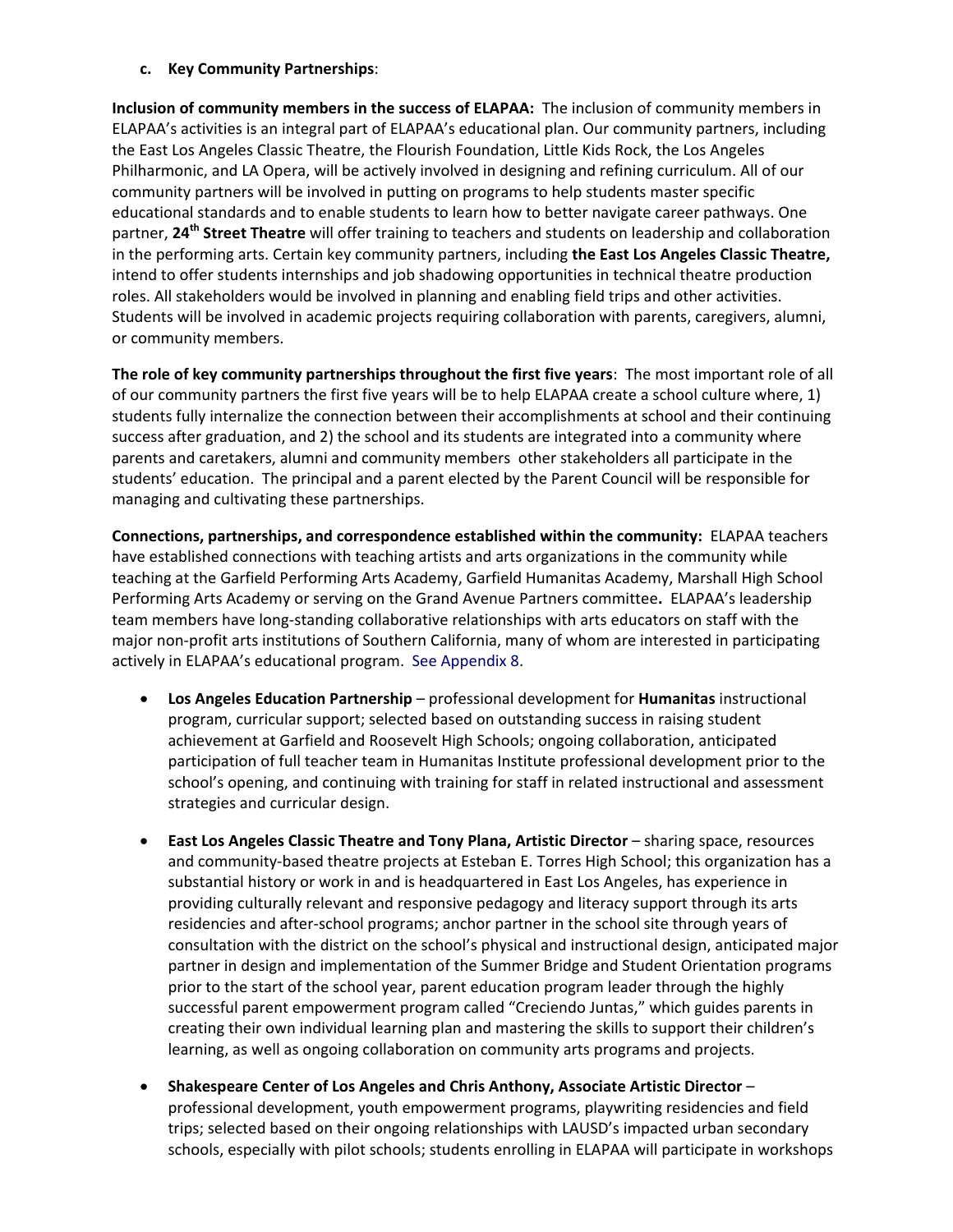and a field trip to a Shakespeare Center production in the summer prior to the school's opening, and ongoing collaboration through residencies in English Language Arts classes is planned for the 2010‐2011 school year.

- **Center Theatre Group (CTG) and Deb Piver, Assistant Educational Director** professional development, playwriting residencies and field trips; a leading provider of low‐cost, high‐quality theatre field trips, professional development and arts residencies for urban schools in LA County, selected based on a long-standing collaborative relationship with ELAPAA's design team leader and measurable positive effects on student engagement in language arts curriculum through connections to live CTG performances; ELAPAA's Performing Arts, English and History/Social Science teachers will participate in CTG's professional development annually, and ELAPAA students will participate in the Young Audiences Program.
- **Cal Poly Pomona Theatre Department, Professor Bernardo Solano** theatre for youth mentorships, performance viewing opportunities, college guidance support; selected based on this department's focus on developing Latino playwrights and actors, and the university‐wide emphasis on project-based learning. A campus field trip and observation of a college theatre class are planned for  $11<sup>th</sup>$  grade theatre students in the second fall quarter of 2010, and future collaborative projects are possible.
- **East Los Angeles College Theatre (ELAC) Department** technical support and collaboration, college and career advising, and campus field trips; selected due to its deep connections with schools in East Los Angeles, including co-productions such as 2008's "Zoot Suit," in which Garfield students and teachers collaborated with ELAC faculty, technical staff and students.
- **24th Street Theatre, Deb Devine, Artistic Director** professional development, community‐ based theatre residencies and field trips; selected based on this theatre's history of providing high-quality professional development on teaching and assessing critical thinking in the arts, collaborative play-writing strategies, and community-based theatre. 24<sup>th</sup> Street's powerful workshop for teachers -- "Teaching As A Performing Art" – is the first performing arts program professional development planned for the spring term of 2010 in preparation for the opening of the new school.
- **Flourish Foundation, Jackie Lopez, Associate Director** dance residencies with teaching artists, support for community-based dance, theatre and media arts productions; selected because this foundation has a well‐established presence in urban schools and youth programs in East Los Angeles and because it has an institutional focus on mentoring young artists and providing positive role models for at‐risk youth.
- **GRAMMY Museum Education Department, Kait Steubner** enrichment opportunities linking music to history and literature; provides professional development, field trips and curricular support for interdisciplinary instruction; selected because this is the only arts institution in LA County with a specific focus on contemporary adolescent and youth culture and due to its partnership with "Facing History and Ourselves," a leading provider of professional development and residencies that support improved achievement in History/Social Science.
- **Los Angeles Repertory Theatre, Brian Donovan, Executive Director** long‐term playwriting and production residencies in community‐based theatre development and techniques for creating theatre for social change; selected based on the company's 20 years of successful partnerships with urban high schools, outstanding support of high‐engagement language arts instruction for at-risk youth, and project-based learning strategies. This organization has committed to providing one long-term residency for ELAPAA's Intermediate Acting class in the October, 2010.

#### **9. School Governance**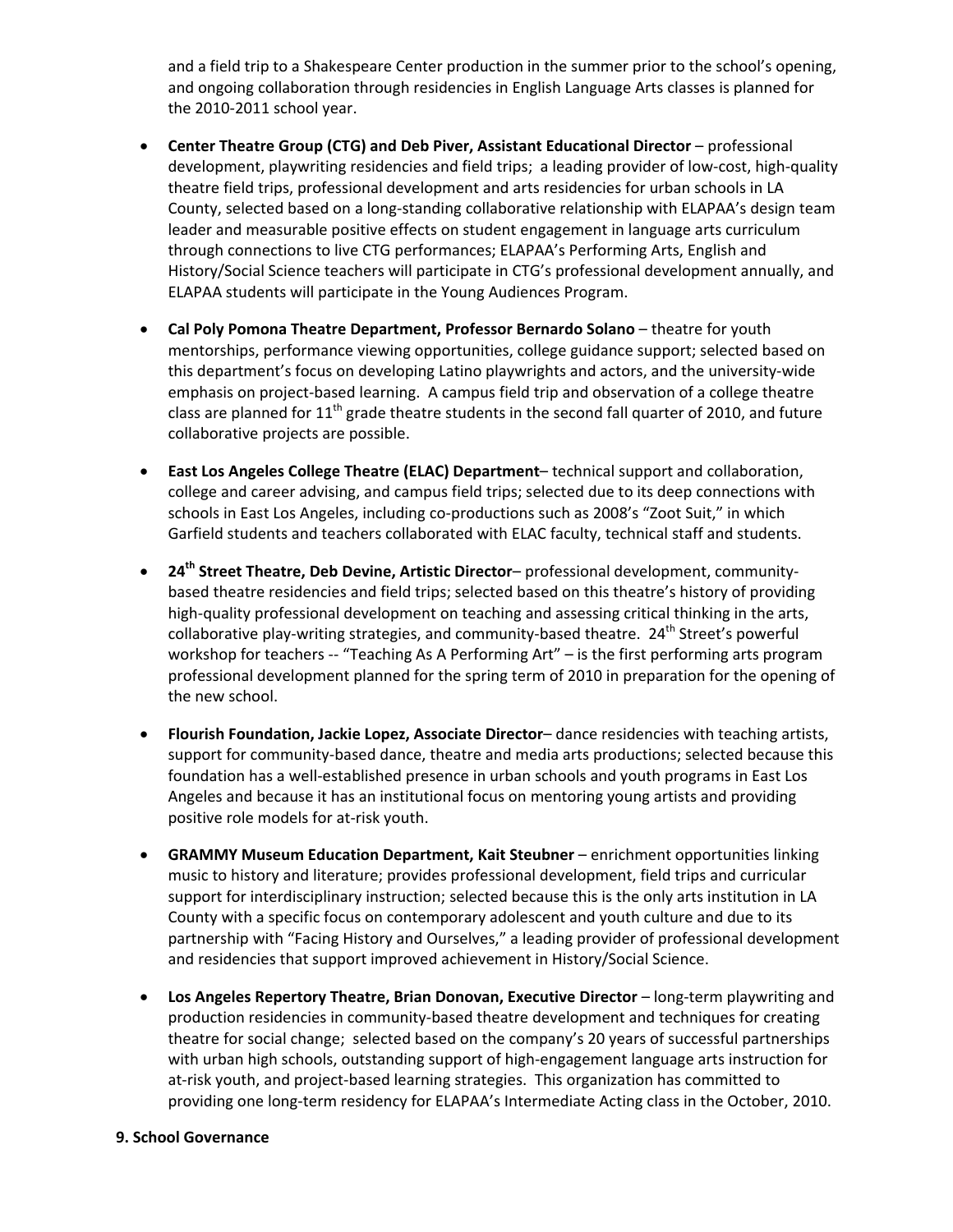As an internal applicant, the East Los Angeles Performing Arts Academy is committed to adherence to Article XXVII‐Shared Decision‐Making and School‐Based Management, as described in the LAUSD Collective Bargaining Agreements. In addition, the ELAPAA design team members are aware of the obligation to follow the Education Code regarding the formation and operation of the School Site Council.

# a. **School and Advisory Organizational Charts**:

The ELAPAA school governance and organizational structure allows for real and meaningful impact of all stakeholders on school decision‐making. A comprehensive organizational chart showing lines of authority among school leadership staff and all school site personnel and the planned advisory structure for the proposed school is attached in Appendix 9.

School governance and organizational structure: ELAPAA will be a pilot school with autonomies from the LAUSD that allow those closest to the students to determine the school's daily operation, hiring, budget, and curriculum and assessment. Our intention is to embed school governance with a powerful network of student‐centered educators and community members working together to improve education. Key groups that will contribute to shared decision‐making are:

A School Site Council will be selected first. The council will be composed of 12 members: the Principal; four teachers elected by teachers at the school; one other school personnel elected by other school personnel at the school; three parents of pupils attending the school and community members elected by parents; and three students elected by students. Once selected, the School Site Council will add two additional members to be selected from the Community School Collaborative. The resulting organization will be called the Governing School Council.

Governing School Council: As a pilot school, our Governing School Council meets the categorical requirements for the school site council. Governing School Council members will discuss all issues, but only school site council members, per statutory requirements, will vote on the single school plan and the categorical budgets. The minutes will reflect these votes.

- The entire Governing School Council will have the following responsibilities:
- Maintain the school's vision and mission;
- Approve the entire annual budget;
- Hire and annually evaluate the Principal;
- Review quarterly reports on the operations of the school from the manager of site operations;
- Annually review performance indicators of the school and approve a plan for the next year to ensure the school is moving towards constant improvement; review quarterly reports from the Principal providing data to show progress against indicators;
- Ensure that there is an annual review and adoption of the Elect-to-Work Agreement;
- Communicate regularly with the local district;
- Ensure that all laws and compliance needs are met by the school;
- Ensure that the school has a resolution dispute process in place that includes an internal appeals process; and
- Annually evaluate itself.

We have a strong commitment to building leadership capacity among parents, students and community and will ensure that leadership training is provided to help participants be prepared to fully participate in all decision-making. ELAPAA will select community council members with expertise in arts education, technology and finance to add to the collective capacity to address school needs. To avoid conflicts of interest at the school site, the chairperson of the council will be selected by consensus or vote of the Governing Council from among the family and community representatives. The council will meet monthly. The governing council will make determine staggered term limits for school staff (excluding the principal), parent and community members.

# **Advisory Councils**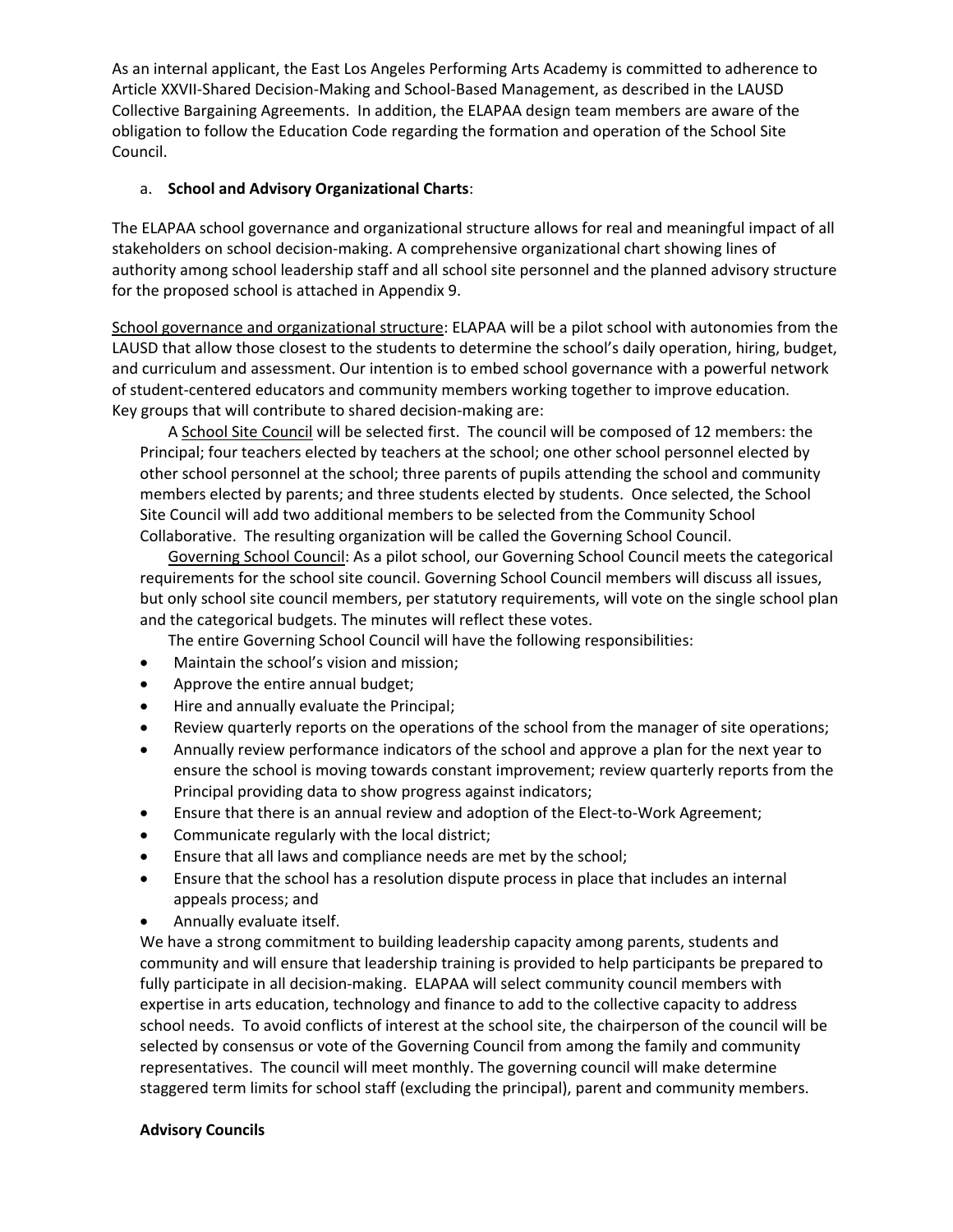Compensatory Education Advisory Committee (CEAC): The committee will be composed of five members with the following composition: three parents of pupils attending the school elected by parents and two teachers elected by teachers at the school

The committee has the following responsibilities:

- Advise and make recommendations in writing to the Principal and the Governing School Council on development of an effective educational program and plan that raises the achievement of disadvantaged students;
- Participate in assessment of education needs;
- Establish priorities;
- Plan the educational program and budget resources; and
- Evaluate the school and its academic effectiveness.

English Language Advisory Committee (ELAC**):** The committee will be composed of five members with the following composition: three parents of English Language Learner pupils attending the school elected by parents and two teachers elected by teachers at the school.

The committee has the following responsibilities:

- Advise and make recommendations on four legally required topics:
	- o Advise the Governing School Council on the development of the Single Plan (SPSA), especially those section s related to English learners
	- o Assist in the development of the school's:
		- **Needs assessment;**
		- Language Census (R-30);

**Efforts to make parents aware of the importance of regular school attendance.** 

## **Campus‐wide Operations and Community School Collaborative**

Because the Esteban E. Torres High School campus contains five pilots, we will establish a central system for campus operations. In addition, there will be a school collaborative that will coordinate the community-based organizations involved with Torres. Following are descriptions of both campus-wide structures.

## **Esteban E. Torres High School – Site Operations Manager**

The Esteban Torres Site Operations Manager reports to the campus-wide Building Council made up of the principal from each of the five schools, an LAEP representative, and a Community School Collaborative representative. The Operations Manager conducts all regular and special meetings of the Building Council and maintains all the books and records of site operations. S/he is responsible for the day‐to‐day operations of the Torres Campus including 1) organizing and supervising campus‐wide needs including safety and emergency plans and training, calendars, athletic program, shared space and requests from outside entities; 2) overseeing campus maintenance and safety, including security, custodial, health, cafeteria and library staff; 3) coordinating and overseeing all co-located and other community‐based organizations; and is responsible for informing principals and school staffs and parents in matters related to school safety, emergency preparedness and response, permits and attendance, child abuse reporting, student discipline, facilities, athletics, and equity/compliance issues and concerns.

For the first 18 months, site principals will contract with the Los Angeles Education Partnership (LAEP) to set up, manage and conduct all campus operations including the hiring and training of the Campus Operations Manager while establishing a collaborative culture among the five pilot schools so all may share the campus for the maximum benefit of all faculty, students, parents, and the community. As part of its assignment, LAEP will support the pilot principals in their selection of an Operations Manager and contract with an experienced LAUSD administrator to serve as coach/mentor for the Operations Manager and as needed by the five pilots as they form their common agreements and develop their collaborative culture inside their schools and across the campus in shared activities and with parents and the community. See Appendix 11 for the LAUSD description of "Operations Support Services," and the job description for the planned operation of the Torres campus.

## **Torres Community School Collaborative**

A broad array of community organizations and services will be involved with the community school. For the 2010‐2011 school year, ELAPAA will designate InnerCity Struggle as the lead agency of the school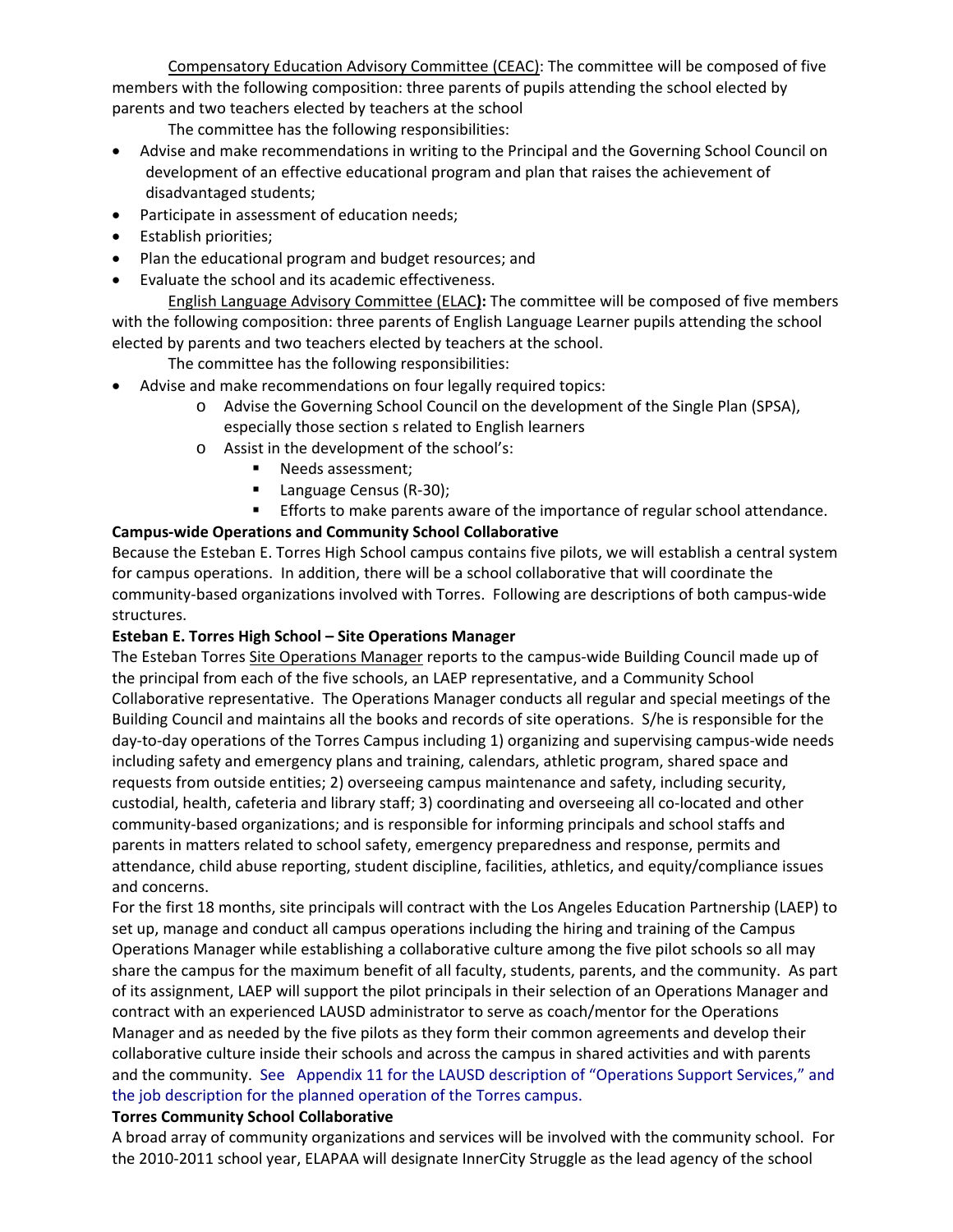collaborative to link community based organizations with the school. InnerCity Struggle will work to insure that all voices in the community can contribute to making the Torres Community School a vibrant center for the students and families of East Los Angeles. The collaborative will meet quarterly. This designation as the lead community liaison will continue as long as it is mutually satisfactory to all parties. An evaluation process will be developed collaboratively with Inner‐City Struggle and the schools.

#### **10. School Leadership & Staffing Plans**

#### a. **Leadership Team Capacity:**

As an internal applicant, the school will adhere to all sections of the LAUSD Collective Bargaining Agreements in the Pilot Program's "Thin Contract," or the full contract if not given pilot status.

 The design team members of the East Los Angeles Performing Arts Academy have substantial experience in developing and implementing the innovative and successful Humanitas model with the target student population in East L.A. They are all experienced teachers, most with master's degrees. One holds a Tier I administrative credential, and others have led substantial school projects or programs, ensuring the pilot school will have strong leadership. One has experience in founding and developing small learning communities and in building strategic partnerships with community arts organizations and developing collaborative projects with feeder pattern schools. Together, they have the appropriate skills to found and lead a pilot school that will focus on using the arts as a pathway to academic success for at-risk students. These teachers, whatever their subject matter, continually seek to build students' academic skills by tapping into both the students' and the teacher's creative talents. The teachers have experience in developing and implementing professional development and in supervising and mentoring new teachers, ensuring that new faculty at the school will receive high‐quality orientation. To support the pilot school's proposed status as a training center in implementing arts learning strategies and arts integration across the curriculum, most founding teachers have backgrounds in the performing arts. See attached résumés in Appendix 10.

|             | Years           |                |                                   |                              |
|-------------|-----------------|----------------|-----------------------------------|------------------------------|
| <b>Name</b> | <b>Teaching</b> | <b>Subject</b> | <b>Arts and Education</b>         | <b>Community Leadership</b>  |
|             |                 |                | Leadership                        |                              |
| Carolyn     | 17              | Theatre        | Master's in Theatre, Tier I       | <b>Founder and President</b> |
| McKnight    |                 |                | admin credential; Secondary       | of Friends of Colburn,       |
|             |                 |                | Arts Programs Expert for          | the parent and family        |
|             |                 |                | LAUSD, High School Theatre        | support council for the      |
|             |                 |                | Expert for LAUSD, Humanitas       | Colburn School of            |
|             |                 |                | Performing Arts SLC lead          | Performing Arts in           |
|             |                 |                | teacher at Marshall HS;           | Downtown Los Angeles.        |
|             |                 |                | English Department Chair,         | The Friends of Colburn       |
|             |                 |                | School Site Council Chair, co-    | engage in fund-raising       |
|             |                 |                | producer of "Bach, Rock &         | for scholarships and         |
|             |                 |                | Shakespeare!" annual              | parent education             |
|             |                 |                | community arts festivals at       | seminars on the              |
|             |                 |                | the Greek Theatre                 | performing arts.             |
| Andrea      | 17              | Dance, History | Master's in _____; Garfield       | Cesar Chavez                 |
| Martinez    |                 |                | <b>HS Folklorico Dance Troupe</b> | Humanitarian Award,          |
| Gonzalez    |                 |                | teacher, choreographer and        | <b>UCLA 1999</b>             |
|             |                 |                | coach; interdisciplinary          |                              |
|             |                 |                | curriculum developer              |                              |
|             |                 |                | through the Humanitas             |                              |
|             |                 |                | program; led the Folklorico       |                              |

#### **Leadership Team – East Los Angeles Performing Arts Academy**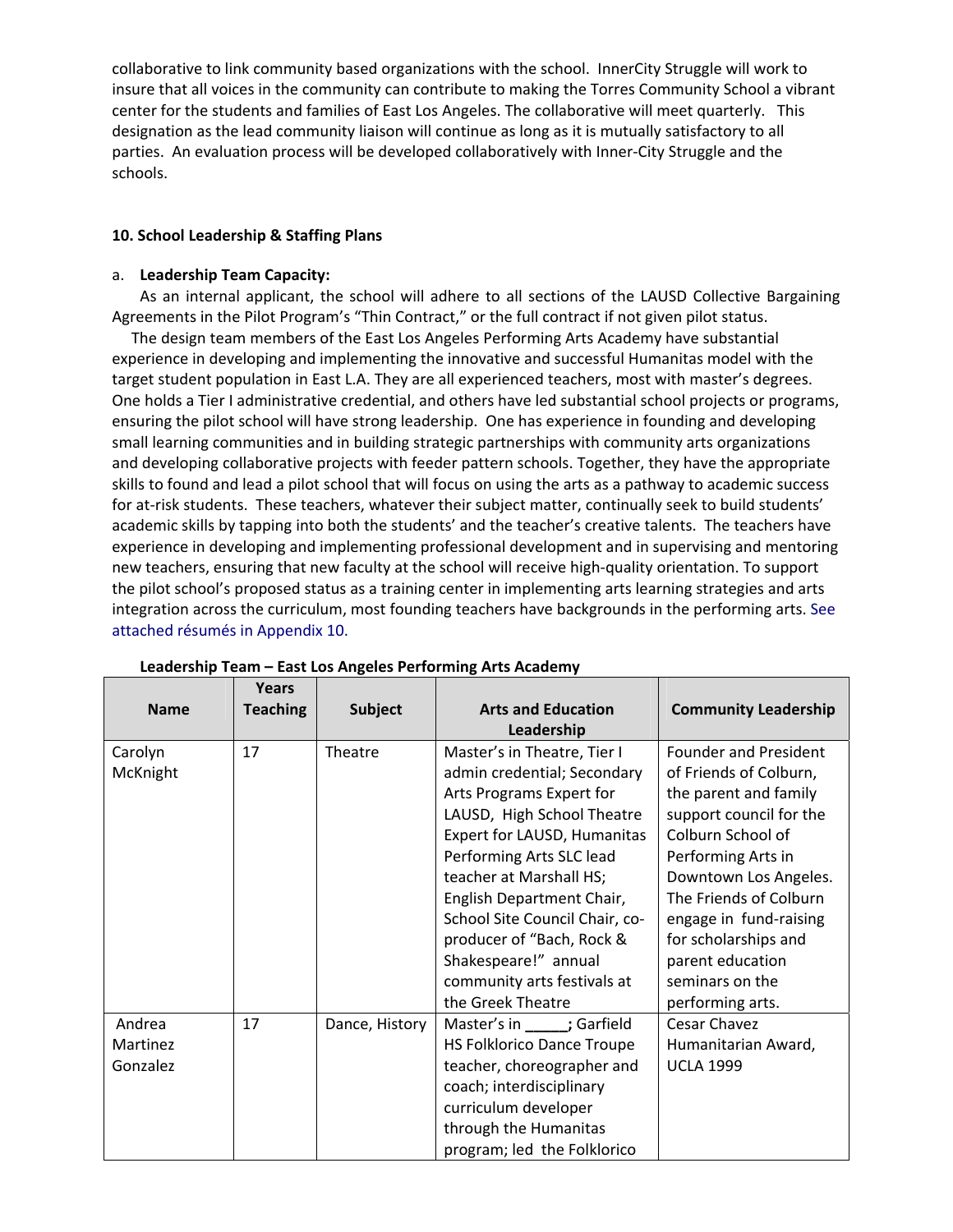| <b>Name</b>         | Years<br><b>Teaching</b> | <b>Subject</b>                                                       | <b>Arts and Education</b><br>Leadership                                                                                                                                                                                   | <b>Community Leadership</b>                                                            |
|---------------------|--------------------------|----------------------------------------------------------------------|---------------------------------------------------------------------------------------------------------------------------------------------------------------------------------------------------------------------------|----------------------------------------------------------------------------------------|
|                     |                          |                                                                      | troupe at performances<br>throughout Southern<br>California, at annual LAUSD<br>Dance Festivals and other<br>public events.                                                                                               |                                                                                        |
| Jordan<br>Kornzweig | 10                       | English, Film                                                        | Master's in Film-making,<br>instructor in Humanitas<br>model, experience in English<br>Language Arts intervention<br>for students with low reading<br>and writing skills, and in<br>differentiation for GATE<br>students. | Founder and first<br>president of Glenfeliz<br><b>Elementary School PTA</b>            |
| Marlene Correa      | 10                       | Multiple<br>Subjects,<br>Counseling,<br>Administrative<br>credential | Master's in Counseling                                                                                                                                                                                                    | Liaison with community<br>agencies that support<br>at-risk youth and their<br>families |

# b. **Staffing Model**:

ELAPAA will set a goal of maintaining a student‐to‐teacher ratio of 28 to 1 in all classes, with higher numbers only in instances where a larger number of students may lead to a richer experience for all, as in a Play Production, Orchestra or Choir class. Budget resources will be prioritized to support these lowered class sizes. In addition, the principal and counselor may teach for one period of the day during two quarters per school year, if staffing, space and supervision needs permit them to do so. Educational aides will be hired to support students with disabilities, when such support is mandated by their Individualized Education Plan (IEP). Volunteer aides will be recruited, screened, and trained to work with students and teachers to support the school's educational plan. The school will open with approximately 360 students in grades nine through eleven, with 15 teachers (not including one SDC special education teacher, who will be directly funded by LAUSD), giving it a ratio of approximately 1 teacher for every 28 students. We will be employ three performing arts teachers, three English teachers, two History/Social Science teachers, two Mathematics teachers, one Life Science teacher, one Physical Science teacher, two Special Education Resource teachers and one Physical Education/Health teacher. It is anticipated that one Special Day Class teacher will be assigned to the school by LAUSD's Special Education Branch. A principal and a counseling coordinator will be our only full‐time out‐of‐ classroom personnel, with the afore‐mentioned option of teaching when the schedule permits or school needs require them to do so.

For the school's second year of operation (2011-2012), the school's staff will grow to 20 teachers, including a Career/Technical Education teacher in Stage Craft and Music Technology. An additional Mathematics teacher and an additional English teacher will be required to support the growth of the school's population to its full capacity of 464. The Governing School Council will review its staffing plans annually in 2013 through 2015, excessing or hiring staff to match student needs and interests.

The table below shows the school's staffing needs from start-up through year 5, as well as various ratios and numbers per classroom. The school plans to have 28 students per class, which is below the number in most large comprehensive high schools. This will enable teachers to know students well and to address their learning needs effectively. IEP support services will be provided by LAUSD.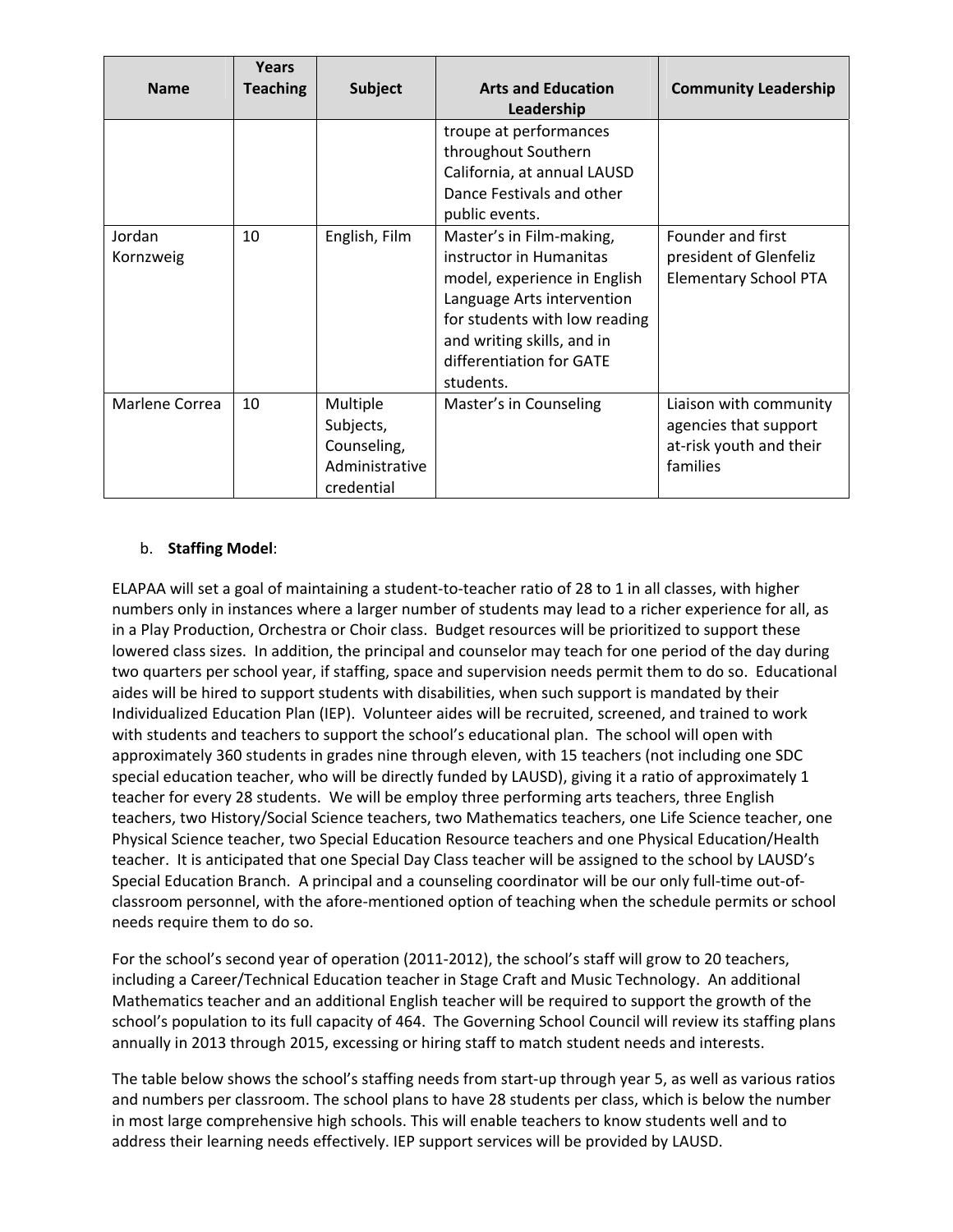**East Los Angeles Performing Arts Academy – Staffing Plan**

|                                   | Year 1                    | Years 2-5                 |
|-----------------------------------|---------------------------|---------------------------|
| <b>Enrollment</b>                 | 372                       | 464                       |
| <b>Grades</b>                     | $9 - 11$                  | $9 - 12$                  |
|                                   |                           |                           |
| <b>Certificated Staff</b>         |                           |                           |
| Principal                         | 1                         | 1                         |
| <b>Counseling Coordinator</b>     | 1                         | $\mathbf{1}$              |
| English language arts teachers    | 3                         | 4                         |
| Social studies teachers           | 2                         | $\overline{2}$            |
| Math teachers                     | $\overline{2}$            | 3                         |
| Science teachers                  | $\overline{2}$            | $\overline{2}$            |
| Spanish teachers                  | $\mathbf{1}$              | $\mathbf{1}$              |
| Physical education teachers       | $\overline{1}$            | 1                         |
| Performing Arts teachers          | 3                         | 3                         |
| <b>Special Education teachers</b> | $\overline{2}$            | 3                         |
| <b>Total Certificated Staff</b>   | 18                        | 20                        |
|                                   |                           |                           |
| <b>Classified Staff</b>           |                           |                           |
| <b>Site Operations Manager</b>    | .2                        | $\cdot$ .2                |
| <b>Administrative Assistant</b>   | $\mathbf 1$               | $\mathbf{1}$              |
| <b>School Clerk</b>               | 1                         | $\mathbf{1}$              |
| <b>Total Classified Staff</b>     | 2.2                       | 2.2                       |
|                                   |                           |                           |
| <b>Adult-to-student ratio</b>     | 20 to 1                   | 23 to 1                   |
| <b>Students per classroom</b>     | 28; 50 in PE              | 28; 50 in PE              |
| Teachers per classroom            | 1 or 2 when team teaching | 1 or 2 when team teaching |
| Aides per classroom               | <b>Determined by IEP</b>  | <b>Determined by IEP</b>  |

As an internal applicant, special education services such as translators for IEPs, special education aides, and other services will be paid for and coordinated with the LAUSD Special Education Branch.

# **c. Compensation:**

The East Los Angeles Performing Arts Academy will utilize LAUSD's salary schedule.

# d. **School Leadership:**

**Selection, hiring and development of the school's Principal**: The principal for the East Los Angeles Performing Arts Academy will be selected by the design team, in accordance with the pilot school principal selection guidelines, if the school is designated a pilot school. The design team teachers, together with the community, parent and student representatives on the design team will review the principal selection criteria attached in Appendix 10, and work with the LAUSD and LD5 human resources staff to select candidates, interview and hire their principal. In accordance with the LAUSD Memorandum of Understanding for Pilot Schools, the principal will be reviewed annually by ELAPAA's Governing School Council, and his/her elect-to-work contract will be revised and renewed annually, as well. The principal serves at the pleasure of the ELAPAA's Governing School Council.

**Selection Criteria for Principal**: In keeping with the school's performing arts focus and mission to serve as a cultural hub for both the Esteban E. Torres High School campus, and for the larger East Los Angeles community, the criteria for hiring a principal for the East Los Angeles Performing Arts Academy are:

> Demonstrated capacity to lead a team of teachers in a performing arts smaller learning community within a public high school;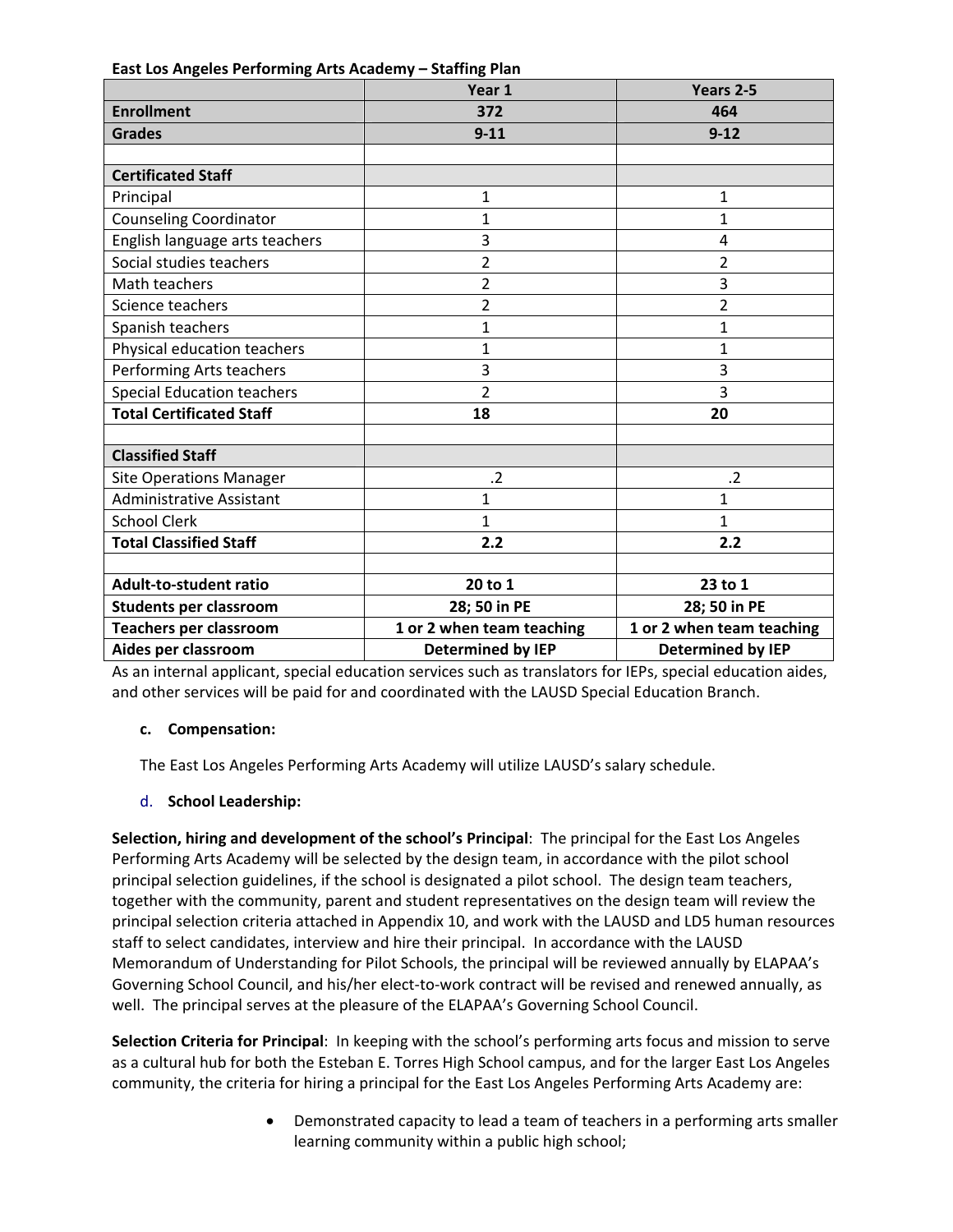- Experience in designing and facilitating a professional development plan to support high achievement in the arts and other academic content areas;
- Capacity to develop student support structures necessary to implement evidence‐based instructional practices to ensure that all students meet or exceed proficiency in the arts and other academic content areas;
- Demonstrated capacity to collaborate with teachers, community organizations, families and students to build a strong, achievement‐oriented school culture, centered on the performing arts;
- Knowledge of the California K-12 visual and performing arts content standards, curriculum resources currently approved in LAUSD, and innovative, effective strategies and practices in performing arts teaching and learning;
- Knowledge and understanding of the instructional strategies that promote accelerated achievement of English learners, Standard English learners, students with disabilities and gifted and talented students;
- Experience in and understanding of arts integration across other content areas, both through project‐based, interdisciplinary instruction and through application of arts instructional strategies;
- Ability and experience in supporting, developing and utilizing partnerships with arts organizations in Los Angeles so that the school's students can benefit from the city's rich cultural and artistic resources.

In addition, the principal selected for the school must have at least ten years of successful full‐time service in a certificated position, an earned Master's Degree from an accredited college or university, a valid California Administrative Services credential, and must have completed Multicultural and Master Plan requirements. It is highly desirable for the school's principal to have experience in facilitating work in a collaborative team environment, professional performing arts production experience, extensive contacts and experience in working with performing arts organizations in Los Angeles, the ability to work with diverse racial, ethnic, linguistic, disability and socio-economic groups and excellent written and oral communication skills.

Carolyn McKnight has been identified as a principal candidate who meets these criteria. The school's design team is committed to going through the prescribed pilot school principal selection process and considering all qualified applicants. See Ms. McKnight's resume in Appendix 10.

## e. **Leadership Team beyond the Principal**:

ELAPAA will be served by a Counseling Coordinator with the capacity to provide leadership in school‐ wide student support practices, strategies and systems, including Response to Intervention and Instruction, special education, and English Learner program implementation, as well as working with teachers to schedule, deliver and utilize data from California, LAUSD and internal assessments. In addition, the counselor will facilitate development of the school's advisory program and flexible intervention period. Academic and career counseling will be facilitated by the counselor, although all teachers will be trained in college and university entrance requirements, high school graduation requirements and mandated testing schedules and practices. Due to the broad range of duties and expectations for the counselor, the school will designate the counselor by a special title, and will identify funds within the school's budget to compensate the counselor for work beyond the LAUSD contract for counselors. That title and additional compensation will be developed or identified by the School Governing Council during the first semester of the school's operation. Marlene Correa has been identified as the candidate on the Design Team best qualified for this position.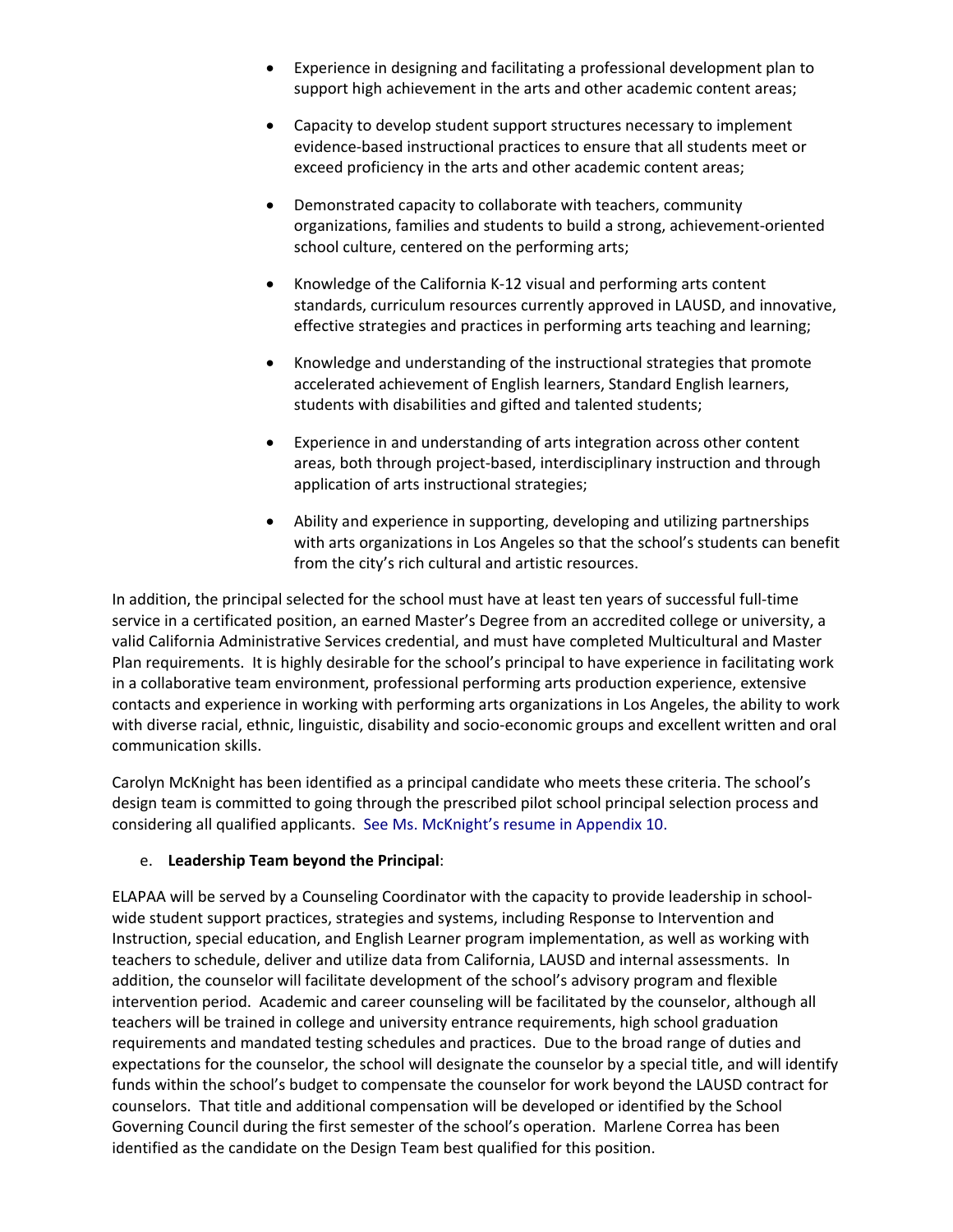In addition to the Counseling Coordinator, the school will designate a Performing Arts Lead Teacher and an Academic Lead Teacher. These two teachers will collaborate with teachers, the principal, families, students and community organizations to design, deliver and communicate the school's instructional program. An important duty for these school leaders will be facilitating communication and integration between intervention programs delivering instruction during the regular school day and community or Beyond the Bell intervention programs after school. They will also work with the principal to facilitate the professional development calendar and program, including weekly meetings of grade level teams during common planning time. Candidates for these roles have been identified within the school's design team: Andrea Martinez Gonzalez for the Performing Arts Lead Teacher and Jordan Kornzweig for the Academic Lead Teacher. See resumes in Appendix 10.

 A final and crucial part of the school's leadership structure will be Grade Level Team Leaders who will facilitate grade level team meetings weekly during common planning time, review interdisciplinary instructional plans among grade level team members and work with the principal and counselor to closely monitor achievement and attendance of at‐risk students. Teachers will be asked to nominate themselves and be ratified by their peers for grade level team leadership during the summer professional development period, prior to the opening of the new school year. All leadership positions will be elected annually, with confirmation by the School Governing Council.

The **Site Operations Manage**r oversees day‐to‐day operations of the Torres campus for all five pilot schools, including ELAPAA. This position conducts all regular and special meetings of the Building Council and maintains all the books and records of site operations. He or she is responsible for the day‐to‐day operations of the Torres campus including 1) organizing and supervising campus‐wide needs including safety and emergency plans and training, calendars, athletic program, shared space and requests from outside entities; 2) overseeing campus maintenance and safety, including security, custodial, health, cafeteria and library staff; 3) coordinating and overseeing all co‐located and other community‐based organizations; and 4) informing principals and school staffs and parents in matters related to school safety, emergency preparedness and response, permits and attendance, child abuse reporting, student discipline, facilities, athletics, and equity/compliance issues and concerns. See Appendix 10 for job description.

#### f. **Recruitment of Teaching Staff**:

The East Los Angeles Performing Arts Academy's proposed faculty members show a broad range of skill sets, backgrounds and career experiences. One History/Social Science teacher was a professional flamenco dancer in Malaga, Spain, while another History/Social Science teacher was a professional street performer on Venice Beach as a child break‐dancer. One English teacher is a highly skilled pianist, and another toured the world with a Russian dance troupe. One teacher is a produced screenwriter and children's book author, while another has successfully coached Garfield's varsity baseball team, despite Garfield's lack of a baseball field. Among the eight teachers of the design team, we have more than seventy years of teaching experience, primarily in impacted urban secondary schools. All design team members meet NCLB requirements to be deemed highly qualified teachers in their subject areas, have completed professional development in strategies to support and accommodate students with special needs, and conduct their teaching in ways that include all learners.

We will work with LAUSD's Human Resources department, our present Garfield High School administrators and LD5 administrators to recruit, interview and hire the additional teachers we need for the first year of the new school's operation. **Current Garfield High School staff will be interviewed before other candidates, but qualified teachers from within and beyond LAUSD will be considered.** All design team teacher members, together with selected parent and student design team members, will interview and observe teacher candidates, after establishing common evaluation criteria and writing the interview questions together. Only fully credentialed teachers with CLAD certification will be hired. In addition, all teachers selected for this school will be required to commit to the school's focus on culturally relevant and responsive education, arts integration across the curriculum, and ongoing professional development in interdisciplinary instruction, project-based learning and building a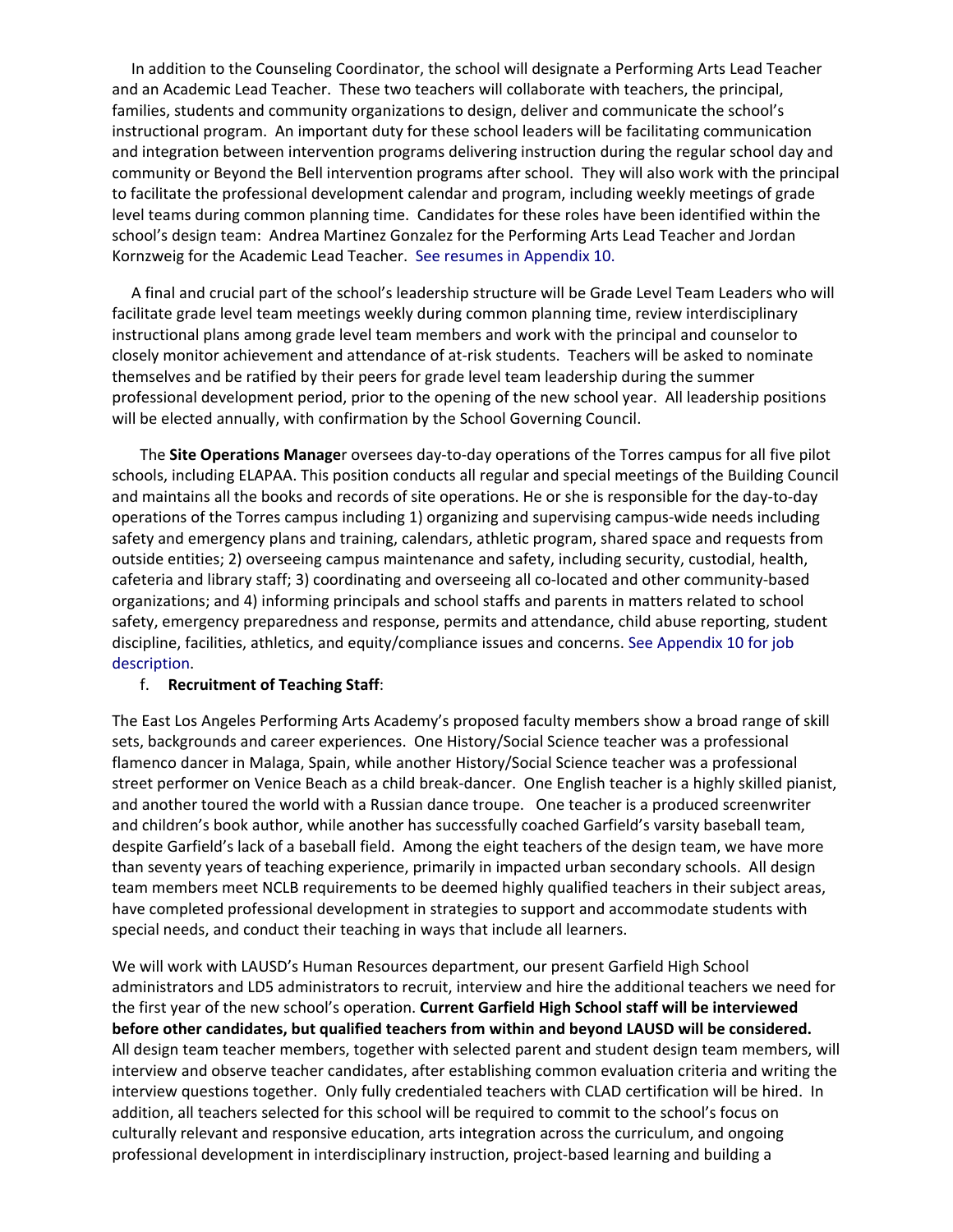collaborative school culture. If designated as a pilot school, they will sign the elect-to-work agreement developed by the Design Team, including teacher office hours, specific school-wide responsibilities, distributed leadership, grant‐writing, advisory instruction, professional dress expectations, and active participation in professional development. See Appendix 2 for design team teachers' resumes.

Recruitment and hiring of teachers needed for the school's opening year will begin immediately following the selection of the principal through the pilot school administrative selection process, which is projected to be completed by March  $30<sup>th</sup>$ , 2010. Interviews and observations of candidates will take place in April and May, with final selection of teaching staff completed by June 30<sup>th</sup>. All faculty members will participate in curriculum and professional development with our pedagogical and arts partners prior to the school's opening in September of 2010.

| Feb.-Mar. 2010 | Posting Job Description using standard Pilot School protocol                       |
|----------------|------------------------------------------------------------------------------------|
| Apr.-May 2010  | After an application review, candidates will be scheduled for an initial interview |
|                | with Design Team and Principal. Candidates will be asked to bring a demonstration  |
|                | lesson. Depending on the number of candidates applying, a classroom observation    |
|                | may be scheduled.                                                                  |
| June 2010      | Final selections will be made and announced                                        |
| Aug & Sep 2010 | Orientation and professional development for teaching team                         |

The timeline for hiring teaching staff will be:

**Specific Criteria:** All teacher candidates will demonstrate mastery of their discipline content (with single‐ subject credential) and a true familiarity with California content standards; will have a demonstrated interest and background in the performing arts; will be willing and able to integrate the performing arts into the curriculum; will be experienced in or eager to learn progressive pedagogical strategies (i.e. readers' theatre, project-based learning, student exhibitions, multi-media performances); will be willing to be trained in interdisciplinary, thematic, inquiry‐driven instruction; will be comfortable using project/ project-based learning both for formative and summative assessment; willing to be committed collaborators who will hold themselves accountable for rigorous grade‐level planning; will be aware of the importance of writing across the curriculum and willing to use discipline‐specific and interdisciplinary writing as a form of summative assessment; will be aware that literacy is the gateway to all learning and will be willing to learn and integrate strategic literacy strategies that will be used school‐ ‐wide; eager to promote a college‐going culture by leading an advisory group through graduation, promoting college access and awareness strategies, and by assisting with college portfolios; and willing participate actively in the cultural life of the school and the community; and to welcome visiting artists and teaching artists as classroom collaborators.

# **11. Operations**

- a. **Operational Services and Collective Bargaining Agreements**: As an internal applicant, ELAPAA will be part of Local District 5 and will continue to use all existing LAUSD operational services provided at the school site and follow Collective Bargaining Agreements. Specific supplemental services to be chosen from the LAUSD Operations Menu will be determined by ELAPAA's principal and Governing Council following consultation with the other 4 school site leaders.
- b. **Master Service Agreements:** As an internal applicant, ELAPAA is a group of teachers from within LAUSD and supported by Local District 5. We will continue to use all existing LAUSD operational services and therefore do not require a Master Services Agreement.
- c. **School Operations Experience**: The principal will, along with the Campus Council of fellow Torres High School principals, establish a management plan and structure to ensure appropriate supervision of operations staff on the site, monitoring Maintenance and Operations issues in accordance with LAUSD policies and procedures.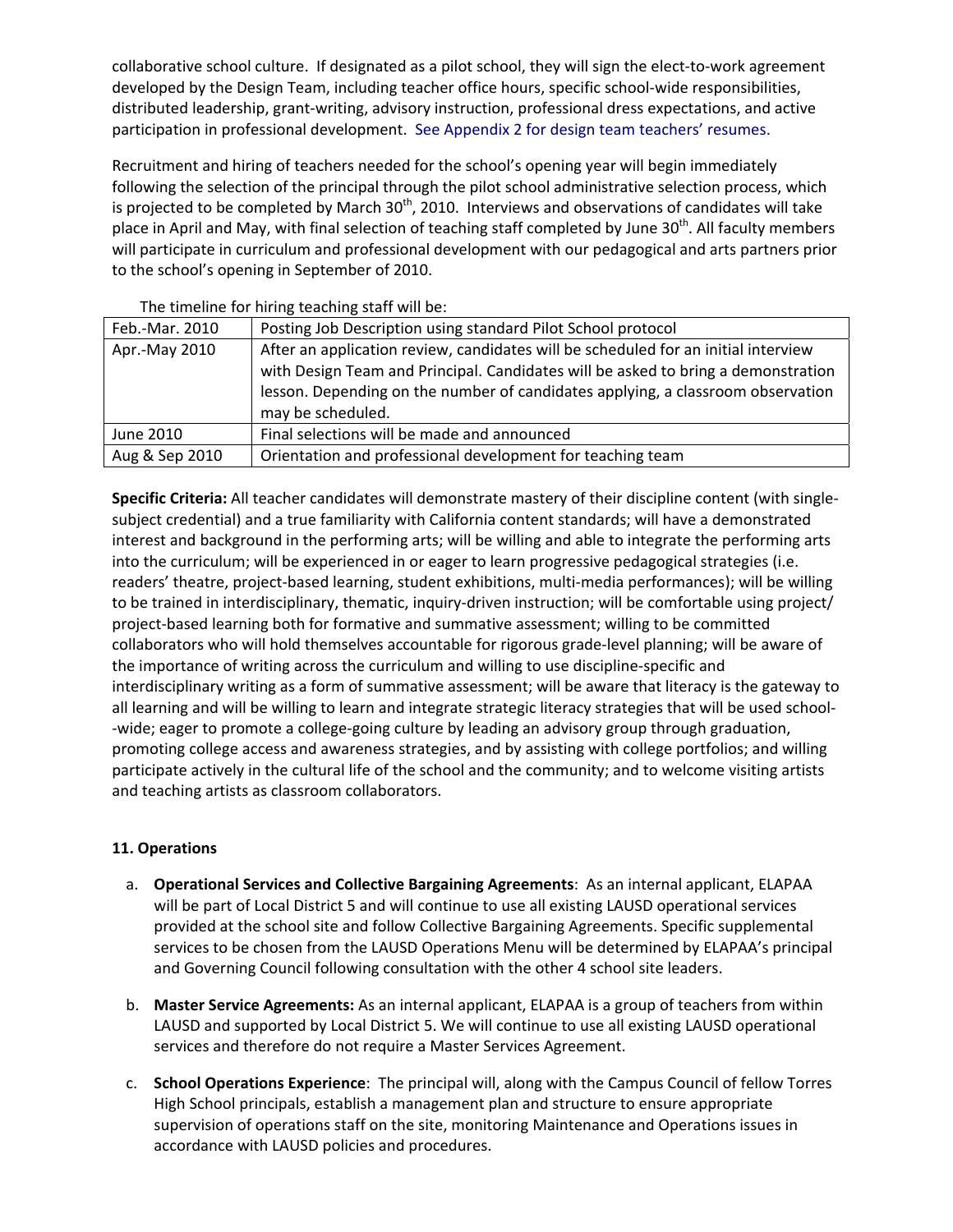- d. **Operations Start‐up Plan**: As an internal applicant, ELAPAA is a group of teachers from within LAUSD and supported by Local District 5. We will work with School Management Services regarding existing timelines and schedules regarding operations‐related activities during this planning year to ensure a successful school opening.
- e. **Operations Plan**: ELAPAA will continue to utilize LAUSD operational services.

## **12. Finances**

a. **Funding**: As an internal applicant, the East Los Angeles Performing Arts Academy will receive funding via LAUSD's transparent budgeting process (based on student ADA). The principal and all faculty members will seek additional funding from foundations and other community resources and will work with community partners to provide additional services to the school beyond those funded by LAUSD.

## b. **Budget Narrative**:

**Budgetary decisions at ELAPAA will be directly driven by the school's vision of learning and teaching.** Pilot school autonomy over funding will ensure that per pupil state and district funds are spent on programs, resources and services that are most likely to benefit students and families. Teachers and parents, along with other members of the governing board, will determine how resources are allocated to best meet students' needs. The school's budget will be monitored and reviewed by the governing board on a regular basis to ensure financial stability and student success. The governing Council will submit budget reports as a way of informing parents, teachers and other community members. While the exact details of the budget will need to be determined by the Design Team, the principles elaborated in our school vision will inform all budgetary decisions. High quality teaching is our top priority, which necessitates that a significant amount of our funding will be dedicated to supporting and retaining highly competent teachers who will promote student learning.

# **ELAPAA will use its budgetary autonomy as a pilot school to maximize student achievement and build a professional collaborative learning community by:**

- Providing in-depth interactions with teaching artists and professional performing artists through arts residencies;
- Maintaining small class sizes to maximize personal and individualized instruction;
- Providing experiential learning opportunities on and off-campus, such as curricular trips to the Grammy Museum and Walt Disney Concert Hall;
- Purchasing supplementary resources to support differentiation for individual student needs;
- Placing a high priority on providing access to laptop computers for every student in every classroom, including utilizing textbook funds to replace hard copies with interactive, electronic versions of state‐adopted texts, if possible;
- Employing a campus aide to maintain a safe environment for students, teachers and faculty;
- Providing students and teachers with access to media arts technology, such as video cameras and editing software, to promote  $21^{st}$  Century literacy and communication in all content areas;
- Purchasing supplemental educational materials to support project-based learning;
- Supporting professional conference participation for all teachers;
- Establishing contracts with arts education experts to build faculty capacity for arts integration and use of kinesthetic learning strategies in all subjects;